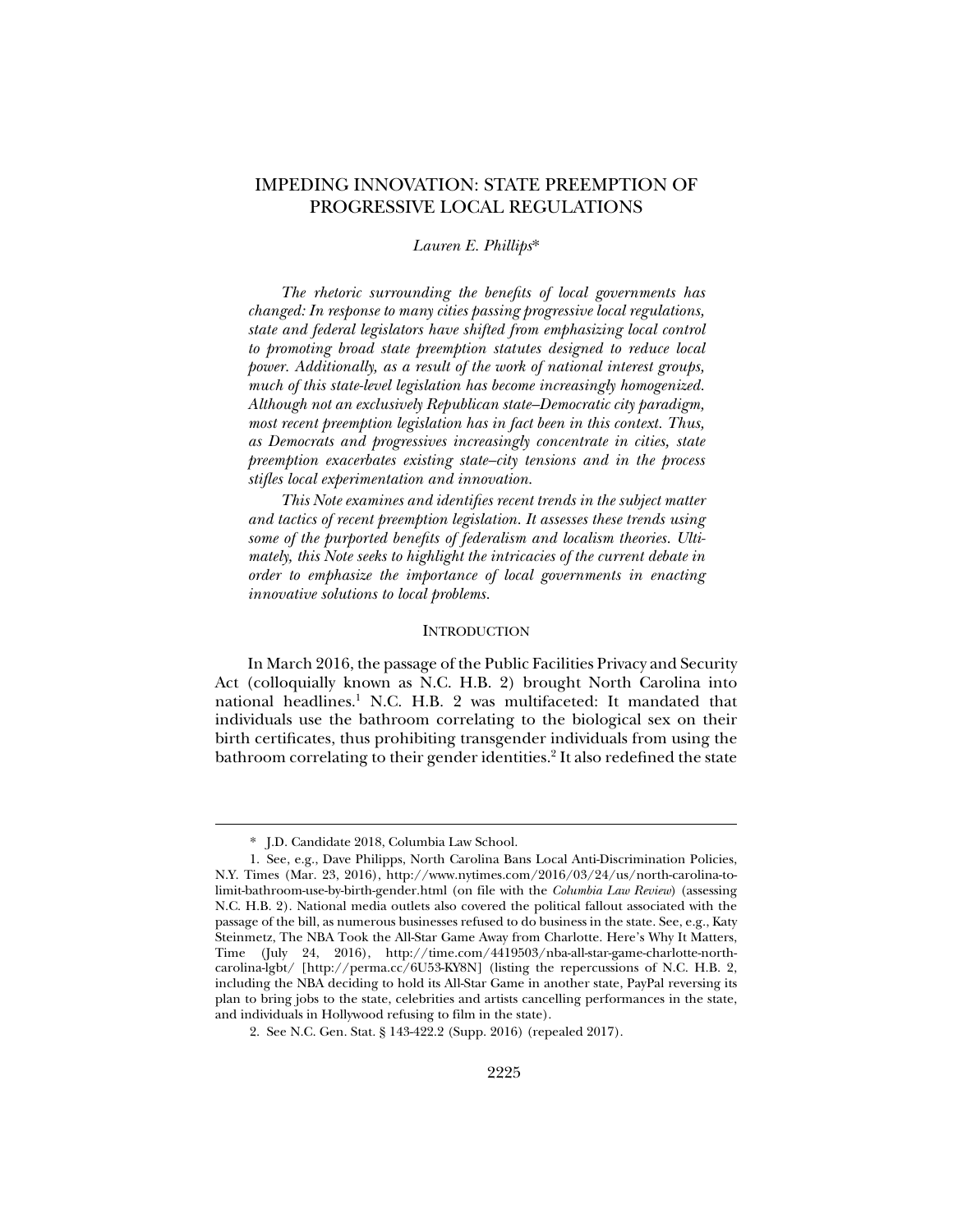antidiscrimination law, implementing a policy that notably excluded any protections for sexual orientation or gender identity.3

While N.C. H.B. 2 is an important facet of the fight for legal protection for transgender individuals' rights, it also represents a piece of another equally important legal debate: the ability of local governments to pass progressive local ordinances and regulations designed to protect and support citizens within their borders. The North Carolina state legislature passed N.C. H.B. 2 in response to a progressive Charlotte ordinance expanding protection for LGBTQ individuals within the city.<sup>4</sup> N.C. H.B. 2 explicitly prohibited municipalities from passing local antidiscrimination ordinances and banned municipalities from increasing the minimum wage within their borders.<sup>5</sup>

While N.C. H.B. 2 garnered substantial national attention, this state– local fight is not unique to North Carolina. In response to state and federal governments' inability or unwillingness to do so, many local governments have increasingly passed regulations and ordinances related to the minimum wage and the workplace, $6$  antidiscrimination, $7$  and environmental protection.8 In response, states have repeatedly sought to strike down local regulations in these areas. Although perhaps one of the most comprehensive preemption bills in the nation, N.C. H.B. 2 is not unique: Arkansas and Tennessee both have similar preemption laws explicitly banning cities from passing local antidiscrimination regulations protecting LGBTQ individuals.9 State preemption in other areas is rampant as well. For

 <sup>3.</sup> See N.C. Gen. Stat. § 143-422.2(a) ("It is the public policy of this State to protect . . . the right and opportunity of all persons to seek, obtain and hold employment without discrimination or abridgement on account of race, religion, color, national origin, age, biological sex or handicap by employers which regularly employ 15 or more employees."). The 2016 revision added the word "biological" before "sex." Compare N.C. Gen. Stat. § 143-422.2 (2015), with N.C. Gen. Stat. § 143-422.2 (Supp. 2016).

 <sup>4.</sup> See Charlotte, N.C., Ordinance 7,056 (Feb. 22, 2016). The Ordinance expanded protections to include protection on the basis of "sexual orientation, gender identity, [and] gender expression." Id. It further removed a provision that had excluded "[r]estrooms, shower rooms, bathhouses and similar facilities which are in their nature distinctly private" from the antidiscrimination law. Id.

 <sup>5.</sup> See N.C. Gen. Stat. §143-422(c); see also Philipps, supra note 1 (assessing N.C. H.B. 2).

 <sup>6.</sup> See infra notes 107–117 and accompanying text (discussing local workplace and minimum wage regulations). As of July 10, 2017, forty localities had raised the minimum wage above state level. Minimum Wage Tracker, Econ. Policy Inst., http://www.epi.org/minimumwage-tracker/ [http://perma.cc/4EZC-36CT] (last updated July 10, 2017).

 <sup>7.</sup> See infra notes 118–128 and accompanying text (discussing LGBTQ protections).

 <sup>8.</sup> See infra note 103 (discussing environmental regulations and state preemption).

 <sup>9.</sup> See Ark. Code Ann. § 14-1-403 (Supp. 2015) ("A county, municipality, or other political subdivision of the state shall not adopt or enforce an ordinance, resolution, rule, or policy that creates a protected classification or prohibits discrimination on a basis not contained in state law."); Tenn. Code Ann. § 7-51-1802 (2015) ("No local government shall by ordinance, resolution, or any other means impose on or make applicable to any person an anti-discrimination practice, standard, definition, or provision that shall deviate from, modify, supplement, add to, change, or vary in any manner from [state law] . . . .").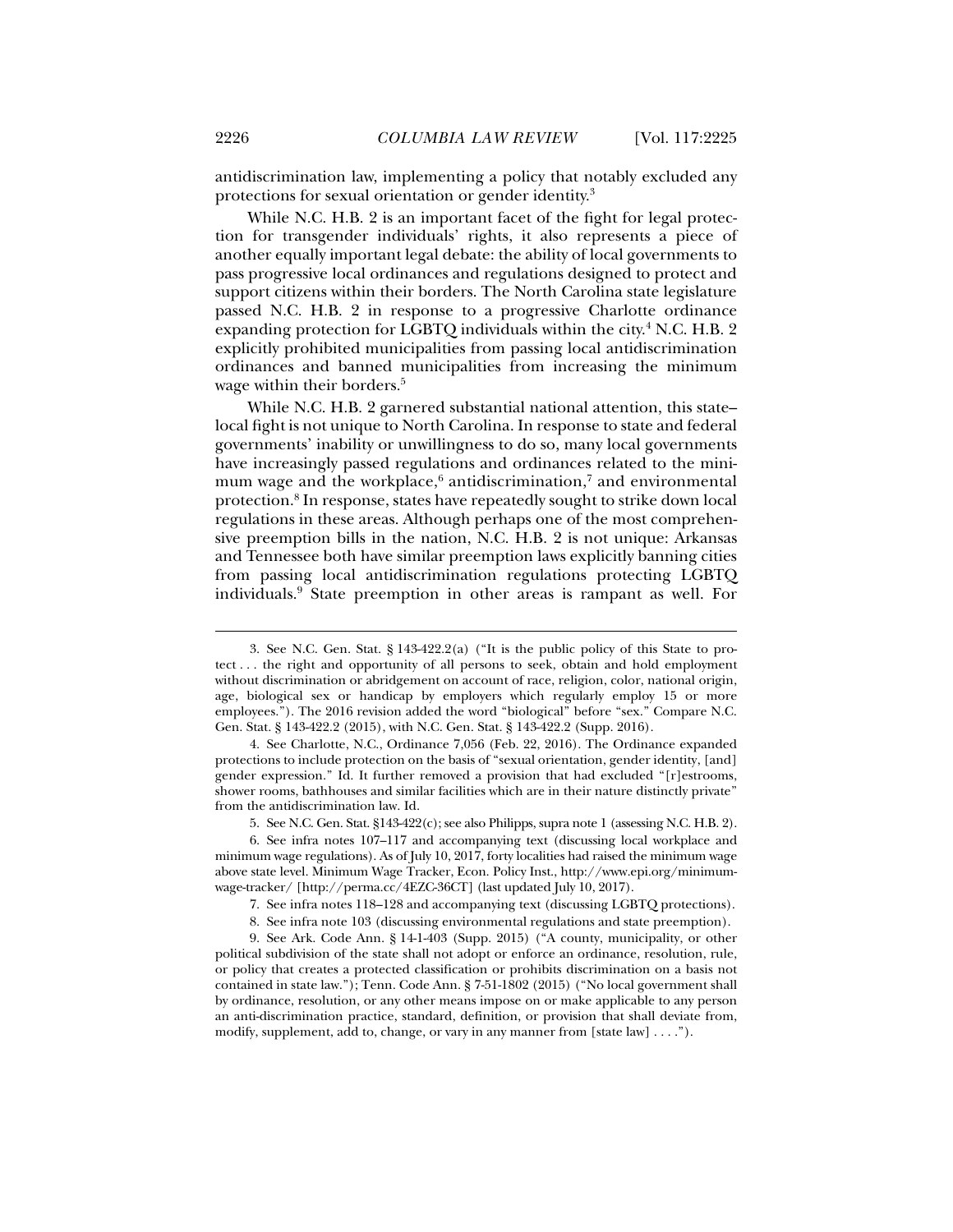example, at least twenty-two states preempt local regulations concerning the minimum wage and other labor concerns.<sup>10</sup>

State preemption of local regulations and ordinances represents a broader partisan divide currently taking place across various levels of government throughout the country. Many of these preemptive state laws can be traced to groups like the American Legislative Exchange Council (ALEC), a conservative nonprofit organization with close ties to legislators that proposes model bills often enacted at the state level.<sup>11</sup> While not all preemption bills are tied to ALEC, "[T]he overarching sentiment stressed by ALEC, that conservative causes will be best (and most swiftly) served by eliminating local control, has permeated the last two years of legislative sessions in many of the states in which the legislature switched party control in 2012."12

There is, however, a fundamental contradiction in conservative organizations and individuals pushing for state preemption of local regulations: Until recently, these very groups have emphasized local control in certain areas to overcome *progressive* policies, particularly those the Obama Administration put in place.<sup>13</sup> With a Republican presidential administration and largely Republican-led state legislatures, these groups are now seeking to quash the very local control for which they advocated.<sup>14</sup> Yet, as

 12. Vanessa Zboreak, "Yes, in Your Backyard!" Model Legislative Efforts to Prevent Communities from Excluding CAFOs, 5 Wake Forest J.L. & Pol'y 147, 173 (2015) (assessing the influence of ALEC's preemption law tactics).

 <sup>10.</sup> See Jay-Anne B. Casuga & Michael Rose, Are State Workplace Preemption Laws on the Rise?, Bloomberg BNA (July 19, 2016), http://www.bna.com/state-workplacepreemption-n73014444995/ [http://perma.cc/GM8R-C5PK].

 <sup>11.</sup> See Mike McIntire, Conservative Nonprofit Acts as a Stealth Business Lobbyist, N.Y. Times (Apr. 21, 2012), http://www.nytimes.com/2012/04/22/us/alec-a-tax-exempt-groupmixes-legislators-and-lobbyists.html (on file with the *Columbia Law Review*) (examining ALEC's lobbying); see also Curtis L. Morrison, Fracker in the Rye: The Necessity of Federal Fracking Waste Regulation and a Fracking Waste Regulatory Commission, 37 Whittier L. Rev. 87, 109 (2015) (assessing ALEC's "preemption strategy at the state level to defeat local progressive gains in issues like living wage laws and sick leave policies at the local level" and its similar fracking preemption strategy). For an example of a model bill, see generally Living Wage Mandate Preemption Act (Am. Legislative Exch. Council 2013), http://www.alec.org/ model-policy/living-wage-mandate-preemption-act/ [http://perma.cc/MHT7-JEPK].

 <sup>13.</sup> For example, U.S. Representative Paul Ryan, a Republican from Wisconsin and Speaker of the House of Representatives, has publicly stated: "[T]he principle of subsidiarity, which is really federalism, meaning government closest to the people governs best" is "how we advance the common good." David Brody, Only on Brody File: Paul Ryan Says His Catholic Faith Helped Shape Budget Plan, CBN News (Apr. 10, 2012), http://www1.cbn.com/thebrodyfile/archive/2012/04/10/only-on-brody-file-paul-ryan-sayshis-catholic-faith [http://perma.cc/3JN9-WWXJ].

 <sup>14.</sup> An example of such rhetoric is that of Keith Faber, a Republican state senator from Ohio, who stated, "[W]hen we talk about local control, we mean state control." Reid Wilson, GOP Aims to Rein in Liberal Cities, Hill (Jan. 5, 2017), http://thehill.com/homenews/ campaign/312766-gop-aims-to-rein-in-liberal-cities [http://perma.cc/XWB8-27AL].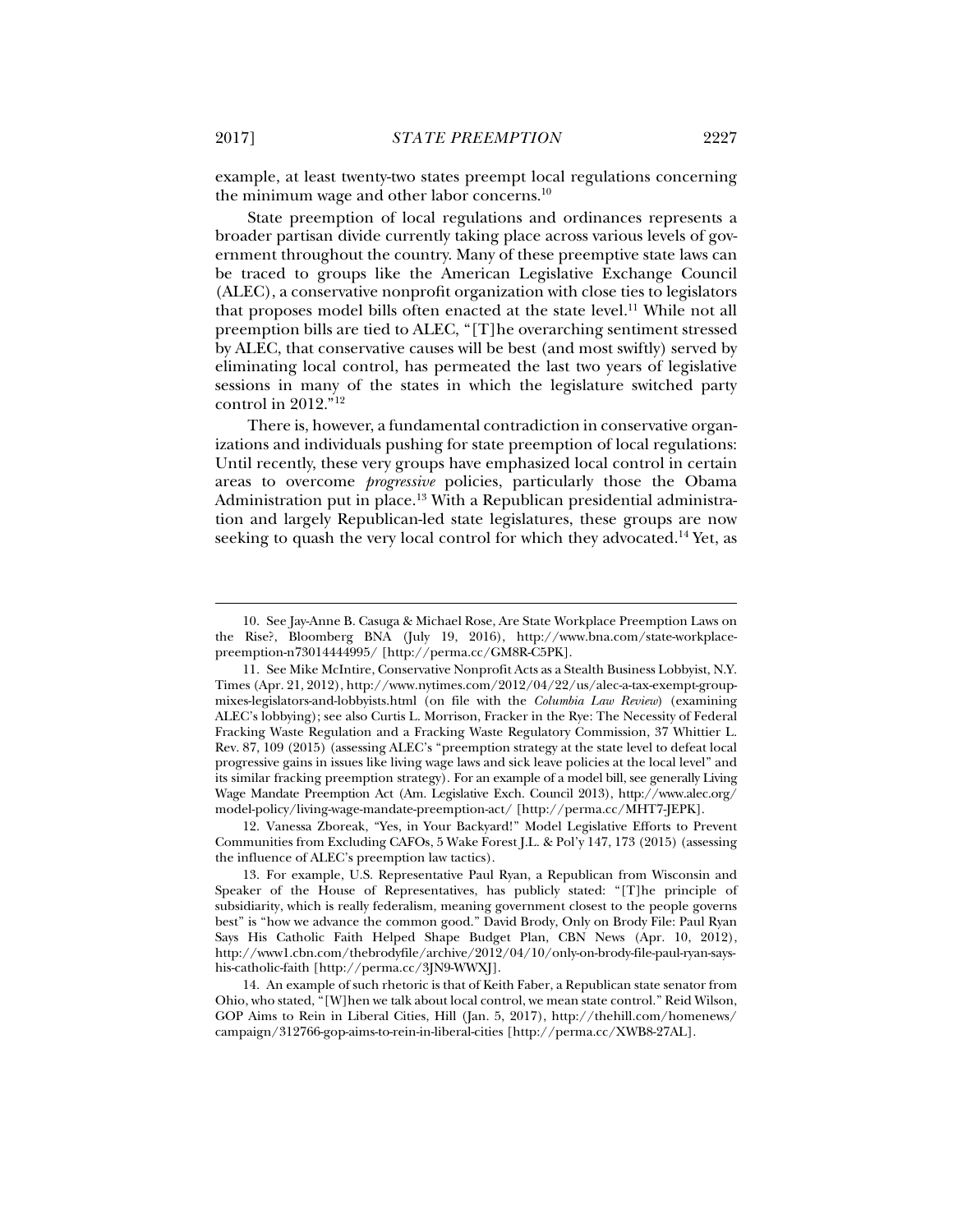states increasingly seek to preempt local regulations, cities have sought to push back against states when possible.15

This Note examines recent trends in the state–local preemption dynamic to identify shifts in the subject matter and tactics of preemptive legislation.16 Numerous scholars have addressed the power of local cities to pass progressive legislation.<sup>17</sup> While these analyses usually discuss state preemption as a potential roadblock, they typically do not fully address the nature of modern preemptive legislation.<sup>18</sup> There has been little attempt to systematically address new trends in state preemption. While state preemption is admittedly a difficult problem to solve, this Note seeks to identify troublesome new state strategies and highlight avenues for judicial and public action.

Part I examines the limited power of cities and their relationship with states, focusing on the development of "home rule," a term used to describe state constitutional or legislative schemes designed to empower local governments. It further discusses the nature of state preemption of local regulations. Finally, it observes the role of local governments within federalism and localism theories, with a particular emphasis on partisan dynamics. Part II analyzes trends in the most recent wave of preemptive legislation. It assesses the areas in which preemption laws are focused as well as new preemption tactics, which are becoming increasingly homogenized across states due to nationwide political efforts. It then highlights the troublesome implications of these laws. It asserts that state preemption restricts the power of local governments, threatens progressive innovation, and interferes with the democratic process. Finally, Part III suggests

 <sup>15.</sup> See infra Part III (examining local attempts to overcome preemption).

 <sup>16.</sup> See infra Part II (discussing the "new" forms of state preemption law).

 <sup>17.</sup> See, e.g., Heather K. Gerken, The Supreme Court, 2009 Term—Foreword: Federalism All the Way Down, 124 Harv. L. Rev. 4, 10 (2010) [hereinafter Gerken, Foreword] (asserting that local governments and sublocal institutions, when serving as the "minority" relative to larger national political movements, provide "the democratic churn necessary for an ossified national system to move forward"); Olatunde C.A. Johnson, The Local Turn; Innovation and Diffusion in Civil Rights Law, 79 Law & Contemp. Probs., no. 3, 2016, at 115, 136 (discussing the role of state and local governments in civil rights progress).

 <sup>18.</sup> See, e.g., Paul Diller, Intrastate Preemption, 87 B.U. L. Rev. 1113, 1115 (2007) (examining implicit preemption in great detail, but asserting that "express preemption" gives courts a "relatively simple" task—"to determine whether the challenged ordinance falls within the subject matter that the legislature expressly preempted"). Professor Olatunde Johnson, however, provides a relatively in-depth examination of state preemption, noting the danger of what she calls "manufactured preemption" created in response to "local inclusionary legislation." Johnson, supra note 17, at 136. Professor Johnson recognizes that "there are no simple solutions for these challenges." Id. She expresses hope, however, that sometimes the merits as to local authority may succeed, and that success in one state may "help[] to mute arguments against adoption in another location." Id. at 136– 37. Nonetheless, she recognizes the possibility "that these arguments about deploying local power to address forms of inequality will not prevail." Id. at 137.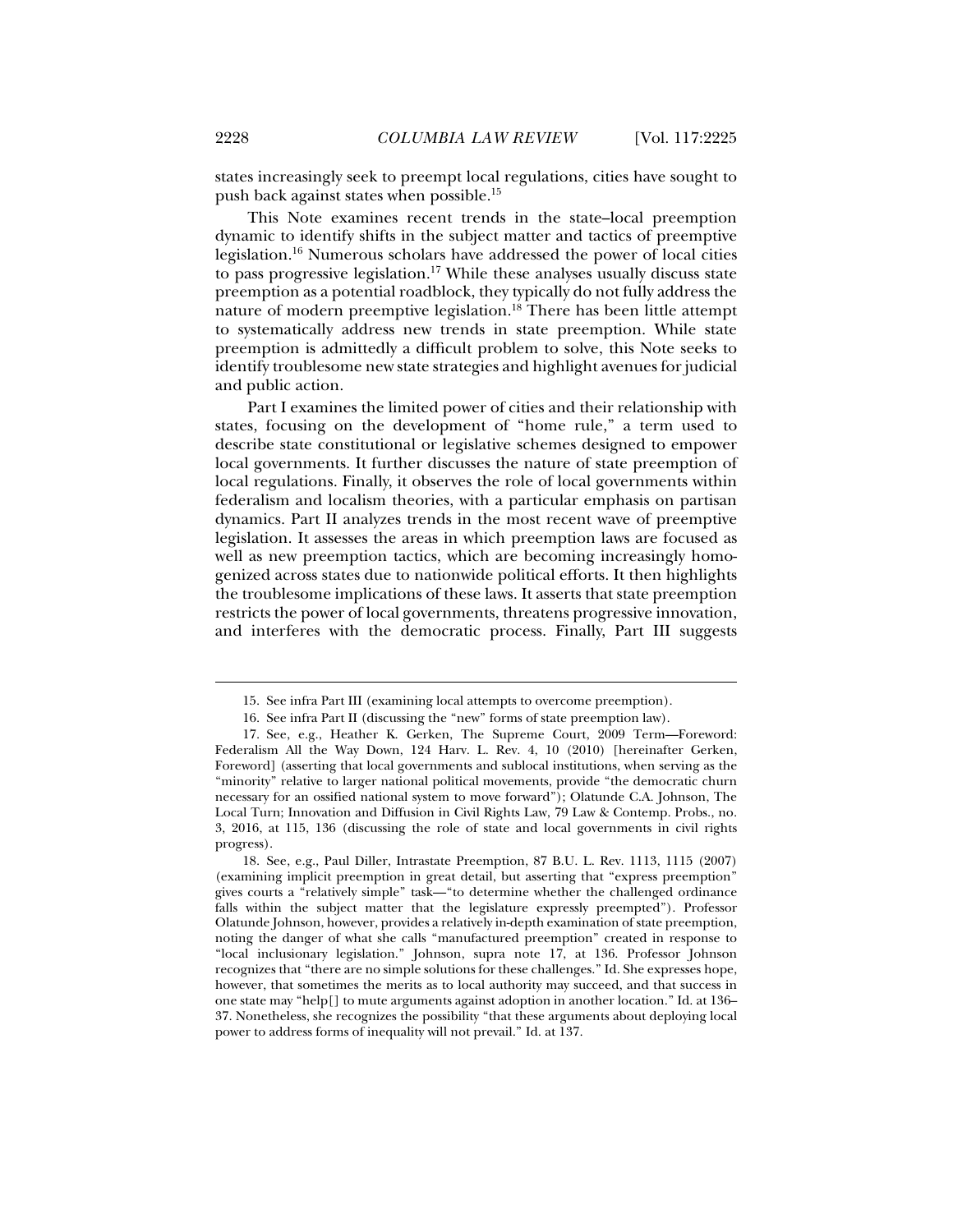possible solutions for rebutting the most troublesome laws, focusing on the role of courts and the public.

This Note does not, however, intend to imply that state preemption can *never* be beneficial, nor does it seek to outline the exact circumstances in which it may be beneficial. Instead, it focuses on trends developing in the state preemption field, points to the fundamental contradiction in the rhetoric of conservative legislators and organizations that push for these laws, and highlights many of the troublesome implications of these developments.

Although challenging preemptive legislation is a difficult legal task, this Note ultimately concludes that the judiciary serves a necessary function in outlining and protecting the boundaries of local governments. Further, by highlighting the nature of preemption legislation, the public may be better able to respond to aggressive preemptive tactics through the political process. This Note seeks to provide information and tools for individuals to challenge these laws on a case-by-case basis, and to further provide information and tools to enrich the political process—which is often the definitive solution to combat many state preemption laws. This Note emphasizes that as preemption laws have become increasingly homogenized across state lines, the importance of local governments to enact innovative solutions to local problems grows.

## I. THE ROLE OF LOCAL GOVERNMENTS IN THE NATIONAL SYSTEM

Although local governments serve an important role in the national system, they have limited power relative to the state. This Part examines the development of the power of local governments<sup>19</sup> and their ability to enact local ordinances and regulations. Section I.A examines the development of the relationship between state and local governments and how localities have gained increasing power. Section I.B explains the structure and mechanisms of preemptive legislation and briefly examines judicial interpretation of such legislation. Section I.C assesses the normative implications of the current state–local dynamic using federalism and localism theories as guides.

 <sup>19.</sup> This Note will often refer to "cities" and "local governments" but does not intend to limit its analysis to these governmental structures. Other forms of local governments include towns, suburbs, and counties, each of which play an important role in local government theory. Legal theory typically focuses on the "city," broadly defined to also include what is, in social science terms, typically considered a suburb. See Richard Briffault, Our Localism: Part II—Localism and Legal Theory, 90 Colum. L. Rev. 346, 349 (1990) [hereinafter Briffault, Our Localism: Part II] ("[L]ocal government law does not distinguish within the category of municipal corporation between city and suburb, and legal theory generally has not taken the differences between cities and suburbs into account.").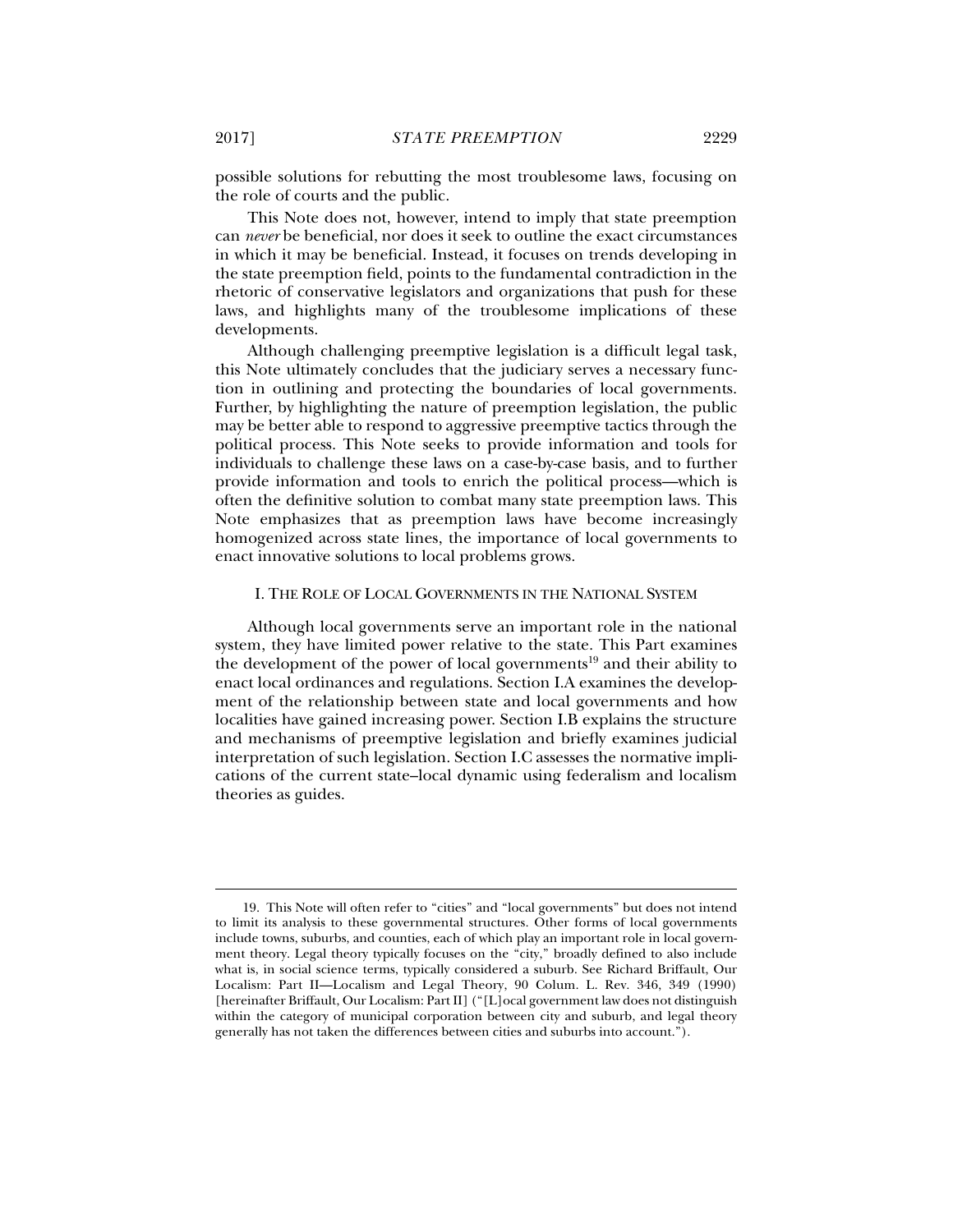#### A. *The Development of Local Power*

Local governments have traditionally been viewed as "creatures of the [s]tate," devoid of any inherent power. $20$  Focusing on cities solely as "creatures of the [s]tate," however, fails to fully consider the legal, practical, and political relationships between federal, state, and local governments, and "leads to the assumption that the legal system provides no place for local control."21 While cities have admittedly *limited* control, many cities now have substantial power in certain aspects of self-autonomy and self-regulation; further, they act in important areas when the state fails to do so.22 This section examines the development of this power in order to provide a legal framework for assessing state preemption laws.

1. *The Limited Power of Cities.* — Within the constitutional framework, cities have admittedly limited power.<sup>23</sup> The U.S. Constitution does not discuss local government power, instead reserving all powers apart from those granted to the federal government to the states.<sup>24</sup> Early state and local government theory focused on the role of cities as subordinate to state power, an idea that continues to serve an important backdrop to state–local relations today.

In *Hunter v. City of Pittsburgh*, an early case defining local power, the U.S. Supreme Court asserted that "[m]unicipal corporations are political subdivisions of the [s]tate" and "[t]he [s]tate, therefore, at its pleasure may modify or withdraw all such powers . . . without the consent of the citizens, or even against their protest."25 The Court furthered asserted that "the [s]tate is supreme, and its legislative body, conforming its action to

 <sup>20.</sup> See, e.g., Coleman v. Miller, 307 U.S. 433, 441 (1939) ("Being but creatures of the State, municipal corporations have no standing to invoke the contract clause or provisions of the Fourteenth Amendment of the Constitution in opposition to the will of their creator.").

 <sup>21.</sup> Briffault, Our Localism: Part II, supra note 19, at 392.

 <sup>22.</sup> See Richard Briffault, Our Localism: Part I—The Structure of Local Government Law, 90 Colum. L. Rev. 1, 1 (1990) [hereinafter Briffault, Our Localism: Part I] ("Most local governments in this country are far from legally powerless. . . . State legislatures . . . have frequently conferred significant political, economic and regulatory authority on many localities. State courts . . . have repeatedly embraced the concept of strong local government . . . . Localism is deeply embedded in the American legal and political culture.").

 <sup>23.</sup> David J. Barron, A Localist Critique of the New Federalism, 51 Duke L.J. 377, 391 (2001) [hereinafter Barron, Localist Critique] ("In short, state constitutional law overwhelmingly favors expansive state supremacy over local governments."); see also Matthew J. Parlow, Progressive Policy-Making on the Local Level: Rethinking Traditional Notions of Federalism, 17 Temp. Pol. & C.R. L. Rev. 371, 383–84 (2008) (explaining judicial interpretation of local governments' powers throughout history).

 <sup>24.</sup> U.S. Const. amend. X ("The powers not delegated to the United States by the Constitution, nor prohibited by it to the States, are reserved to the States respectively, or to the people.").

 <sup>25. 207</sup> U.S. 161, 178–79 (1907).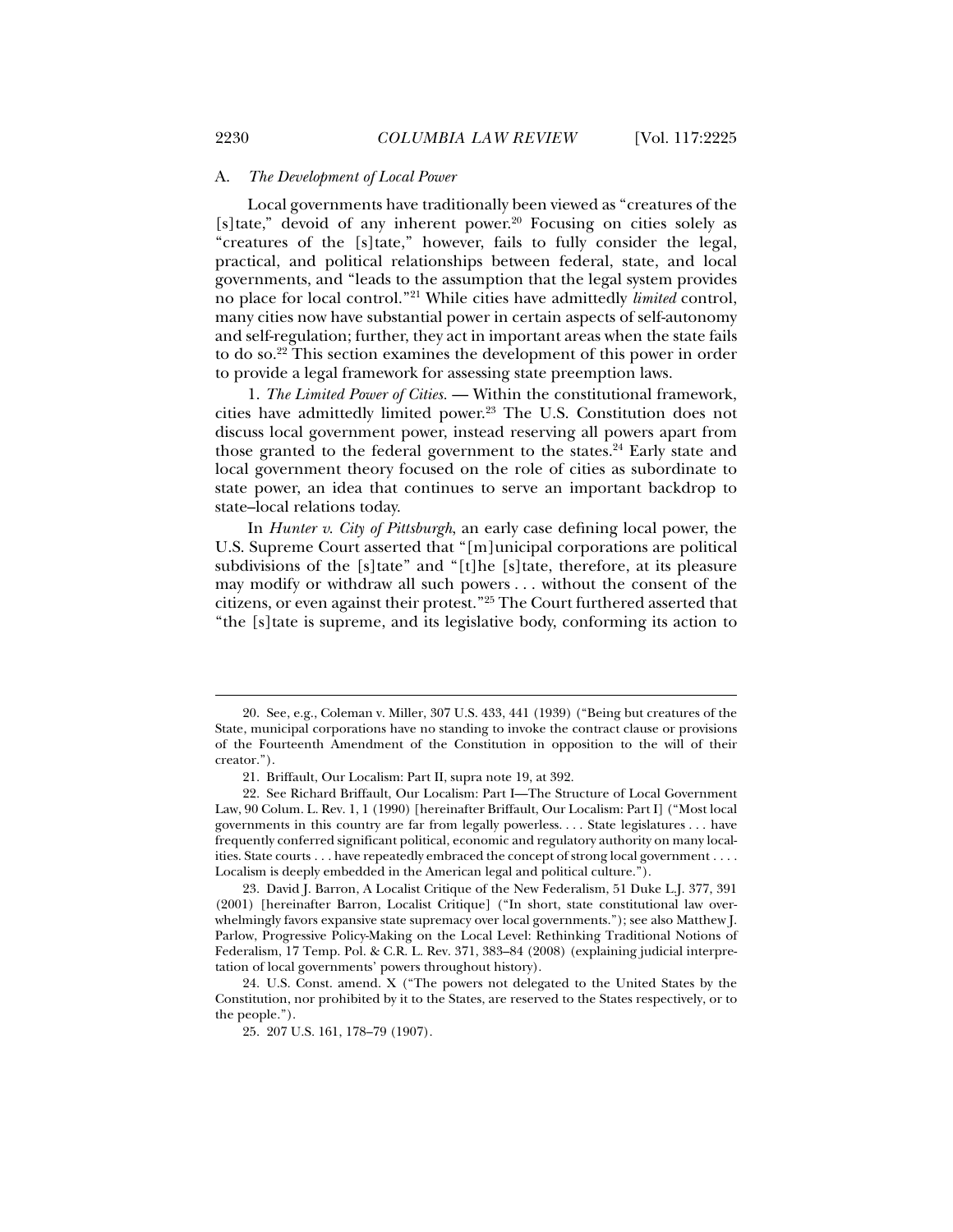the state constitution, may do as it will."26 The Court thus focused on the idea that the state is entirely in control of local governments.<sup>27</sup>

Early efforts to strengthen the role of the city in the constitutional system largely failed.28 Instead, the Court repeatedly reaffirmed *Hunter*'s reasoning throughout the twentieth century, asserting that local governments have few constitutionally protected rights against the state and that citizens do not have a constitutional right to local government.<sup>29</sup> In 1978, the Supreme Court recognized that "[w]hile the broad statements . . . in *Hunter* have undoubtedly been qualified by the holdings of later  $cases, ] \ldots$  the case continues to have substantial constitutional significance in emphasizing the extraordinarily wide latitude that States have in creating various types of political subdivisions and conferring authority upon them."30

Judicial assessment of local power has traditionally been guided by "Dillon's Rule," "a canon of construction and a rule of limited power" that focuses on the subservient nature of the city relative to the state.31 Under Dillon's Rule, a municipal corporation's powers are limited to those "granted in *express words*; . . . *necessarily implied or necessarily incident* to the powers expressly granted; . . . *absolutely essential* to the declared objects and purposes of the corporation," and that "any fair doubt as to the existence of a power is resolved ... against the corporation." $32$  Although, as explained in the next section, many states now officially reject Dillon's Rule, some scholars argue that it continues to influence courts in determining how expansively to read a local government's powers.<sup>33</sup>

j

 29. See Briffault, Our Localism: Part I, supra note 22, at 7–8 (discussing various cases in which the Supreme Court limited local power).

 32. Merriam v. Moody's Ex'rs, 25 Iowa 163, 170 (1868) (emphasis added); see also Spitzer, supra note 31, at 813–16 (explaining the development of Dillon's Rule).

 33. Briffault, Our Localism: Part I, supra note 22, at 8 ("Professor Frug and others contend that the Dillon's Rule tradition still leads state courts to construe local government powers narrowly.").

 <sup>26.</sup> Id. at 179.

 <sup>27.</sup> Id.

 <sup>28.</sup> One such effort, promoted by Thomas Cooley, was called "local constitutionalism." See Barron, Localist Critique, supra note 23, at 391 (discussing Thomas Cooley's promotion of local constitutionalism in the mid-1800s). Local constitutionalism was the argument "that local communities, by virtue of their familiarity with local needs, would play a critical extrajudicial role in securing what [Cooley] termed 'constitutional freedom' by forestalling state legislative efforts to favor private interests." David J. Barron, The Promise of Cooley's City: Traces of Local Constitutionalism, 147 U. Pa. L. Rev. 487, 492 (1999).

 <sup>30.</sup> Holt Civic Club v. City of Tuscaloosa, 439 U.S. 60, 71 (1978) (citation omitted).

 <sup>31.</sup> See Briffault, Our Localism: Part I, supra note 22, at 8–10 (describing the development and implementation of Dillon's Rule). Dillon's Rule was named after a midnineteenth-century judge, John Forrest Dillon, who served on the Iowa Supreme Court and United States Circuit Court, which would later become the Eighth Circuit. For additional background, see Hugh Spitzer, "Home Rule" Vs. "Dillon's Rule" for Washington Cities, 38 Seattle U. L. Rev. 809, 813–16 (2015).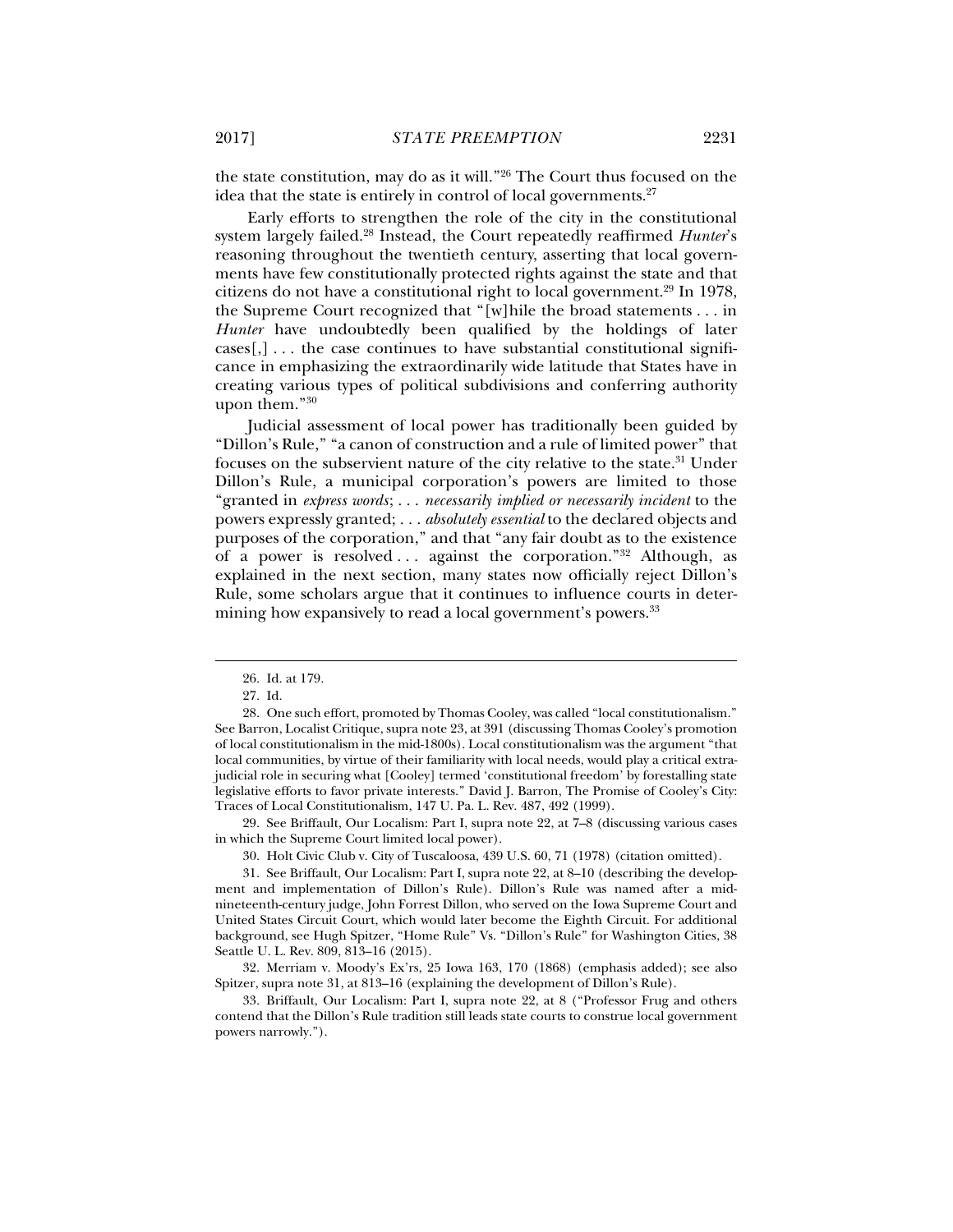2. *Increasing Local Power.* — Home rule first emerged in 1875 as a counterweight to Dillon's Rule's heavy emphasis on state supremacy.34 "Home rule" is used to describe a state delegation of power to a local government that allows the locality certain latitude in powers of self-government.35 While there is now some level of home rule in almost every state, each state implements it in a unique manner, from constitutional provisions to complex statutory schemes explaining the nature of municipal powers.36

Typically, if a state establishes home rule, the state constitution or state legislation will explicitly allow local governments to establish a charter under which the city may regulate local areas of concern.<sup>37</sup> While localities may still face state preemption, particularly in areas determined to be of statewide concern, home rule has substantially expanded the power of cities and has curtailed states' abilities to interfere with some "local" activities.38

Judicial interpretation of home rule powers serves an essential role in the state–local dynamic. As many scholars have noted, judicial interpretations of home rule powers vary across states.<sup>39</sup> Additionally, case law within

 36. See Richard Briffault, Home Rule for the Twenty-First Century, 36 Urb. Law. 253, 253 (2004) [hereinafter Briffault, Home Rule] ("Home rule is a complex topic . . . tak[ing] many legal forms and follow[ing] many models.").

 37. Parlow, supra note 23, at 383; cf. Barron, Localist Critique, supra note 23, at 392 (asserting that home rule constitutional provisions serve a "power-granting function" by "enabling local governments to operate and exercise authority in the absence of a particularized grant of state power").

 38. Briffault, Our Localism: Part II, supra note 19, at 357–58 (describing how the role of the state in the development of local governments has evolved); Parlow, supra note 23, at 383–84 (describing expansions in local power).

 39. See, e.g., Barron, Localist Critique, supra note 23, at 392 (asserting that these statutes "provide a constitutional defense against state assertions of preemptive power[,]" but that "[v]ery few state cases . . . have construed these home rule provisions in this fashion"). For examples of varying levels of home rule delegation, see, e.g., Republic Waste Servs. of Tex., Ltd. v. Tex. Disposal Sys., Inc., 848 F.3d 342, 344–45 (5th Cir. 2016) ("'[H]ome-rule cities have the full power of self-government and look to the Legislature . . . only for limitations on their powers. . . .' Thus, 'if the Legislature decides to preempt a subject matter normally within a home-rule city's broad powers, it must do so with 'unmistakable clarity.''" (quoting S. Crushed Concrete, LLC v. City of Houston, 398 S.W.3d 676, 678 (Tex. 2013))); *Blanchard*, 72 N.E.3d at 318 (stating that the Illinois Constitution was "drafted with the intent to give home rule units 'the broadest powers possible' under the constitution" and recognizing that the task of interpreting such a provision was left to the judiciary (quoting City of Chicago v. StubHub, Inc., 979 N.E.2d 844, 850 (Ill. 2011))); Ky. Rest. Ass'n. v. Louisville/Jefferson Cty. Metro Gov't., 501 S.W.3d 425, 427 (Ky. 2016) (stating that the Kentucky Constitution endows "permission for the General Assembly to afford cities the power to pass laws which are 'in furtherance of a public purpose'" except when those laws

 <sup>34.</sup> See Parlow, supra note 23, at 383–84 (discussing the development of home rule); see also Barron, Localist Critique, supra note 23, at 391–92 (examining the expansion of home rule in local constitutions).

 <sup>35.</sup> See Blanchard v. Berrios, 72 N.E.3d 309, 317–18 (Ill. 2016) ("The shift in the balance of power away from State dominance and in favor of home rule is premised on the understanding that problems affecting units of local government and their residents should be addressed with solutions tailored to meet those local needs.").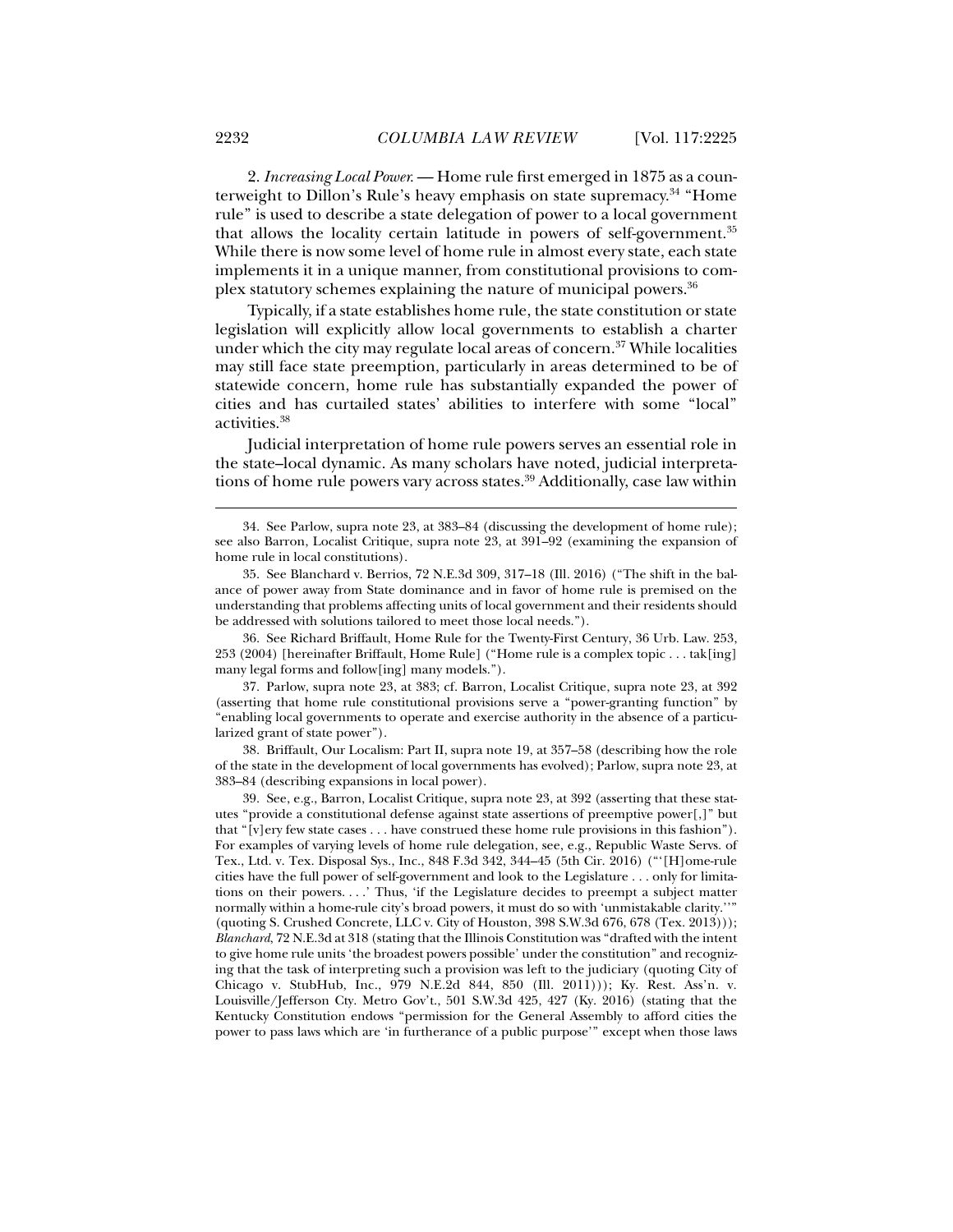a state concerning the power of the city is not always clear or uniform and can obscure the boundaries of local governments' power to pass local regulations and ordinances.40

It is important to note that home rule and Dillon's Rule are not mutually exclusive. Their existence demonstrates the tension between a view of the city as "a complex local polity, entitled to self-governance and capable of supporting a local political system" and as "an administrative arm of the state, and as such both a potential threat to individual liberty and a hierarchically subordinate institution subject to state control."41 Scholars and judges continually attempt to diagnose the appropriate role of the city and the extent of its power, oftentimes limiting or expanding the city's powers in unpredictable and inconsistent ways.<sup>42</sup>

## B. *State Preemption of Local Government Regulations*

Underlying home rule delegations is the idea that state law preempts conflicting local regulations and ordinances.<sup>43</sup> This section examines general forms of state preemption—express and implicit preemption—in order to provide background for examining the new turn in preemptive legislation discussed in Part II.

1. *Express Preemption.* — The nature of express preemption is relatively straightforward at the state level, subject to a few exceptions. Generally, if a state law prohibits local governments from enacting certain regulations, the state law prevails.44 The limited nature of local power notwithstanding, many local governments have challenged the constitutionality of state preemption statues. For example, localities may argue that a state preemp-

are in conflict with state law). Compare *Ky. Rest. Ass'n.*, 501 S.W.3d at 427, with State Bldg. & Constr. Trades Council of Cal. v. City of Vista, 279 P.3d 1022, 1026 (Cal. 2012) ("Charter cities are specifically authorized by our state Constitution to govern themselves, free of state legislative intrusion, as to those matters deemed municipal affairs.").

 <sup>40.</sup> See, e.g., Spitzer, supra note 31, at 842–60 (asserting that judges have been incorrect in limiting the powers of Washington cities despite strong home rule provisions and that courts should strengthen their interpretations of the power of cities).

 <sup>41.</sup> Briffault, Our Localism: Part II, supra note 19, at 391.

 <sup>42.</sup> See Lynn A. Baker & Daniel B. Rodriguez, Constitutional Home Rule and Judicial Scrutiny, 86 Denv. U. L. Rev. 1337, 1338 (2009) ("How constitutional home rule can be reconciled with the *Hunter* principle is an enduring puzzle in American local government law.").

 <sup>43.</sup> See 5 McQuillin: The Law of Municipal Corporations § 15:18 (3d ed.), Westlaw (database updated July 2017) ("[I]n any conflict between an ordinance and a statute the latter must prevail, unless under the statutes or law of the state the ordinance plainly and specifically is given predominance in a particular instance or as to a particular subject matter." (footnote omitted)).

 <sup>44.</sup> See supra notes 34–42 (explaining the nature of home rule as a delegation of state power).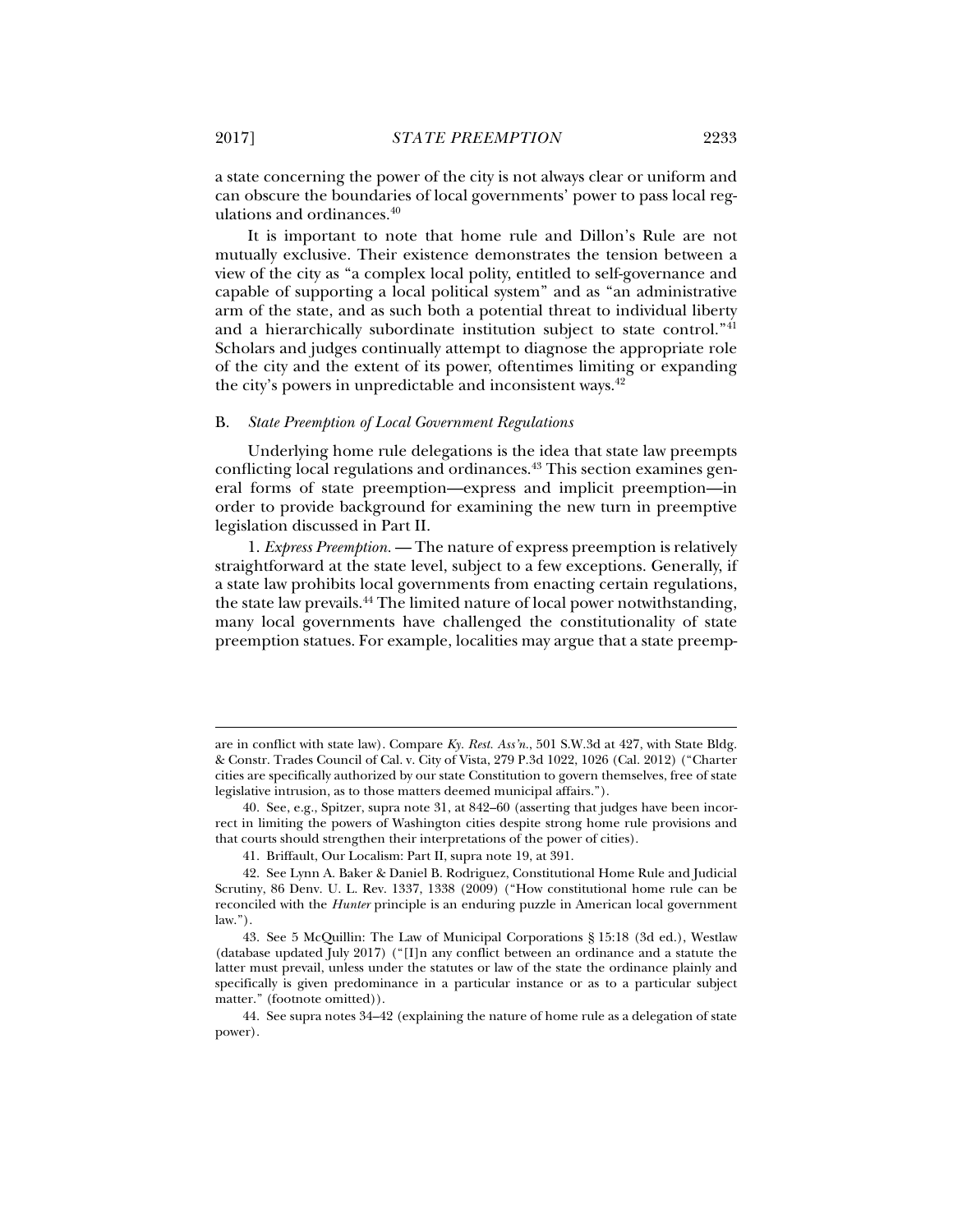tion statute violates their home rule rights embodied in the state constitution or state legislation.<sup>45</sup> Alternatively, local governments may argue that state law violates federal law or the U.S. Constitution by imposing on the rights of their citizens.46 While states typically enjoy substantial latitude, these strategies, which will be discussed further in Parts II and III, may prove useful in rebutting the general presumption of state preemptive power.

2. *Implied Preemption.* — Implicit preemption at the state level is more complicated than explicit preemption. While the focus of this Note is on express preemption, implied preemption plays an important role in the state–local dynamic. Private interest groups often bring lawsuits against local governments asserting that state law impliedly preempts local ordinances, typically in areas such as smoking regulation, the minimum wage, and environmental protection measures.<sup>47</sup>

Most state courts have found *some* form of implied preemption in state legislation, but this varies in both degree and form across states.<sup>48</sup> While the exact contours of state preemption doctrine vary, federal conflict and field preemption—striking down an ordinance that conflicts with a provision of state law and striking down an ordinance if the state law occupies the "field," respectively—provide important guides.<sup>49</sup> Most courts, however, do not follow this exact verbiage, as they have not accepted federal preemption classifications as a binding guide for state preemption

 48. Id. at 1141 ("[A]ll but one state—Illinois—recognize some form of implied preemption. Most states subdivide implied preemption into categories similar to those used by the United States Supreme Court—'conflict' and 'field.'" (footnote omitted)).

 49. Id. at 1140–41 (discussing local and state preemption doctrine relative to the federal preemption doctrine). Diller also notes exceptions to this rule, which tend to depart from this model based on the wording of their state constitutions' delegations of home rule. Id. at 1140 n.121. Because the Oregon Constitution, for example, states that "[t]he legal voters of every city and town are hereby granted power to enact and amend their municipal charter, subject to the Constitution and criminal laws of the State of Oregon," the Oregon Supreme Court "presumes that the state legislature intended to preempt cities in the criminal field but applies the opposite presumption in the civil context." Id. (first quoting Or. Const. art. XI, § 2; then citing State v. Tyler, 7 P.3d 624, 627 (Or. Ct. App. 2000)). Conversely, Georgia's Constitution has a "uniformity clause" prohibiting "local laws 'in any case for which provision has been made by an existing general law,' except that the state legislature may 'authorize local governments by local ordinance or resolution to exercise police powers which do not conflict with general laws.'" Id. (quoting Ga. Const. art. III, § VI, para.  $IV(a)$ ).

 <sup>45.</sup> See infra notes 207–222 and accompanying text (discussing statutory and constitutional challenges).

 <sup>46.</sup> One notable example is *Romer v. Evans*, in which the U.S. Supreme Court held that Amendment 2, an amendment to the Colorado Constitution designed to preempt local ordinances protecting individuals from discrimination based on sexual orientation, violated the Equal Protection Clause, in part because the amendment was "inexplicable by anything but animus toward the class it affects." 517 U.S. 620, 620–21, 632 (1996).

 <sup>47.</sup> See, e.g., Diller, supra note 18, at 1133–40 (assessing implied preemption as a tool of private interest groups pursuing favorable state policies).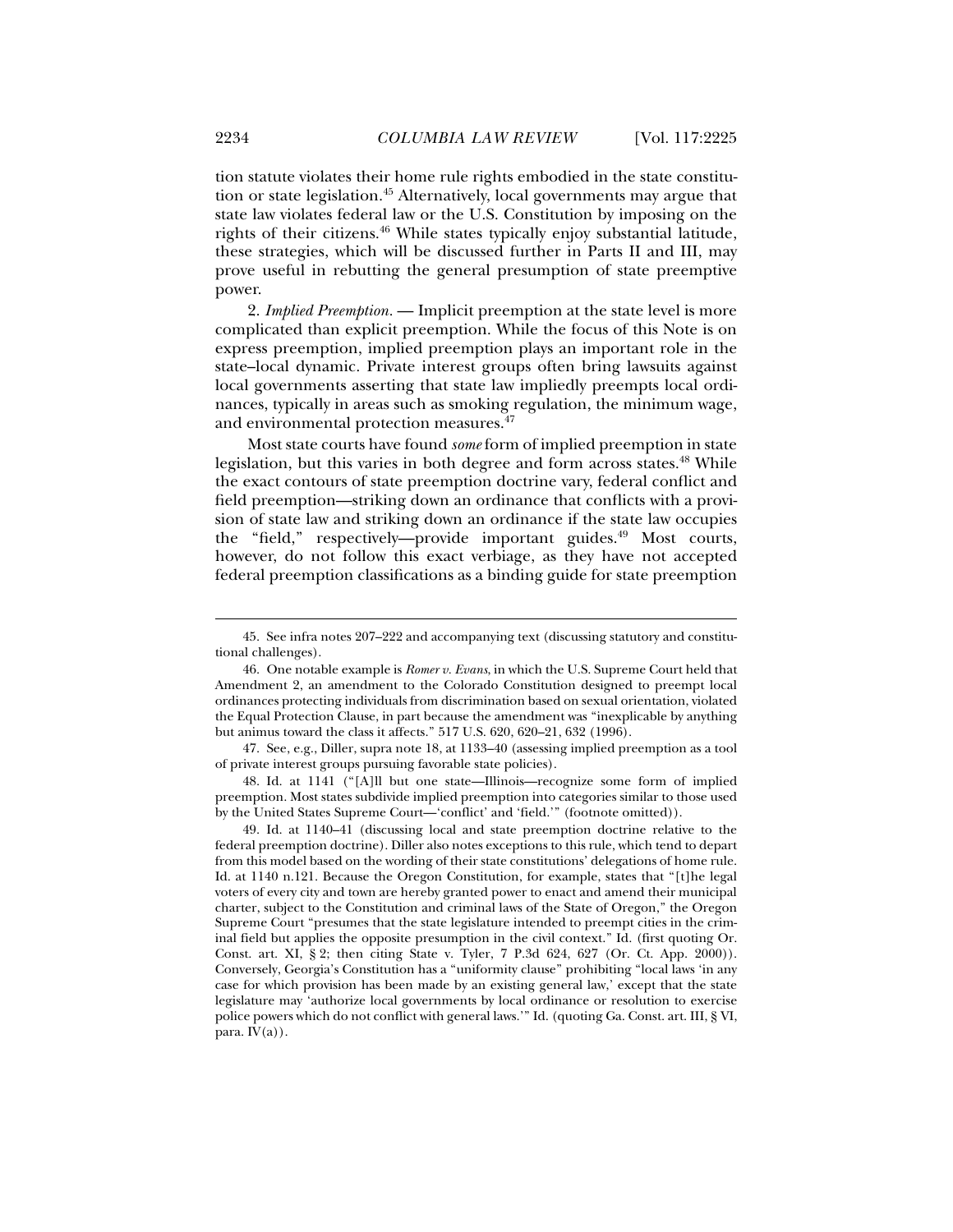analyses.50 State courts thus have greater freedom to develop their own implicit preemption case law and greater latitude to determine the contours of implicit preemption.

As a result of this state-by-state assessment, courts often come to opposite conclusions about implied preemption in analyzing similar legislation. For example, the Supreme Court of Kentucky recently held that a local minimum wage *higher* than the state minimum wage by definition conflicts with state law, as "[a]n ordinance . . . cannot forbid what a statute expressly permits."51 By contrast, using a similar line of reasoning to that Kentucky court's dissent,<sup>52</sup> the New Mexico Supreme Court recently upheld a local minimum wage law, saying that a state minimum wage law for "all workers" served as a "floor for all workers" rather than "the *only* permissible minimum wage."53 These two cases demonstrate how courts differ in their reading of implied preemption in cases with similar facts and how local governments may struggle to determine the contours of their power.<sup>54</sup>

While this Note focuses on the increase in express preemption strategies, it is important to note that implicit preemption has been and continues to be a significant aspect of the state–local dynamic. While scholars have analyzed ways to rebut implicit preemption,<sup>55</sup> the shift toward express preemption of local ordinances demands further discussion.<sup>56</sup>

#### C. *Federalism, Localism, and Politics: The Modern Role of Local Government*

In promoting preemption laws, states and lobbying organizations often focus on "states' rights" and the necessity of statewide policies.57

53. New Mexicans for Free Enter. v. City of Santa Fe, 126 P.3d 1149, 1159 (N.M. 2005).

 54. Judges, of course, also decide cases by weighing state precedent, home rule delegations of power, and other enacted statutes.

 55. See, e.g., Parlow, supra note 23, at 385 (arguing that courts should avoid finding implicit preemption to allow for local government progress).

 <sup>50.</sup> Utah is the only state that has accepted this model for state preemption. Id. at 1141. Other states, however, look to whether local regulations "substantially interfere" with state laws or whether they prohibit or permit something the state does not. Id. at 1142–57.

 <sup>51.</sup> Ky. Rest. Ass'n v. Louisville/Jefferson Cty. Metro. Gov't, 501 S.W.3d 425, 428 (Ky. 2016) (internal quotation marks omitted) (quoting City of Harlan v. Scott, 162 S.W.2d 8, 9 (Ky. Ct. App. 1942)).

 <sup>52.</sup> Id. at 432 (Wright, J., dissenting) ("[T]he statute does not state that the minimum wage shall be or cannot be more than a set amount. Instead, the statute provides that the wages shall be paid 'at a rate of not less than.' This law . . . provides a floor . . . rather than a ceiling  $\dots$ ").

 <sup>56.</sup> See infra Part II (discussing new forms of express preemption).

 <sup>57.</sup> See, e.g., Ariz. Governor Doug Ducey, Arizona State of the State Address (Jan. 11, 2016), http://azgovernor.gov/governor/news/2016/01/watch-arizona-state-state-address [http://perma.cc/VL7N-TLNG] ("I also encourage all our cities and towns to put the brakes on ill-advised plans to create a patchwork of different wage and employment laws. If these political subdivisions don't stop, they'll drive our economy off a cliff."); cf. Gerken, Foreword, supra note 17, at 72 ("Arguments in favor of [federal] preemption, for instance, usually dwell on the importance of uniformity, accountability, and clear lines of authority.").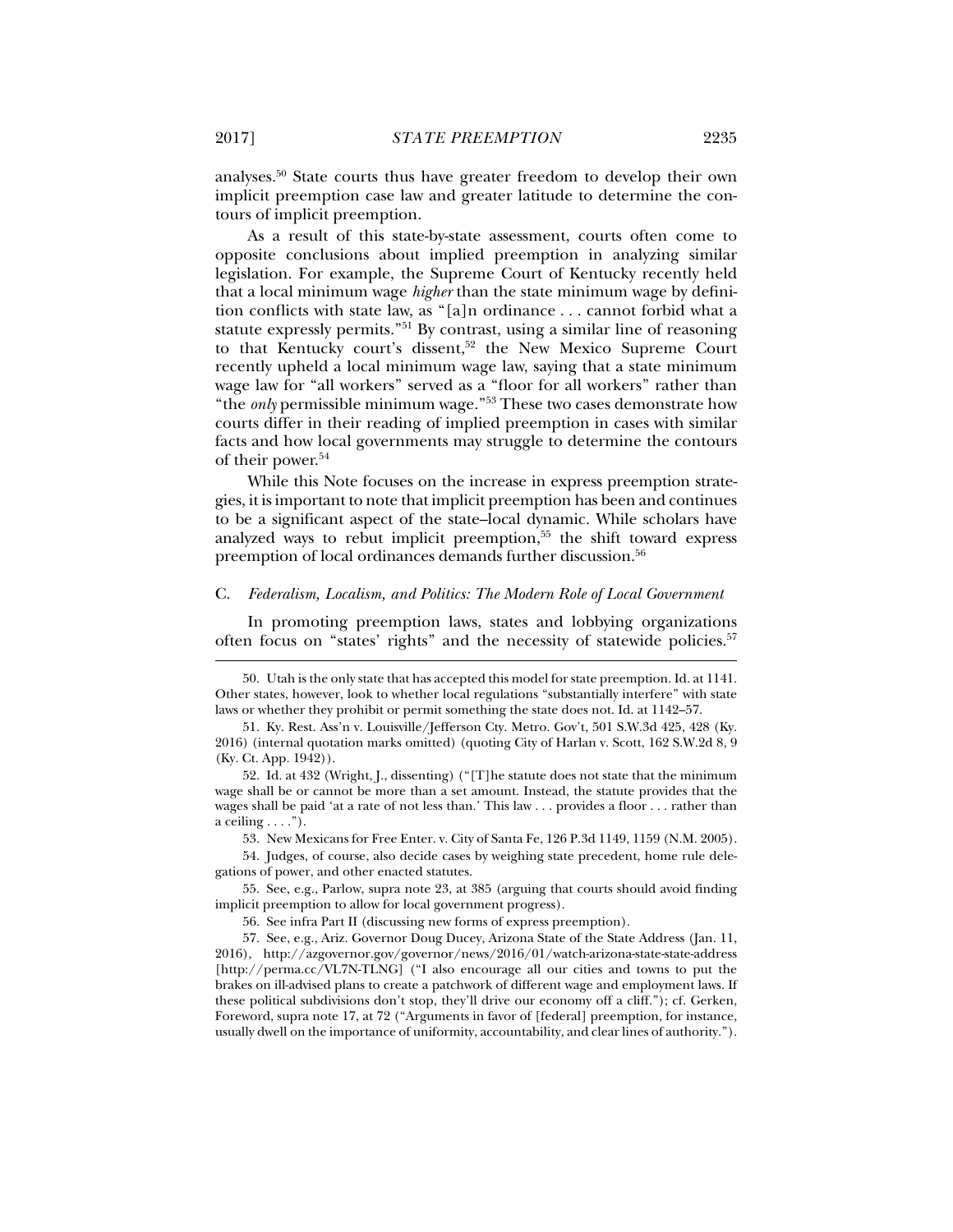Conversely, many scholars have argued that innovation at the local level can serve a beneficial role in promoting progressive policy changes.58 This section discusses the changing political climate and influence of partisanship on state and local decisionmaking. Building upon this, it will demonstrate a few of the potential benefits of local control in the modern system, many of which are drawn from normative goals traditionally attributed to federalism.59

1. *Partisanship in the Federal System.* — Politics and political power serve an important role in the state preemption dynamic. While preemption laws are not limited to Republican legislatures, $60$  the contemporary political structure in many states reflects a clear partisan divide: Republican state legislators typically seek to limit the power of Democrat-run cities.<sup>61</sup>

This has been exacerbated by two key trends: the increase in Republican-led state legislatures $62$  and the purported concentration of Democrats shifting to urban areas.63 In analyzing this latter trend, author and commentator Bill Bishop asserts that "[l]ittle, if any, of this political migration was by design," but rather that individuals "have clustered in communities of sameness, among people with similar ways of life, beliefs,

 <sup>58.</sup> See infra section I.C.2 (discussing the role of local innovation).

 <sup>59.</sup> See Barron, Localist Critique, supra note 23, at 378 (explaining that new federalism ideologies promote "responsive and participatory government . . . ; foster[] diversity and experimentation by increasing the fora for expressing policy choices and creating a competition for a mobile citizenry; and provid[e] a check against tyranny by diffusing power that would otherwise be concentrated").

 <sup>60.</sup> Shaila Dewan, States Are Blocking Local Regulations, Often at Industry's Behest, N.Y. Times (Feb. 23, 2015), http://www.nytimes.com/2015/02/24/us/govern-yourselvesstate-lawmakers-tell-cities-but-not-too-much.html (on file with the *Columbia Law Review*).

 <sup>61.</sup> See Joel Rogers, Foreword: Federalism Bound, 10 Harv. L. & Pol'y Rev. 281, 297 (2016) ("[M]any states, especially among those twenty-two GOP-controlled ones, are using state preemption to block even modest local efforts at constructive reform policy areas in health, environment, civil rights, wage-setting and government reform, among other policy areas.").

 <sup>62.</sup> See 2016 District-by-District State Legislative Control, Nat'l Conference of State Legislatures (Dec. 7, 2016), http://www.ncsl.org/research/elections-and-campaigns/district-bydistrict-state-legislative-control.aspx [http://perma.cc/7S8R-KJC9] ("Following the [2016] election, as the maps below reflect, there were 4,169 Republican state legislators and 3,131 Democratic state legislators."); see also Emily Badger, Blue Cities Want to Make Their Own Rules. Red States Won't Let Them., N.Y. Times (July 6, 2017), http://www.nytimes.com/ 2017/07/06/upshot/blue-cities-want-to-make-their-own-rules-red-states-wont-let-them.html ?mcubz=1 (on file with the *Columbia Law Review*) (stating that the Republican Party "controls more state legislative seats than at any time in the postwar era"); Morgan Cullen, Historical Legislative Election Trends Encouraging for GOP, Nat'l Conference of State Legislatures (Oct. 30, 2014), http://www.ncsl.org/blog/2014/10/30/historical-legislativeelection-trends-encouraging-for-gop.aspx [http://perma.cc/S36Z-B986] (discussing the "Republican tsunami" that "swept through America's state legislatures in the 2010 midterm elections," and stating that "[i]f historical trends continue, the political landscape should be encouraging to Republicans").

 <sup>63.</sup> See generally Bill Bishop, The Big Sort (2008) (assessing how like-minded Americans tend to cluster together and how this has impacted politics).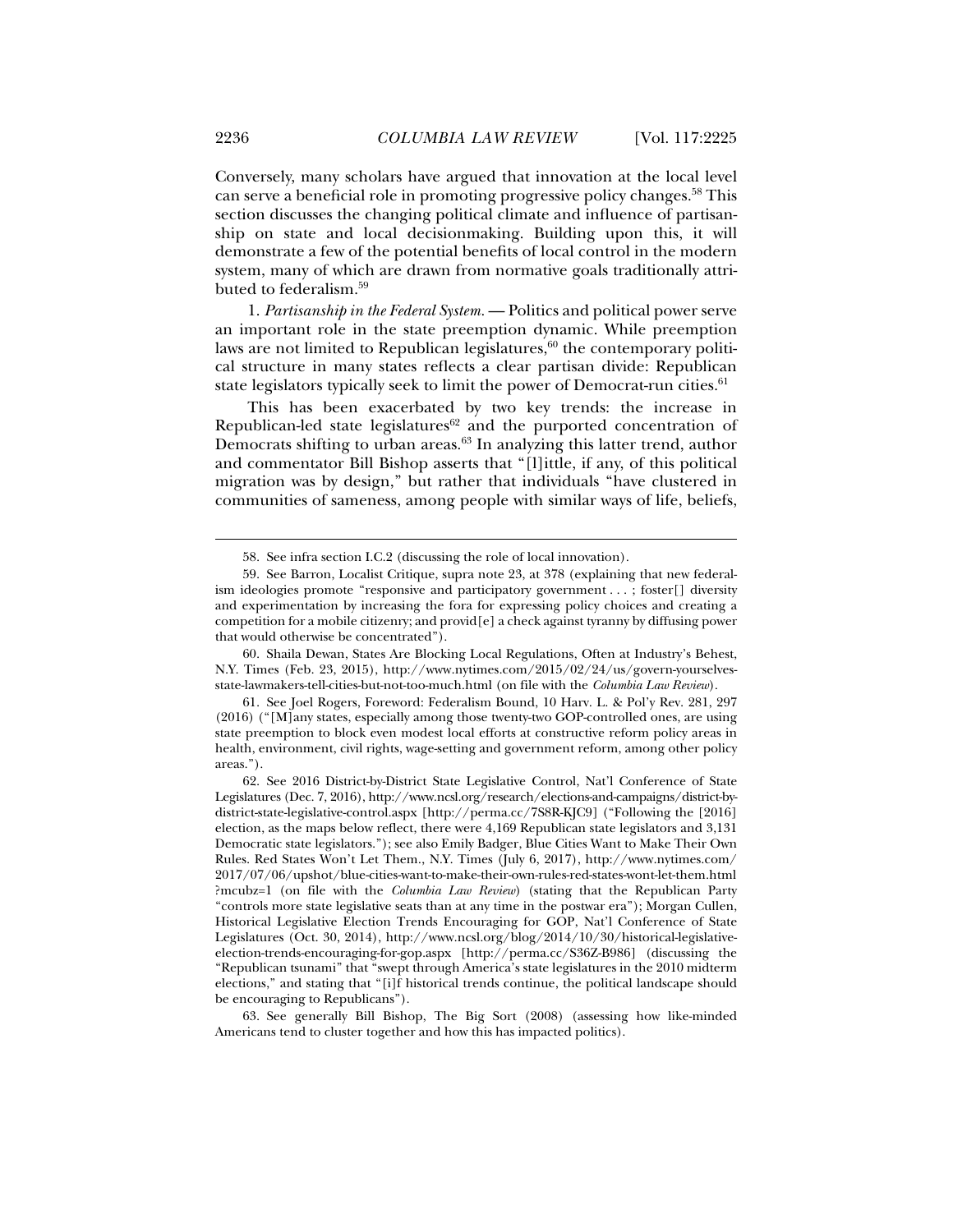and, in the end, politics."64 In particular, after 1976, "the trend was for Republicans and Democrats to grow more geographically segregated."65 Bishop asserts that "high-tech cities"—growing "tech-rich and innovative cities"66—have become concentrated centers of largely Democratic populations.67 In contrast, "low-tech cities"—particularly manufacturing towns and rural areas—have become increasingly conservative and Republican-dominated.68 The role of the local preemption dynamic thus falls into a greater framework of partisan conflict. The partisan divide at the national level has affected the way that individuals view the federal government, states, and themselves. Political-party identification serves an important role in both national and state identification.<sup>69</sup> In this respect, Professor Jessica Bulman-Pozen argues that modern federalism provides a forum for national political conflict, as national party identity takes precedence over state-based identity.70

Local governments play a significant but understudied role in this dynamic.71 Similar to the federal–state dynamic—in which states emphasize federalism when the opposite political party forms the majority of the federal government<sup>72</sup>—local governments emphasize the importance of local control when their policies don't align with state objectives.<sup>73</sup> Local governments can thus allow individuals to channel partisan identification within their state. Facing an increasingly divisive partisan landscape, local governments may serve as important centers for minority political affiliation.74

j

 69. See Jessica Bulman-Pozen, Partisan Federalism, 127 Harv. L. Rev. 1077, 1109 (2014) ("Ultimately, a focus on partisanship suggests that state-based identification may be shifting and partial—and, perhaps paradoxically, a means of expressing national identity but nonetheless a significant buttress of American federalism.").

 70. Id. at 1080–81 (asserting that "our contemporary federal system generates a check on the federal government and fosters divided citizen loyalties . . . because it provides durable and robust scaffolding for partisan conflict").

 71. See id. at 1146 ("Partisan federalism might also enrich our thinking about local government law.").

 72. Id. at 1119 ("It is not surprising, then, that polls on Americans' views of federalism show that support for state and federal governments varies depending on which party holds office.").

73. See infra section II.B (describing the partisan divide between states and cities).

 74. For an informative analysis on the ways in which disaggregated local governments can allow for political minorities to influence decisionmaking and policy, see generally Heather K. Gerken, Dissenting by Deciding, 57 Stan. L. Rev. 1745, 1748 ("Disaggregated

 <sup>64.</sup> Id. at 5.

 <sup>65.</sup> Id. at 9.

 <sup>66.</sup> Id. at 7 (explaining Bishop's terminology of high-tech and low-tech cities and towns).

 <sup>67.</sup> Id. at 153.

 <sup>68.</sup> Id. ("Before 1990, people living in low-tech cities described themselves as slightly more liberal than the national average, but after 1990 an increasing number labeled their politics as conservative.... Manufacturing cities and rural areas [have grown] more Republican.").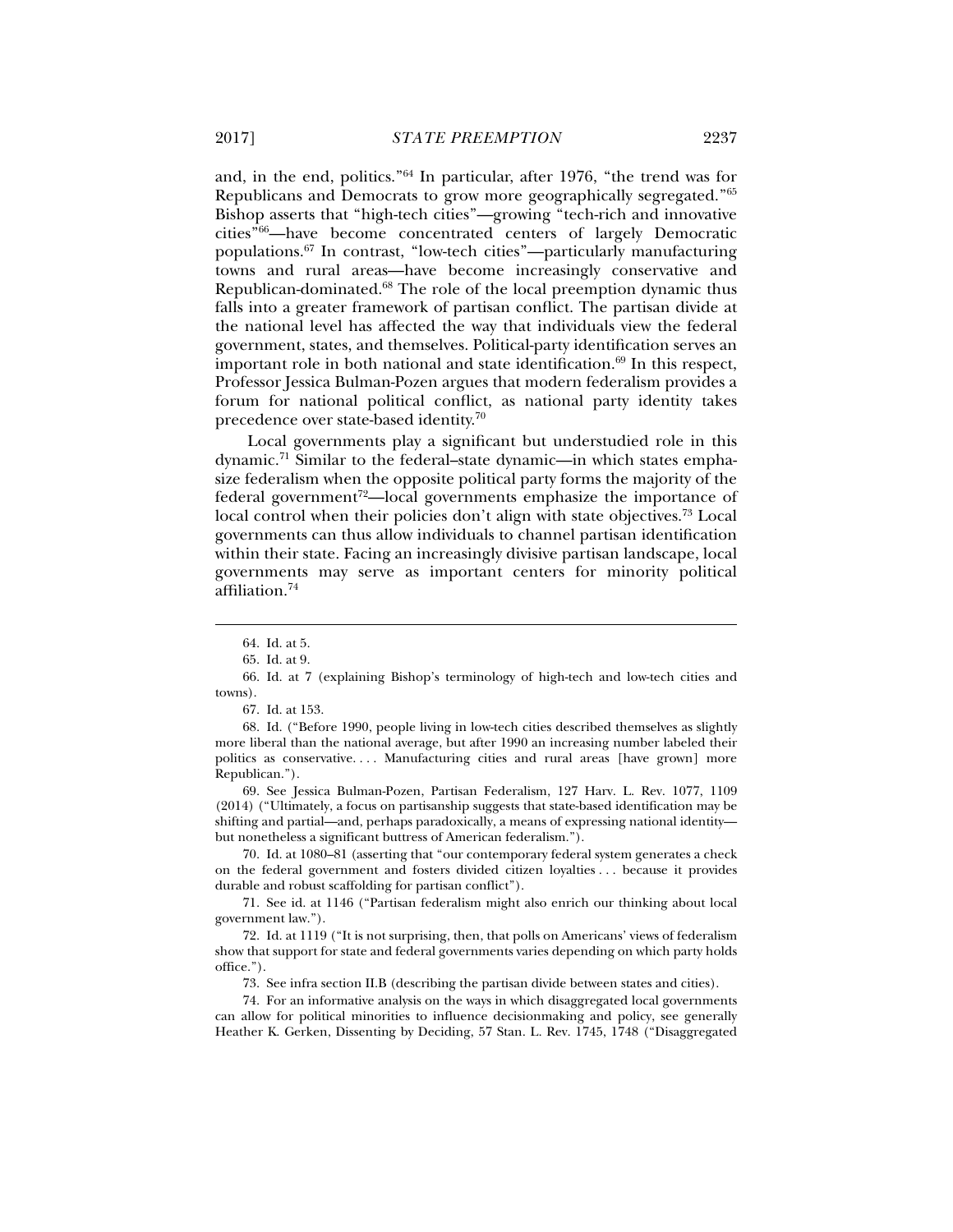2. *Traditional "Federalism" Goals: Local Innovation and Democracy.* — Although traditional federalism theory focuses on state power, scholars have increasingly looked to localities to serve similar normative benefits.<sup>75</sup>

Federalism is often touted for its ability to spur innovation and experimentation. In a dissent often cited in support of the benefits of federalism, Justice Louis Brandeis quipped that "[i]t is one of the happy incidents of the federal system that a single courageous State may, if its citizens choose, serve as a laboratory; and try novel social and economic experiments without risk to the rest of the country."76 While some states continue to serve as laboratories of experimentation, $77$  many states have become gradually more embroiled in the national partisan debate, passing increasingly homogenized legislation based on *party* goals, rather than state realities.78

In contrast, many local governments have shown a willingness to pursue innovative policies, in hopes of improving constituents' livelihoods and spurring broader political change.<sup>79</sup> Local governments are closely connected to their constituents and thus may be better able to experiment with solutions to a variety of issues affecting local communities, particularly socioeconomic inequality and discrimination.<sup>80</sup> Professor R.A. Lenhardt suggests that progressive cities that seek to further civil rights projects should be viewed as "equality innovators," asserting that "[t]heir on-theground experience with the realities of race and its operation in the twenty-first century arguably places them in a better position than courts to develop innovative approaches to the structural racial inequities with which so many municipalities must grapple."<sup>81</sup>

Many scholars have stressed that federalism—and now localism—may better allow for democratic communication and representation. Local governments may allow for constituents to more easily participate in the political process, and a subsequent sense of "citizen effectiveness" may

76. New State Ice Co. v. Liebmann, 285 U.S. 262, 311 (1932) (Brandeis, J., dissenting).

 79. See, e.g., Johnson, supra note 17, at 118–22 (discussing the role of some state and local governments in civil rights progress).

institutions create the opportunity for global minorities to constitute local majorities. . . . *Dissenting by deciding* occurs when would-be dissenters—individuals who hold a minority view within the polity as a whole—enjoy a local majority on a decisionmaking body and can thus dictate the outcome.").

 <sup>75.</sup> See, e.g., Parlow, supra note 23, at 371 ("[C]onceptually speaking, the principles underlying federalism seem logically to apply not only to the relationship between the federal government and the states, but also to that between the states and local governments.").

 <sup>77.</sup> See Bulman-Pozen, supra note 69, at 1128 ("In time, moreover, such bottom-up partisan activity [at the state level] can force federal politicians' hands or make it attractive for them to take a position they once feared might amount to political suicide.").

 <sup>78.</sup> See infra section II.B (describing the partisan divide).

 <sup>80.</sup> Parlow, supra note 23, at 371 (asserting that local governments "may prove even more fruitful agents for social change and policy innovation than the state or federal levels of government").

 <sup>81.</sup> R.A. Lenhardt, Localities as Equality Innovators, 7 Stan. J. C.R. & C.L. 265, 269 (2011).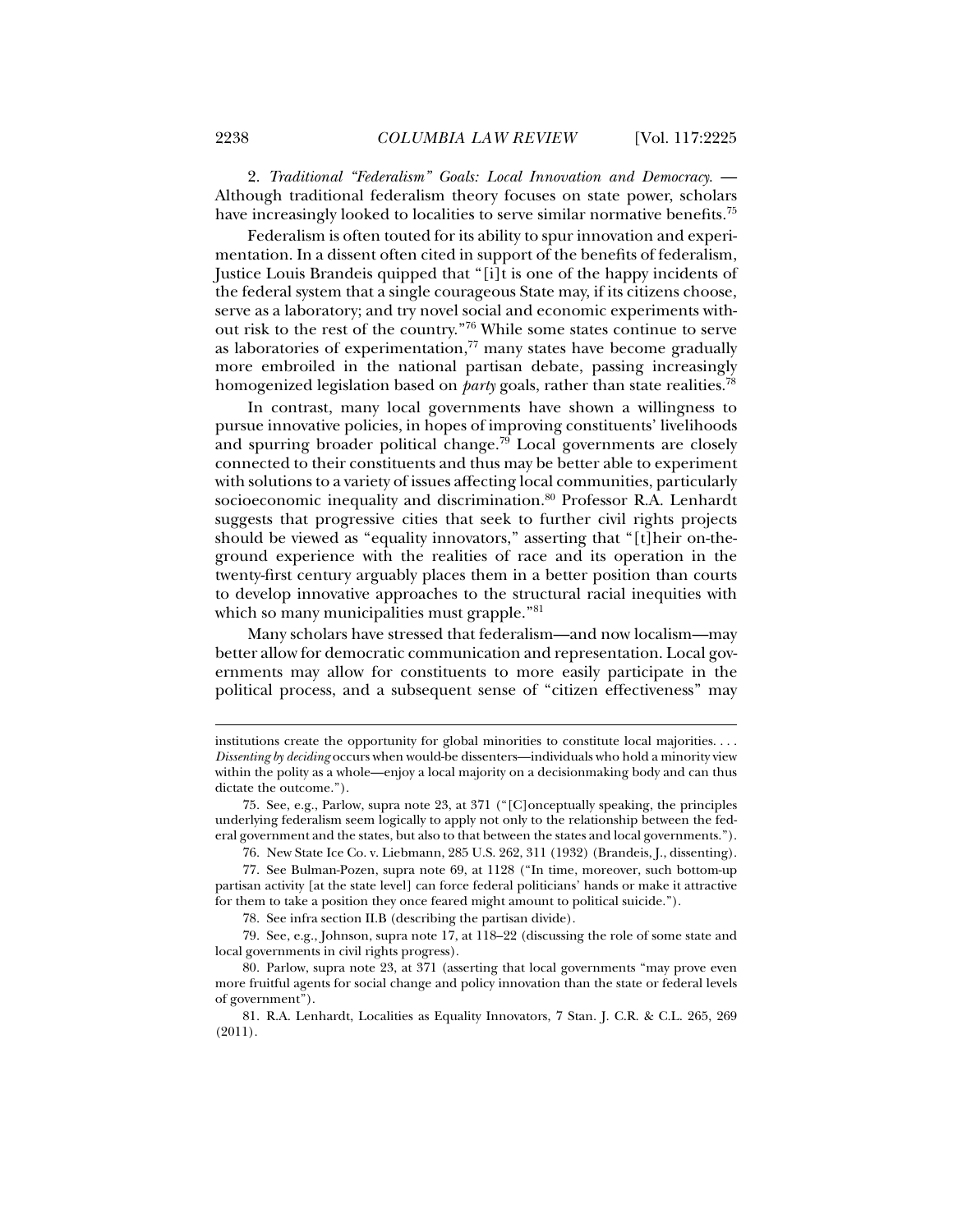spur further political participation.<sup>82</sup> Local governments hold meetings in closer proximity to their constituents—often meeting in city hall as compared to states' legislators in Washington, D.C. or even state capitals, which may be a great distance from major cities.<sup>83</sup> Additionally, local officials are inherently responsive to fewer people; thus, it may be easier for these officials to effectively represent their constituents.<sup>84</sup>

Admittedly, close proximity and a smaller representative body do not *always* lead to better representation. The scholars discussed in this section do, however, suggest that local governments have the *potential* to be more representative bodies and may be able to tailor local solutions to local needs.

As many states and local governments are divided on partisan terms, thus causing many state legislatures to be largely unrepresentative of constituents in cities,<sup>85</sup> the concerns underlying the federalism debate—and the localism scholarship that followed—should cause one to pause.<sup>86</sup> In fact, federalism and localism support honoring this divide. Local democracy and innovation, however, require some level of local autonomy.<sup>87</sup>

 84. See Richard Briffault, The Rise of Sublocal Structures in Urban Governance, 82 Minn. L. Rev. 503, 505 (1997) ("The small size of local units makes it easier for citizens to voice their views to their local government and their fellow local citizens, to respond to each other's concerns, and to deliberate concerning important local public matters.").

85. See Bulman-Pozen, supra note 69, at 1131.

 <sup>82.</sup> See Briffault, Home Rule, supra note 36, at 258 ("Local government provides citizens with opportunities for participation in public decision making, opportunities that are simply unavailable in larger units of government."); see also Parlow, supra note 23, at 373 ("Local governments provide opportunities for public participation in the decision- and policy-making processes that are more difficult, if not impossible, at the state and federal levels of government.").

 <sup>83.</sup> See Parlow, supra note 23, at 374 (noting the availability of public participation in local governments versus state and federal legislatures). For example, North Carolina, the source of N.C. H.B. 2, is the twenty-eighth largest state in the country. See State Area Measurements and Internal Point Coordinates, U.S. Census Bureau, http://www.census.gov/ geo/reference/state-area.html [http://perma.cc/HZY3-2SND] (last visited August 15, 2017). Charlotte, the source of the city ordinance that led to N.C. H.B. 2, has a population of approximately 840,000 people and is located approximately 165 miles and two hours and twenty-five minutes away from North Carolina's state capital by car. See Distance from Raleigh, NC to Charlotte, NC, Distance Between Cities, http://www.distance-cities.com/distanceraleigh-nc-to-charlotte-nc [http://perma.cc/Q2T7-Q6LX] (last visited Aug. 15, 2017); QuickFacts: Charlotte, North Carolina, U.S. Census Bureau, http://www.census.gov/ quickfacts/table/PST045215/3712000 [http://perma.cc/YP9T-9KDW] (last visited Aug. 15, 2017) (estimating the 2016 population of Charlotte, N.C. to be 842,051).

 <sup>86.</sup> As noted, some scholars, such as Heather Gerken, specifically emphasize the power of local and sublocal entities to embody federalism norms. See Gerken, Foreword, supra note 17, at 8.

 <sup>87.</sup> See Briffault, Home Rule, supra note 36, at 258 ("[L]ocal democracy requires some measure of local autonomy, of home rule. People will . . . participate in local government decision making only if local governments have real power over matters important to local people. Local democracy thus requires local autonomy, much as local autonomy advances the prospects for local democracy." (footnote omitted)).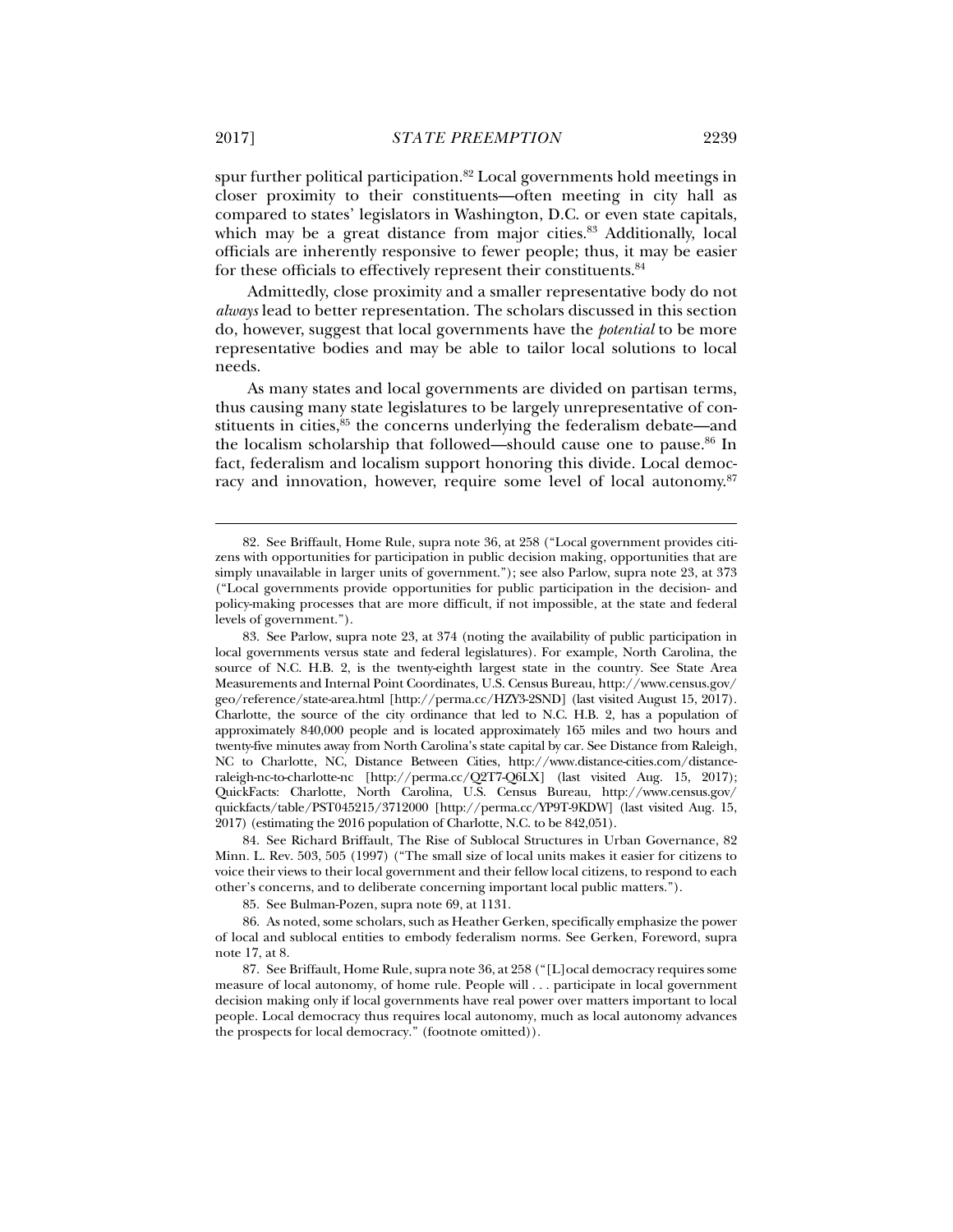Without any local power, communication with local legislatures and local attempts to innovate will be fruitless.

## II. NEW PREEMPTION: THE LINK BETWEEN HOME RULE, THE JUDICIARY, AND FUNDING

Having thus established the background legal framework and potential normative benefits of local control, this Part discusses preemption trends.88 Section II.A examines the most recent wave of preemption laws generally, which suggests that there has been a distinct shift in both the number and subject area of these preemption laws. Section II.B categorizes how these laws have shifted in form, asserting that they have become increasingly coercive and punitive. Section II.C assesses the normative and legal implications of such laws. By providing an in-depth assessment of the recent shift in preemption law tactics, a task that has largely been ignored in the scholarly literature, this Part highlights the changing legislative schemes municipalities are facing.

## A. *Preemption Strategies: A Shift in Subject Matter*

This section examines the main areas of municipal regulation and state preemption and how these areas have shifted based on political changes at the federal, state, and local levels. Although it does not attempt to account for every piece of preemptive legislation, this section describes general trends in the subject matter and amount of preemptive legislation. As the following section demonstrates, there was a wave of preemption of local gun and smoking regulations throughout the late-twentieth century.89 While states continue to preempt regulations in these areas, the beginning of the twenty-first century has featured a shift to new areas of concern as well, with many states preempting local environmental, antidiscrimination, and labor regulations.<sup>90</sup>

1. *Early Preemption: Gun and Smoking Regulations.* — While the ability of states to preempt local ordinances is not a new development, $91$  in the late-twentieth century, often prompted by the work of lobbyists and organizations like ALEC, states passed a wave of preemptive legislation designed

 <sup>88.</sup> While this Note does not purport to be an exhaustive study of all state preemption laws, it draws on previous scholarly works as well as news reports, state legislative materials, and recent lawsuits to assess recent trends in preemption laws.

 <sup>89.</sup> See infra section II.A.1 (describing early preemption areas). Much of this Note, in fact, discusses strategies in gun preemption laws, which are still being passed and amended today, as these strategies may be further expanded to all forms of state preemption laws. See infra notes 153–166 and accompanying text.

 <sup>90.</sup> See infra section II.A.2 (discussing recent areas of preemption legislation).

 <sup>91.</sup> See supra notes 34–42 (describing the relationship between state and local governments).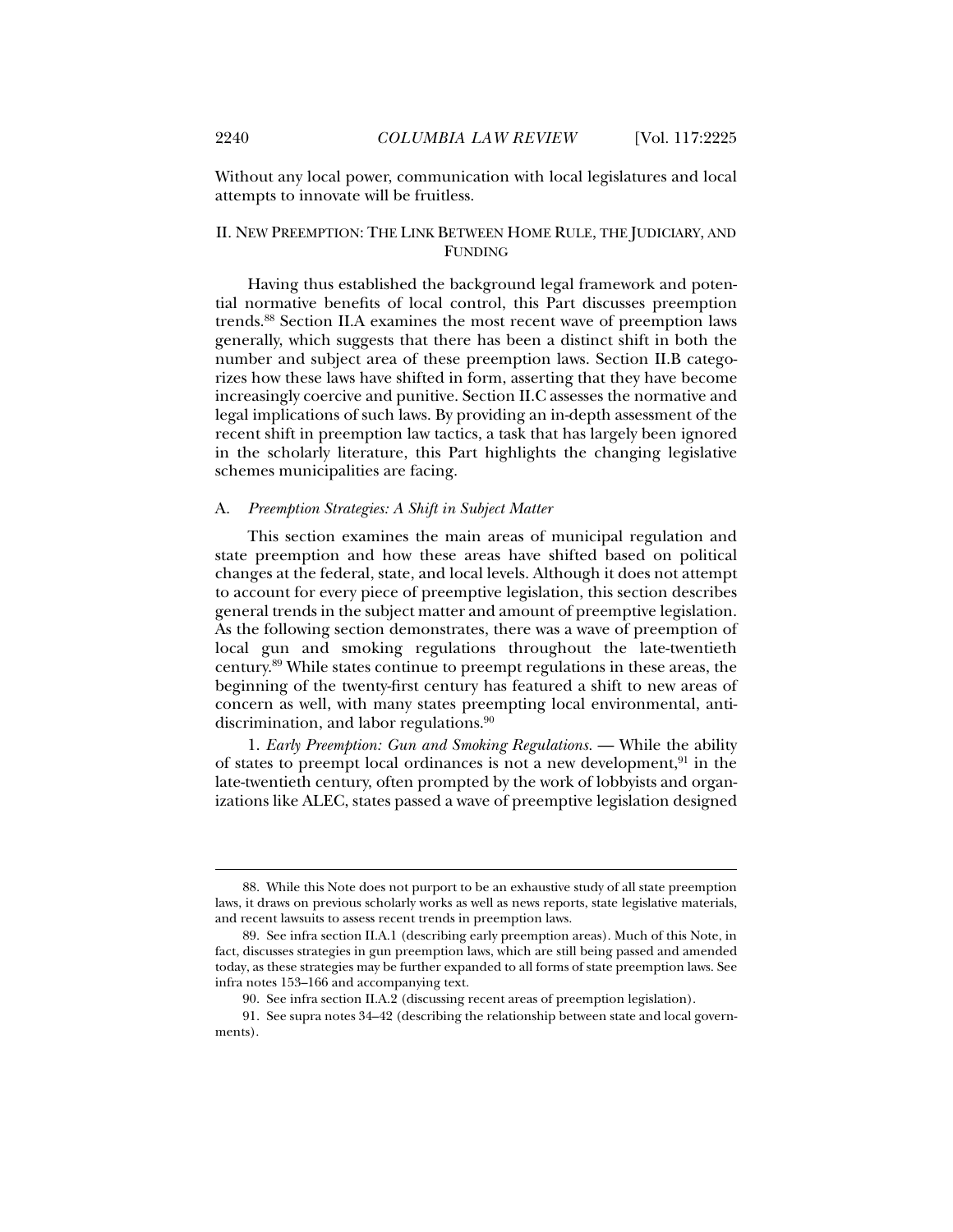to create "uniform policies."92 At the time, legislation largely focused on the regulation of two areas: guns and smoking.<sup>93</sup>

For instance, in the 1980s, states began passing legislation to limit local governments' ability to enact gun regulation.<sup>94</sup> This legislation went against a long tradition of deference to local regulation of firearms, as many local governments adopted regulations to combat higher rates of gun violence in urban areas.95 Largely supported by organizations like the National Rifle Association, almost all states now preempt local gun regulation, although to varying extents.96

In the 1980s, many state governments also passed legislation preempting local smoking regulations.97 By the late 1990s, more than half of states had enacted some form of preemption of tobacco and smoking regulation.98 Unlike gun regulation, however, there have been significant strides to *reduce* the number of state laws preempting local smoking and tobacco regulations, in part due to grassroots efforts to repeal such laws and in part due to efforts by federal agencies like the Centers for Disease Control.99 Between 2004 and mid-2017, at least seven states repealed legislation preempting local indoor smoking regulations, leaving twelve states with either express preemption or court-interpreted implicit preemption in the

 <sup>92.</sup> See supra notes 11–15 and accompanying text; see also Dewan, supra note 60 (asserting that "disparate industries are banding together to back the same [preemptive] laws, through either the business-funded American Legislative Exchange Council, known as ALEC, or shared lobbyists").

 <sup>93.</sup> See infra notes 97–101 and notes 153–166 (discussing smoking preemption and gun preemption, respectively).

 <sup>94.</sup> See Joseph Blocher, Firearm Localism, 123 Yale L.J. 82, 133–36 (2013) (describing the development of state preemption laws in the gun control space beginning in the 1980s).

 <sup>95.</sup> Id. at 108–21 (describing the historical deference to local regulation of guns in urban areas).

 <sup>96.</sup> See infra notes 153–166 (discussing gun preemption). Almost all states have gun preemption legislation. Connecticut, Hawaii, Massachusetts, New Jersey, and New York are the only states without express preemption of local gun regulation. Preemption of Local Laws, Law Ctr. to Prevent Gun Violence, http://smartgunlaws.org/gun-laws/policyareas/other-laws-policies/preemption-of-local-laws/ [http://perma.cc/V9Z4-PAXM] (last visited Aug. 15, 2017). California and Nebraska have "provisions expressly preempting local regulation of one or more aspects of firearms or ammunition but otherwise permit[] broad regulation of firearms and ammunition at the local level." Id. All other states have broad preemption statutes. Id.

 <sup>97.</sup> See Peter D. Enrich & Patricia A. Davidson, Local and State Regulation of Tobacco: The Effects of the Proposed National Settlement, 35 Harv. J. on Legis. 87, 91–92 (1998) ("[T]he tobacco industry has deployed its influence at state houses around the country to seek passage of legislation forbidding local efforts to regulate tobacco sales and use.").

 <sup>98.</sup> Id. at 92.

 <sup>99.</sup> See Jean C. O'Connor et al., Preemption of Local Smoke-Free Air Ordinances: The Implications of Judicial Opinions for Meeting National Health Objectives, 36 J.L. Med. & Ethics 403, 403, 407–08 (2008) (assessing the movement away from state preemption of local tobacco ordinances).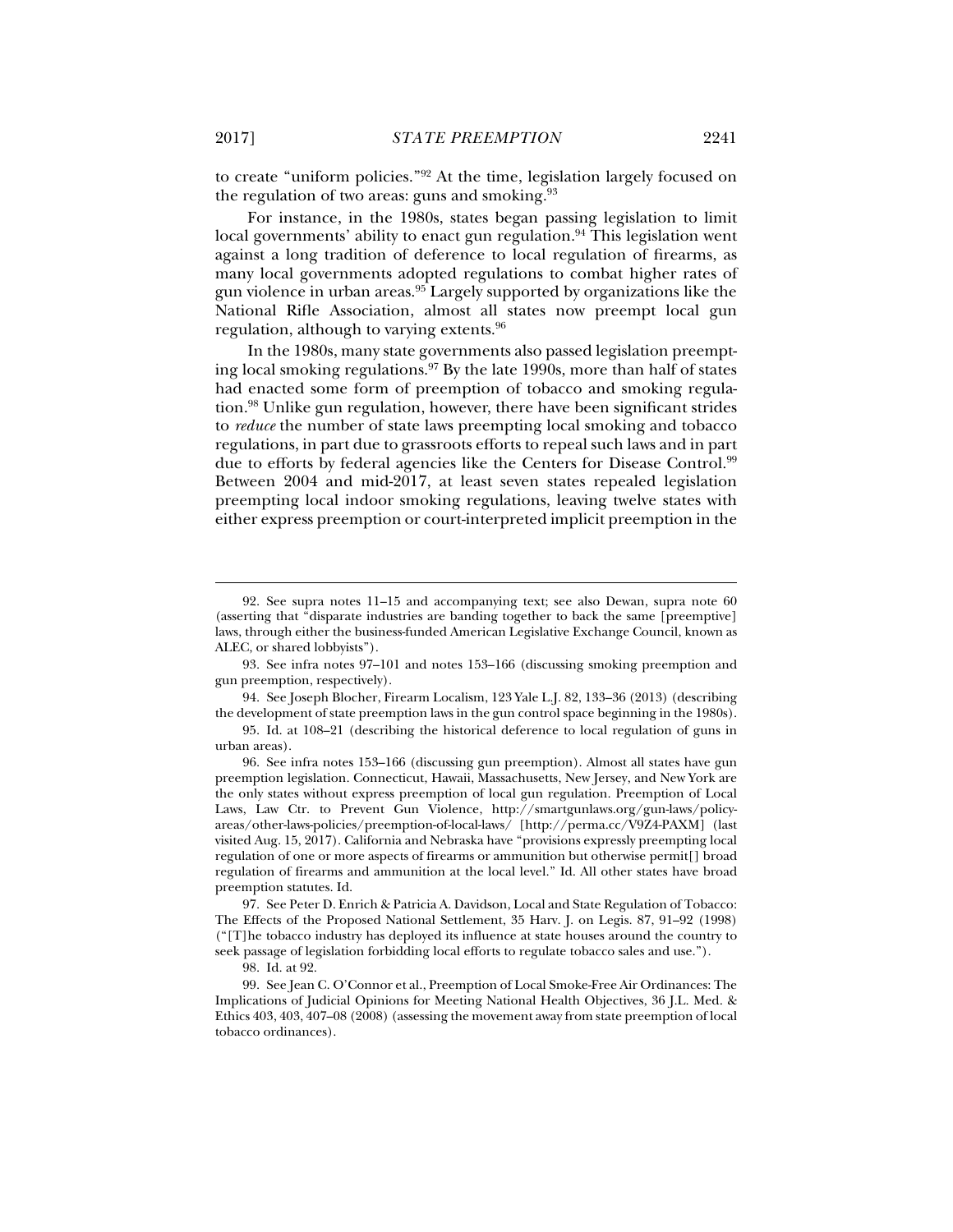area.100 Additionally, twenty-seven states now explicitly *allow* local regulation of smoking in certain public and private spaces.<sup>101</sup>

Thus, these two areas traditionally subject to state preemption provide important insight into the dynamic between state and local relations. Regulation in these areas reflects the power of interest groups, the role of political change, and the promise of progressive local government action. Further, it demonstrates that preemption laws are not necessarily permanent: Areas determined to be appropriately within state control have shifted in the past and continue to do so in response to political change.

2. *Preemption Shifts: New Areas and More Widespread Legislation.* — Recent trends indicate a shift in the focus area of preemptive legislation, as well as a more rapid adoption of such legislation.102 Local governments have passed ordinances in a variety of areas, three of the most prominent

 <sup>100.</sup> See Ctrs. for Disease Control & Prevention, STATE System Preemption Fact Sheet 2–3 (2017), http://data.cdc.gov/download/uu8y-j6ga/application/pdf [http://perma.cc/9GAK-WQWJ] ("As of June 30, 2017, 12 states have laws or court decisions in effect that explicitly preempt local ordinances from restricting smoking in government worksites, private worksites, restaurants, or bars.").

 <sup>101.</sup> Id. at 3.

 <sup>102.</sup> See, e.g., Johnson, supra note 17, at 136 (discussing "manufactured preemption" of local ordinances by the state, including recent legislative trends); see also Fred Barbash, North Carolina's 'Bathroom Law' and the GOP Drive to Disempower Upstart Local Governments, Wash. Post (Apr. 15, 2016), http://www.washingtonpost.com/news/morning-mix/wp/2016/ 04/15/behind-north-carolinas-bathroom-law-and-a-host-of-others-democrats-see-republican-biggovernment-at-work/?utm\_term=.f6751623a5b3 [http://perma.cc/S93H-J8CL] ("Increasingly, [local decisions] are not being left to local people . . . ."); Emma Green, The Ideological Reasons Why Democrats Have Neglected Local Politics, Atlantic (Jan. 4, 2017), http://www.theatlantic.com/politics/archive/2017/01/the-ideological-reasons-why-democratshave-neglected-local-politics/512024/ [http://perma.cc/AJ8V-P5TK] ("Preemption on LGBT issues is fairly new . . . .").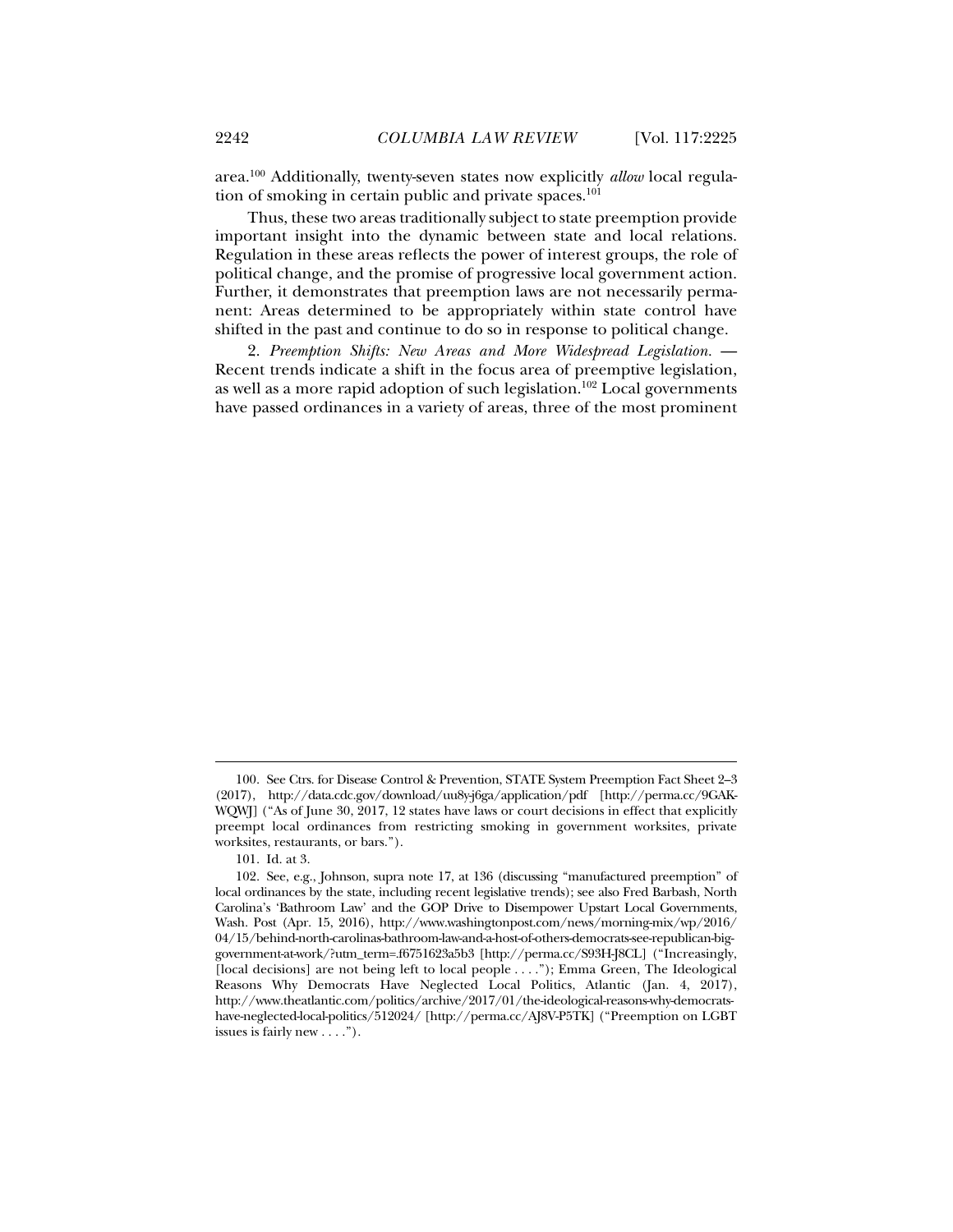being environmental policy, $103$  labor law, $104$  and antidiscrimination protections.105 The reasons for these changes appear to be based in the current political landscapes at the federal, state, and local levels. As this subsection demonstrates, there has been little change at the national level as Congress has been unwilling or unable to address many of these cities' concerns. Additionally, while many individuals look to their state legislature to act in the face of federal inaction, "a substantial minority of any state's popula-

tion will not identify politically with the party in power at the state level."<sup>106</sup> Thus, many groups have sought to pursue their own agendas at a local level.

Labor and employment law is one area that has seen a rise of preemptive state legislation. The federal government has not raised the minimum wage beyond \$7.25 per hour since 2009,<sup>107</sup> and the Family Medical Leave Act provides up to twelve weeks of unpaid leave.<sup>108</sup> Although numerous interest groups and individuals have advocated for federal legislation increasing the minimum wage and associated benefits, there has been little

 <sup>103.</sup> For a review of plastic bag bans and taxes passed by cities, see generally Jennie R. Romer & Leslie Mintz Tamminen, Plastic Bag Reduction Ordinances: New York City's Proposed Charge on All Carryout Bags as a Model for U.S. Cities, 27 Tul. Envtl. L.J. 237 (2014) (discussing various ordinances regulating plastic bags around the country). For recent insights into municipal bans on fracking, many of which have faced preemption challenges at the state level, see Uma Outka, Intrastate Preemption in the Shifting Energy Sector, 86 U. Colo. L. Rev. 927, 954–76 (2015) (assessing the role of local governments in fracking preemption, and asserting that, while the boundaries of local control are unclear, local governments nonetheless play an important role in regulation); Victoria M. Scozzaro, Note, Home-Rule Hope: A Community Guide to Keeping Hydraulic Fracturing off Local Property, 18 Vt. J. Envtl. L. 84, 86–95 (2016) (discussing "hope" for the ability of home rule to ban fracking on local property); see also Dan Frosch, Colorado High Court Rules Local Bans on Fracking Are Illegal, Wall St. J. (May 2, 2016), http://www.wsj.com/articles/ colorado-high-court-rules-local-bans-on-fracking-are-illegal-1462208729 (on file with the *Columbia Law Review*) (assessing a Colorado decision finding that state law preempted local fracking bans); From Fracking Bans To Paid Sick Leave: How States Are Overruling Local Laws, NPR: Fresh Air (Apr. 6, 2016), http://www.npr.org/2016/04/06/473244707/fromfracking-bans-to-paid-sick-leave-how-states-are-overruling-local-laws [http://perma.cc/FV4P-CJ2Y] (assessing state preemption of local laws, including fracking bans).

 <sup>104.</sup> See infra notes 107–117 and accompanying text.

 <sup>105.</sup> See infra notes 118–192 and accompanying text.

 <sup>106.</sup> Bulman-Pozen, supra note 69, at 1131 (discussing the influence of partisanship on federalism and stating that "[t]hroughout the country, cities tend to be blue, while rural areas tend to be red"); see also Campbell Robertson & Richard Fausset, Southern Cities Split with States on Social Issues, N.Y. Times (Apr. 15, 2016), http://www.nytimes.com/ 2016/04/16/us/southern-cities-move-past-states-on-liberal-social-issues.html (on file with the *Columbia Law Review*) (discussing the divergence between cities and states in the south with regard to progressive social concerns).

 <sup>107.</sup> Minimum Wage, U.S. Dep't of Labor, http://www.dol.gov/general/topic/ wages/minimumwage [http://perma.cc/T2J4-ZYZX] (last visited Aug. 15, 2017).

 <sup>108.</sup> Leave Benefits, U.S. Dep't of Labor, http://www.dol.gov/general/topic/benefitsleave [http://perma.cc/7FVU-DT9L] (last visited Aug. 15, 2017).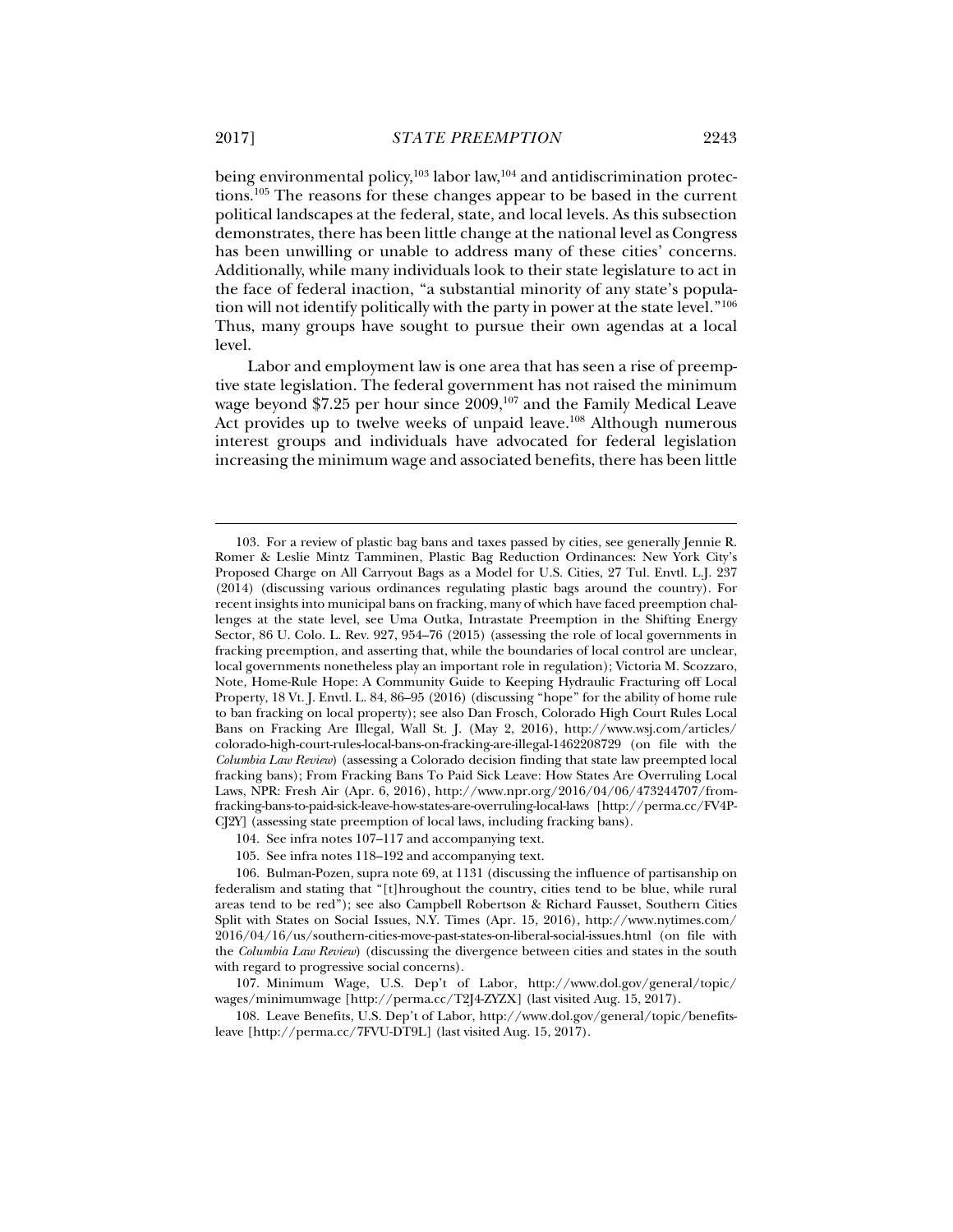movement in this area.109 Instead, local governments have responded by passing ordinances to increase minimum wages and paid sick days.110 As of July 10, 2017, forty localities had raised the minimum wage above the state level.111 As of March 15, 2016, twenty-three cities and five states had enacted paid sick leave requirements.<sup>112</sup>

In response, numerous states have passed preemption legislation. Before the 2017 legislative sessions began, at least "22 states preempted local minimum wage ordinances, 15 states preempted paid leave ordinances, and 14 states preempted both minimum wage and leave ordinances."113 This trend shows no signs of decline: As of April 2017, twenty-one states had introduced new preemption bills related to employment, totaling approximately sixty different bills.<sup>114</sup> While much of this has been in response to local regulation, some states have adopted *preemptive*  preemption legislation before any local governments have even attempted to regulate the space. For instance, six months before the Cleveland, Ohio City Council was to hold a public vote on whether or not to increase the

112. Eidelson, supra note 110.

 113. Lauren Doroghazi, Heat Between Cities and States Rises as Local Preemption Continues, MultiState (Apr. 18, 2017), http://www.multistate.us/blog/heat-between-citiesand-states-rises-as-local-preemption-continues [http://perma.cc/QTN3-U8YM].

114. Id.

 <sup>109.</sup> See Kate Andrias, The New Labor Law, 126 Yale L.J. 2, 6–10 (2016) (describing labor movements on a national level).

 <sup>110.</sup> See Josh Eidelson, Arizona Has a Plan to Get Revenge on Its Pro-Worker Cities, Bloomberg Businessweek (Mar. 15, 2016), http://www.bloomberg.com/news/articles/ 2016-03-15/help-workers-risk-losing-money-for-cops (on file with the *Columbia Law Review*) (describing recent local initiatives). See generally Andrias, supra note 109 (describing the "new labor law" of the twenty-first century). For an outline of minimum wage laws nationally, see generally Minimum Wage Tracker, supra note 6.

 <sup>111.</sup> The following localities have raised their minimum wages above the state level: Albuquerque, New Mexico; Berkeley, California; Bernalillo County, New Mexico; Birmingham, Alabama; Chicago, Illinois; Cook County, Illinois; Cupertino, California; El Cerrito, California; Emeryville, California; Flagstaff, Arizona; Las Cruces, New Mexico; Los Altos, California; Lexington, Kentucky; Los Angeles, California; Los Angeles County, California; Malibu, California; Milpitas, California; Montgomery County, Maryland; Mountain View, California; Nassau, Suffolk, and Westchester Counties, New York; New York City, New York; Oakland, California; Palo Alto, California; Pasadena, California; Portland, Maine; Portland Urban Growth Boundary, Oregon; Prince George's County, Maryland; Richmond, California; San Diego, California; San Francisco, California; San Jose, California; San Leandro, California; San Mateo, California; Santa Clara, California; Santa Fe City, New Mexico; Santa Fe County, New Mexico; Santa Monica, California; SeaTac, Washington; Seattle, Washington; Sunnyvale, California; and Tacoma, Washington. Minimum Wage Tracker, supra note 6.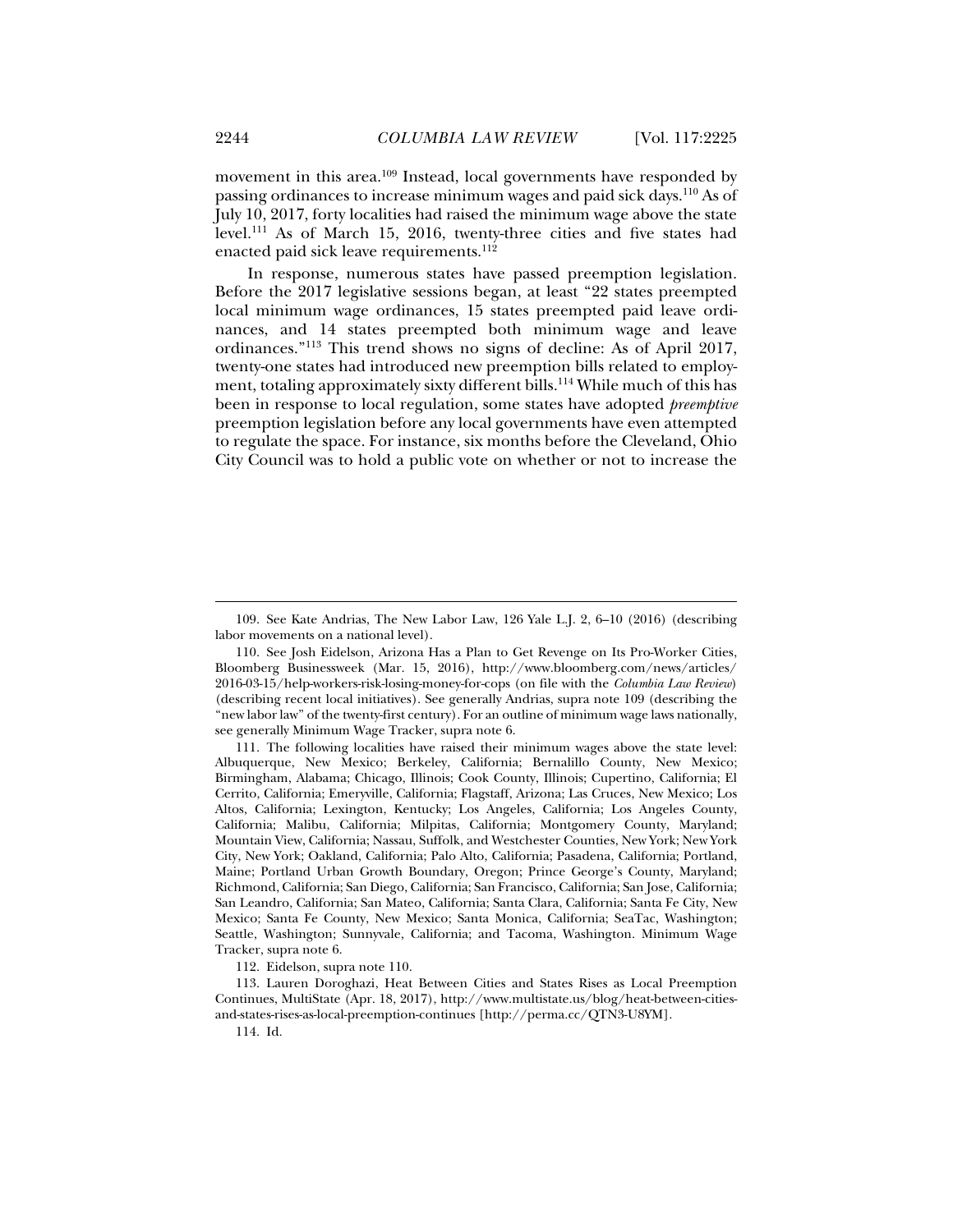minimum wage to  $$15,115$  the state passed legislation banning local governments from enacting their own minimum wages.116 Similarly, the Arizona state legislature adopted "proactive" legislation: Despite no local governments having adopted regulations of the sort, the state legislature banned local governments from restricting companies' abilities to set work schedules.<sup>117</sup>

A similar dynamic has occurred in the antidiscrimination space. This is an area that has seen increasing tension between various branches of the federal government, state governments, and local administrations.<sup>118</sup> Similar to the way in which local governments were instrumental in the push for gay marriage, local governments have sought increased protections and rights for LGBTQ individuals in the workplace.<sup>119</sup> For example, at least 225 cities and counties have passed ordinances prohibiting "gender identity" discrimination in both public and private employment.<sup>120</sup>

 <sup>115.</sup> See Leila Atassi, Special Election for Phased-in \$15 Minimum Wage Proposal Set for May 2 in Cleveland, Cleveland.com (Sept. 12, 2016), http://www.cleveland.com/ metro/index.ssf/2016/09/special\_election\_for\_phased-in\_1.html [http://perma.cc/X8H3- MHSJ] (last updated Sept. 13, 2016) (examining the minimum wage debate in Cleveland).

 <sup>116.</sup> See Jeremy Plezer, Gov. John Kasich Signs Bill Blocking Cleveland's \$15 Minimum Wage Proposal, Cleveland.com (Dec. 19, 2016), http://www.cleveland.com/open/ index.ssf/2016/12/gov\_john\_kasich\_signs\_bill\_blo.html [http://perma.cc/G9MK-25TN] ("Ohio Gov. John Kasich on Monday signed legislation blocking next year's special election vote on whether to raise Cleveland's minimum wage to \$15 per hour . . . . Senate Bill 331 prohibits communities in the state from raising the minimum wage beyond the state's minimum wage rate . . . ."). The bill also "sets state standards for where pet stores can buy dogs and cats, bans bestiality in the state, limits the ability of communities to block the installation of new wireless microantennas, and prohibits poultry from running onto neighboring properties." Id.

 <sup>117.</sup> See Howard Fischer, Bill Preempting Cities from Imposing Business Mandates Passes, Ariz. Capitol Times (May 9, 2011), http://azcapitoltimes.com/news/2016/ 05/09/bill-to-preempting-cities-from-business-mandates-passes/ [http://perma.cc/KG69- SG6Q] ("HB 2191 is designed to stop communities here from adopting regulations like one in San Francisco which penalizes companies for changing the schedules within 14 days of the work day.").

 <sup>118.</sup> See generally Terri R. Day & Danielle Weatherby, LGBT Rights and the Mini RFRA: A Return to Separate But Equal, 65 DePaul L. Rev. 907, 917–18 (2016) (assessing tensions between federal, state, and local governments in the development of LGBT rights after the Supreme Court declared gay marriage to be a constitutionally protected right in *Obergefell v. Hodges*); Everdeen Mason et. al., The Dramatic Rise in State Efforts to Limit LGBT Rights, Wash. Post (June 10, 2016), http://www.washingtonpost.com/graphics/national/lgbtlegislation/ (on file with the *Columbia Law Review*) (last updated June 29, 2017) ("Since 2013, legislatures have introduced 348 bills, 23 of which became law. According to data collected by the American Civil Liberties Union and analyzed by The Washington Post, the number of bills introduced has increased steadily each year.").

 <sup>119.</sup> See Johnson, supra note 17, at 136–37 (assessing local governments' progress in pushing for broader rights for the LGBTQ community).

 <sup>120.</sup> See, e.g., Cities and Counties with Non-Discrimination Ordinances that Include Gender Identity, Human Rights Campaign, http://www.hrc.org/resources/cities-and-countieswith-non-discrimination-ordinances-that-include-gender [http://perma.cc/MQ6F-BKSS] (last visited Aug. 30, 2017).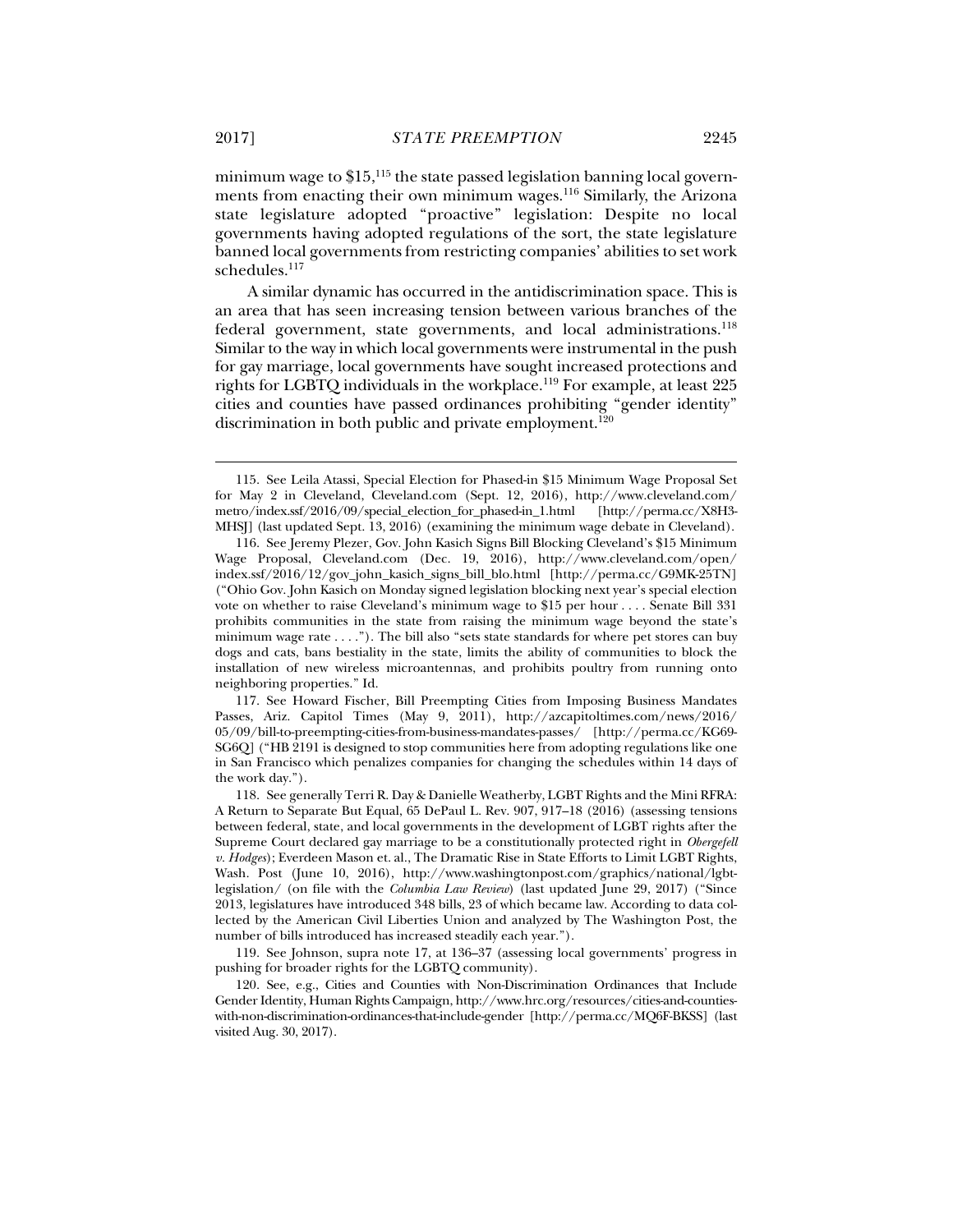As a response to local movements, as well as shifts on the national level—the Supreme Court's decision in *Obergefell v. Hodges* declaring marriage between same-sex couples to be constitutionally protected being one particularly salient example<sup>121</sup>—many states have resisted the movement for increased protection of LGBTQ individuals.<sup>122</sup> For instance, many states have enacted religious freedom reformation acts (RFRAs), designed to explicitly allow individuals to discriminate against LGBTQ individuals based on religious beliefs.<sup>123</sup> In addition, Arkansas,<sup>124</sup> Tennessee,<sup>125</sup> and North Carolina126 all have explicitly preempted local ordinances designed to protect LGBTQ individuals, and numerous legislatures have proposed similar bills.<sup>127</sup> Legislation in this area appears to be growing at an increasing

 123. The American Civil Liberties Union (ACLU) originally supported state RFRAs, designed to support religious freedom from state and local imposition. See Mason et al., supra note 118 (explaining state RFRAs and their development). Yet, as state RFRAs become increasingly used to justify discrimination against members of the LGBTQ community, there has been a movement to limit them. See Louise Melling, Opinion, ACLU: Why We Can No Longer Support the Federal 'Religious Freedom' Law, Wash. Post (June 25, 2015), http://www.washingtonpost.com/opinions/congress-should-amend-the-abused-religiousfreedom-restoration-act/2015/06/25/ee6aaa46-19d8-11e5-ab92-c75ae6ab94b5\_story.html? utm\_term=.06bfcd7fa6fc (on file with the *Columbia Law Review*). This legislation, even without an express preemption clause, supersedes local protection given to LGBTQ individuals. For a thorough examination of such legislation, see Day & Weatherby, supra note 118, at 919–21 (observing the rise of state RFRAs).

 124. See Ark. Code Ann. § 14-1-403(a) (2015) ("A county, municipality, or other political subdivision of the state shall not adopt or enforce an ordinance, resolution, rule, or policy that creates a protected classification or prohibits discrimination on a basis not contained in state law.").

 125. See Tenn. Code Ann. § 7-51-1802 (2017) ("No local government shall by ordinance, resolution, or any other means impose on or make applicable to any person an antidiscrimination practice, standard, definition, or provision that shall deviate from, modify, supplement, add to, change, or vary in any manner from [state law] . . . .").

 126. See N.C. Gen. Stat. § 143-422.2(c) (Supp. 2016) (repealed 2017) ("General Statutes supersede and preempt any ordinance, regulation, resolution, or policy adopted or imposed by a unit of local government or other political subdivision of the State that regulates or imposes any requirement upon an employer pertaining to the regulation of discriminatory practices in employment . . . ."); see also supra notes 1–5 (discussing N.C. H.B. 2). After months of public debate, North Carolina repealed H.B. 2. However, the legislation adopted in its place "effectively maintains a key feature of HB2 by leaving regulation of bathroom access solely in control of the Legislature" and "prevents local governments, until December 2020, from passing or amending their own nondiscrimination ordinances relating to private employment and public accommodation." See Jason Hanna et al., North Carolina Repeals 'Bathroom Bill,' CNN (Mar. 30, 2017), http://www.cnn.com/2017/03/30/politics/northcarolina-hb2-agreement/index.html [http://perma.cc/FKJ4-TQQQ].

 127. See Elizabeth Reiner Platt, States Attempting to Preempt LGBT-Friendly Municipalities, Blog: Pub. Rights/Private Conscience Project (Feb. 11, 2016), http://blogs.law.columbia.edu/ publicrightsprivateconscience/2016/02/11/states-attempting-to-preempt-lgbt-friendly-

 <sup>121.</sup> See 135 S. Ct. 2584, 2589 (2015).

 <sup>122.</sup> See Mason et al., supra note 118 ("There was a spike again after January 2015, when the Supreme Court announced it would make a ruling on Obergefell v. Hodges . . . . The number of marriage refusal bills introduced rose 200 percent that year, but only three passed.").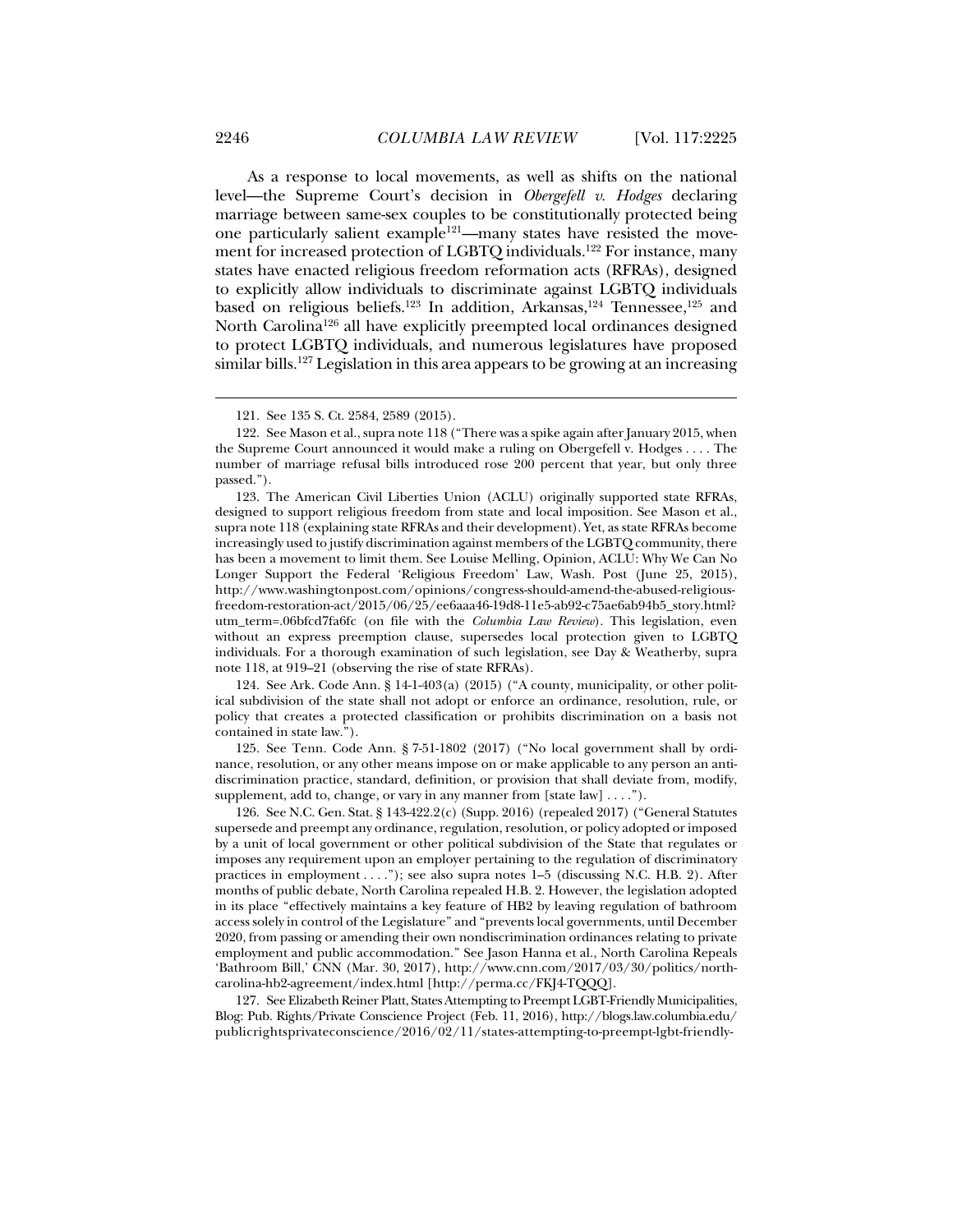rate,128 and without a federal response from the legislature, executive, or judiciary, it seems likely to continue.

#### B. *Preemption Strategies: A Shift in Form*

In addition to a distinct shift in legislative focus areas, there has also been a shift in preemption *tactics* that has received little, if any, scholarly attention. Traditional preemption legislation typically follows a pattern: The statute will prohibit localities from enacting regulations and ordinances in a given area and often nullifies any existing ordinances.<sup>129</sup> Recent preemption legislation seems to incorporate new tactics, however, which this section parcels into three categories: provisions designed to hold local governments fiscally accountable,<sup>130</sup> provisions designed to hold local officials personally liable,<sup>131</sup> and provisions designed to structurally alter the ability of local governments to contest state preemption.<sup>132</sup> State legislation does not always fall solely into one category—in fact, many laws contain provisions in some or all of these categories. Nonetheless, by identifying and categorizing strategies of preemptive legislation, this section provides insight into the potential legal problems with these tactics in order to provide ways that localities and other individuals may rebut such legislation.133

1. *Fiscal Impediments: Local Government Accountability.* — Recent trends, both in traditional and new areas of preemption legislation, suggest a shift toward more aggressively penalizing local governments for enacting regulations contrary to state goals. This subsection demonstrates this trend by focusing on existing legislation in two states and proposed legislation in two others, each of which seeks to penalize localities and reduce their ability—and willingness—to pass local regulations.

For example, Arizona's extensive preemption bill, Act of March 16, 2016 (known as Ariz. S.B. 1487), imposes harsh monetary consequences for local governments that pass ordinances deemed to be in violation of

municipalities/ [http://perma.cc/MN4S-FCNR] ("[In 2016,] legislators have introduced bills in Michigan, Texas, West Virginia, Missouri, Indiana, and North Carolina that would have preempted local efforts to pass antidiscrimination protections. . . . Preemption bills are currently pending in Oklahoma and Virginia, and more may pop up as state legislative sessions continue.").

 <sup>128.</sup> See Mason et al., supra note 118 (discussing the increasing rates of anti-LGTBQ legislation).

 <sup>129.</sup> See, e.g., Tenn. Code Ann. § 7-51-1802 (prohibiting local governments from supplementing the state antidiscrimination law, which notably does not protect individuals from discrimination based on sexual orientation, and stating that all existing ordinances in that area are void).

 <sup>130.</sup> See infra section II.B.1.

 <sup>131.</sup> See infra section II.B.2.

 <sup>132.</sup> See infra section II.B.3.

 <sup>133.</sup> For strategies on ways to challenge state preemptive laws, see infra Part III.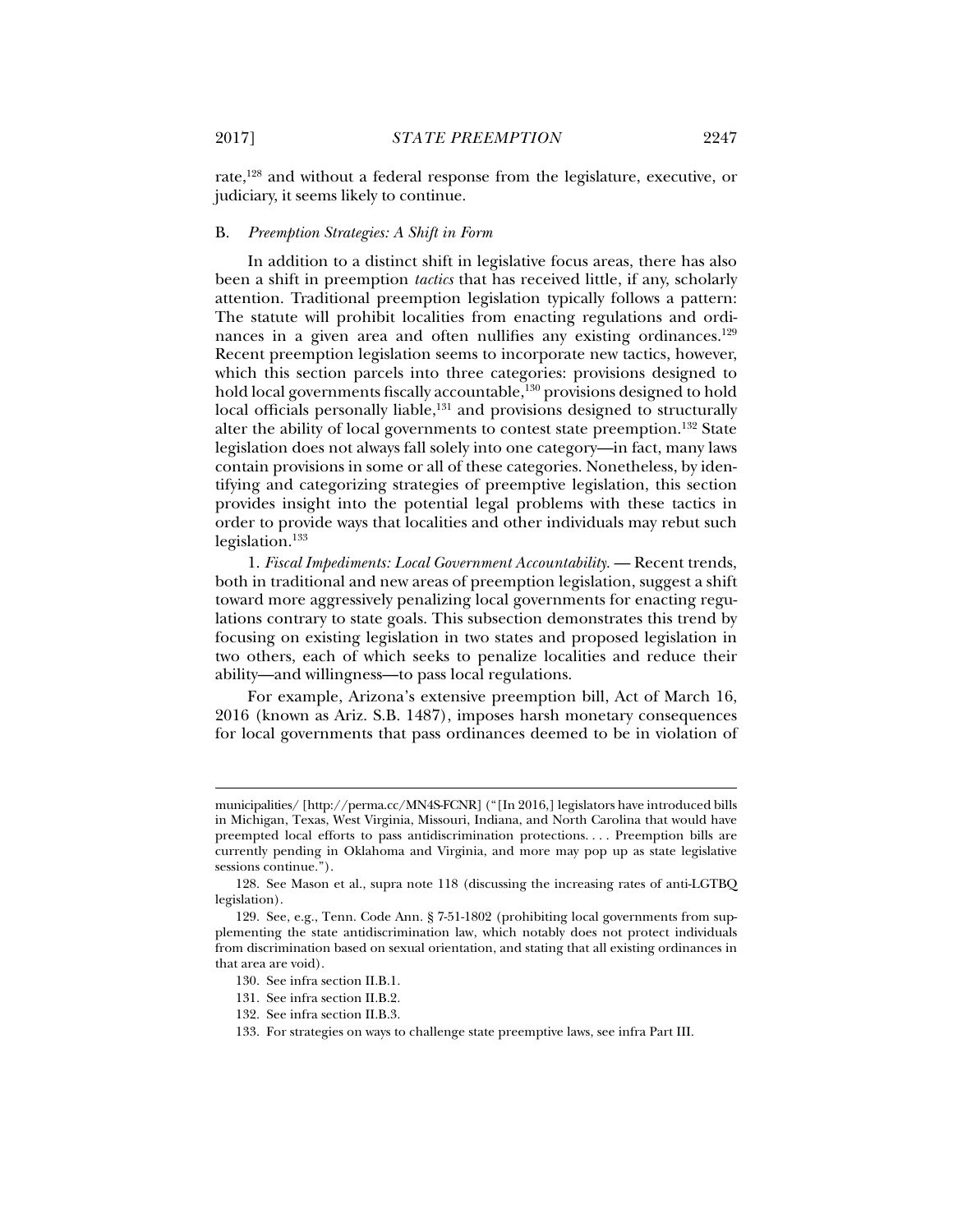state law.134 As will be explained further in section II.B.3, the structural impediments imposed by this law substantially add to the coercive nature of the monetary provisions.135 While it is impossible to view the penalty provisions in the Arizona bill in complete isolation from the structural changes it imposes, this subsection seeks to emphasize the fiscal penalties, as they demonstrate the coercive effect that high monetary penalties have on local regulation.

Specifically, under Ariz. S.B. 1487, if the State Attorney General decides that a local act conflicts with state law, the locality has thirty days to repeal it or the state will "withhold and redistribute state shared monies."136 Alternatively, if the State Attorney General finds that the act "*may*" violate state law, the local government may challenge this determination in court only if it "post[s] a bond equal to the amount of state shared revenue paid to the county, city or town."137 Because these penalties are imposed before any adjudication about the validity of the regulation, these provisions are likely to reduce the ability of local governments to ever challenge the State Attorney General's position.<sup>138</sup>

A recent California statute, California Labor Code Section 1782 (known as Cal. section  $1782$ )<sup>139</sup> demonstrates a different use of funding control—how a state can use funding to legislate in areas deemed to be exclusively "municipal affairs."140 Although California and its major cities do

 135. Among other structural impediments, the Arizona law endows the State Attorney General with substantial decisionmaking power to individually determine the legality of a local ordinance. See infra section II.B.3.

136. Ariz. Rev. Stat. Ann. § 41-194.01.

137. Id. (emphasis added).

 138. Because the State chose to waive the bond in this case, as the statute allows, Tucson was able to challenge the law. See State ex rel. Brnovich v. City of Tucson, No. CV-16-0301- SA, 2017 WL 3526556, at \*7 (Ariz. Aug. 17, 2017). In response to the law, the Arizona Supreme Court ruled in favor of the State, holding that "a generally applicable state statute on this subject controls over a conflicting municipal ordinance." Id. at \*1. Although the court upheld the statute in this case, the holding was limited, and the court did not rule on the constitutionality of the provision itself, particularly the ability of the state to withhold local government dollars. See id. at \*4 & n.2. It further questioned the constitutionality of the bond provision. Id. at \*6–7; see also Janice Yu & Bud Foster, Update: AZ Supreme Court Rules in State's Favor in Lawsuit over Destruction of Seized Guns, Tucson News Now (Aug. 17, 2017), http://www.tucsonnewsnow.com/story/36154456/az-supreme-court-expectedto-rule-in-lawsuit-over-destruction-of-seized-guns [http://perma.cc/7GT8-NZNB?type=image] (explaining the decision).

139. Cal. Lab. Code § 1782 (West 2014).

 140. See City of El Centro v. Lanier, 200 Cal. Rptr. 3d 376, 382 (Ct. App. 2016) (examining the validity of Cal. section 1782, a law designed to "provide a financial incentive" to local governments if they choose to enact state policies).

 <sup>134.</sup> See Ariz. Rev. Stat. Ann. § 41-194.01 (2016). For background, see Jude Joffe-Block, Arizona Law Targets City Governments by Cutting Off Funds, NPR (Dec. 19, 2016), http://www.npr.org/2016/12/19/506199963/arizona-law-targets-city-governments-by-cuttingoff-funds [http://perma.cc/T5MJ-A4HK]. Under the Arizona Constitution, cities of more than 3,500 people can adopt their own charters to regulate and manage local concerns. Ariz. Const. art. 13, § 2.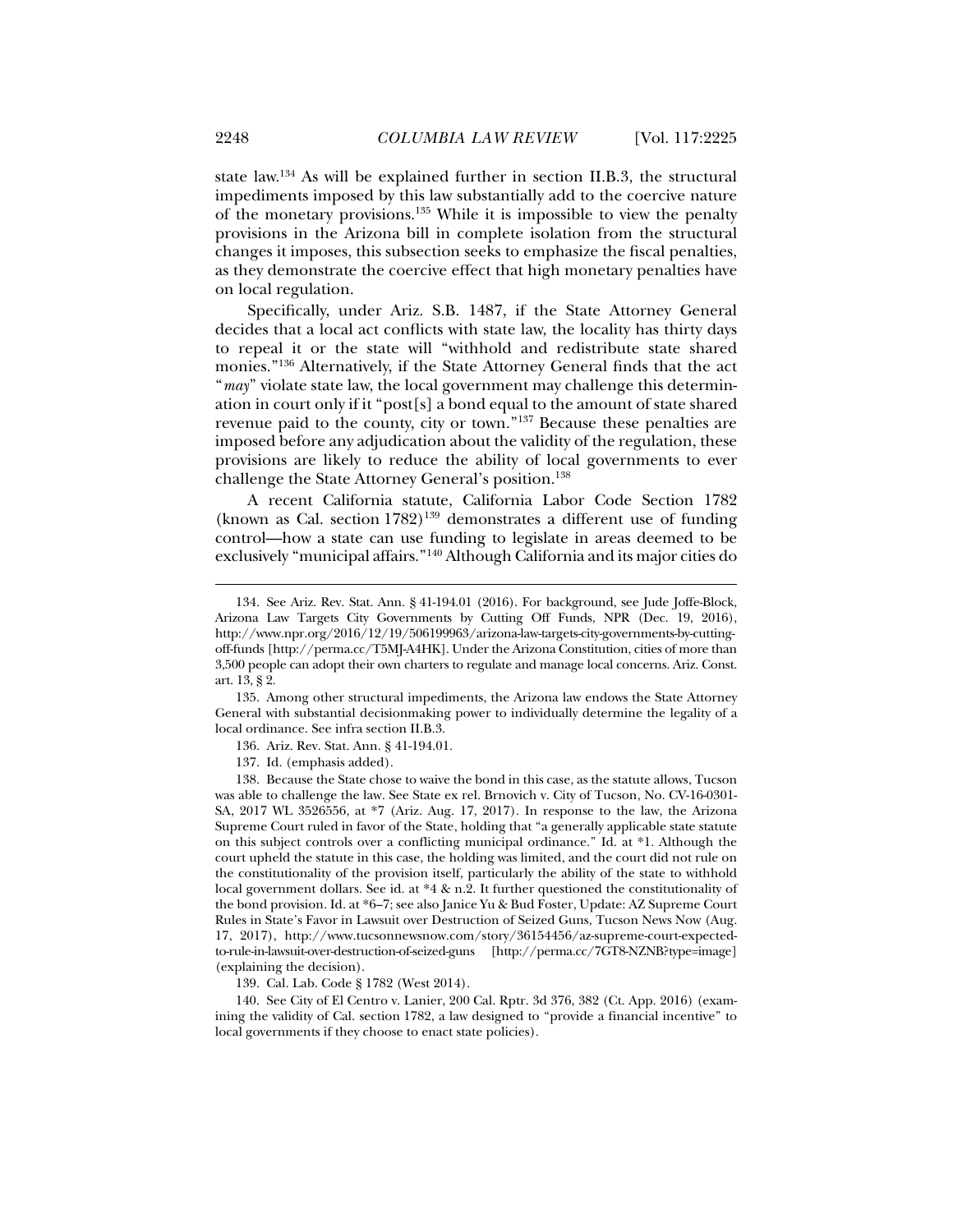not fall into the Republican state–Democratic city paradigm, $^{141}$  the controversy surrounding Cal. section 1782 provides insight into state encroachment of municipal power even in a state with traditionally strong home  $rule.^{\text{142}}$ 

After the California Supreme Court declared the payment of prevailing wages<sup>143</sup> in city contracts to be a "municipal affair" entirely "exempt from state regulation,"144 the state legislature passed Cal. section 1782 as an "incentive" for localities to pay the state prevailing wage.<sup>145</sup> Cal. section 1782 not only prohibits state funding for public construction projects for which the city doesn't pay the prevailing wage,  $146$  but it also prohibits state funding for construction projects to any city that has not paid the prevailing wage for a public contract "within the *prior two years*."147 Thus, the California law, while not a typical example of express preemption of a local ordinance, ties local decisionmaking to state funding in a way that ultimately reduces—or removes—the power of the local government.<sup>148</sup>

These statutes demonstrate the ways in which states are tying local government funding to policymaking in increasingly coercive ways. In addition to these statutes, a number of proposed pieces of legislation expressly allow for local or sublocal entities, typically school boards, to be held civilly liable for enacting certain transgender-friendly regulations. For example, proposed legislation in Texas mandates that individuals use bathrooms based on their biological sex and prohibits local governments from enacting conflicting policies.149 Local governments or school boards that

144. Id. at 1027.

j

 145. See *Lanier*, 200 Cal. Rptr. 3d at 381 (stating that the law was passed in response to *Vista* and examining its requirements); see also Cal. Lab. Code § 1782 (West 2014).

146. Cal. Lab. Code § 1782(a), (c).

 <sup>141.</sup> See supra notes 60–74, 91–128 and accompanying text (explaining the contemporary state–local dynamic that accompanies most progressive legislation at the local level).

 <sup>142.</sup> See *Lanier*, 200 Cal. Rptr. 3d at 380 (explaining that the California Constitution allows for strong home rule by providing that "the ordinances of charter cities *supersede* state law with respect to 'municipal affairs'" as long as these are not areas of "'statewide concern'" (emphasis added) (first quoting Cal. Const. art. XI, § 5; then quoting Traders Sports, Inc. v. City of San Leandro, 112 Cal. Rptr. 2d 677, 683 (Ct. App. 2001))).

 <sup>143.</sup> Prevailing wages are wages set by the state government based on the type of project, typically as determined by collective bargaining agreements. See State Bldg. & Constr. Trades Council of Cal. v. City of Vista, 279 P.3d 1022, 1024 (Cal. 2012).

 <sup>147.</sup> Id. § 1782(b) (emphasis added). It provides an exception if the "charter city's failure to include the prevailing wage or apprenticeship requirement in a particular contract was inadvertent and contrary to a city charter provision or ordinance that otherwise requires compliance with this article." Id.

 <sup>148.</sup> See *Lanier*, 200 Cal. Rptr. 3d at 392–93 (Benke, J., dissenting) ("[B]y permitting the Legislature to do indirectly what our Supreme Court has said it may not do directly, [the majority] creates a precedent that will inhibit municipal innovation in any number of other fields.").

 <sup>149.</sup> See S.B. 6, 85th Leg., Reg. Sess. (Tex. 2017) ("The school district or openenrollment charter school may not provide an accommodation that allows a person to use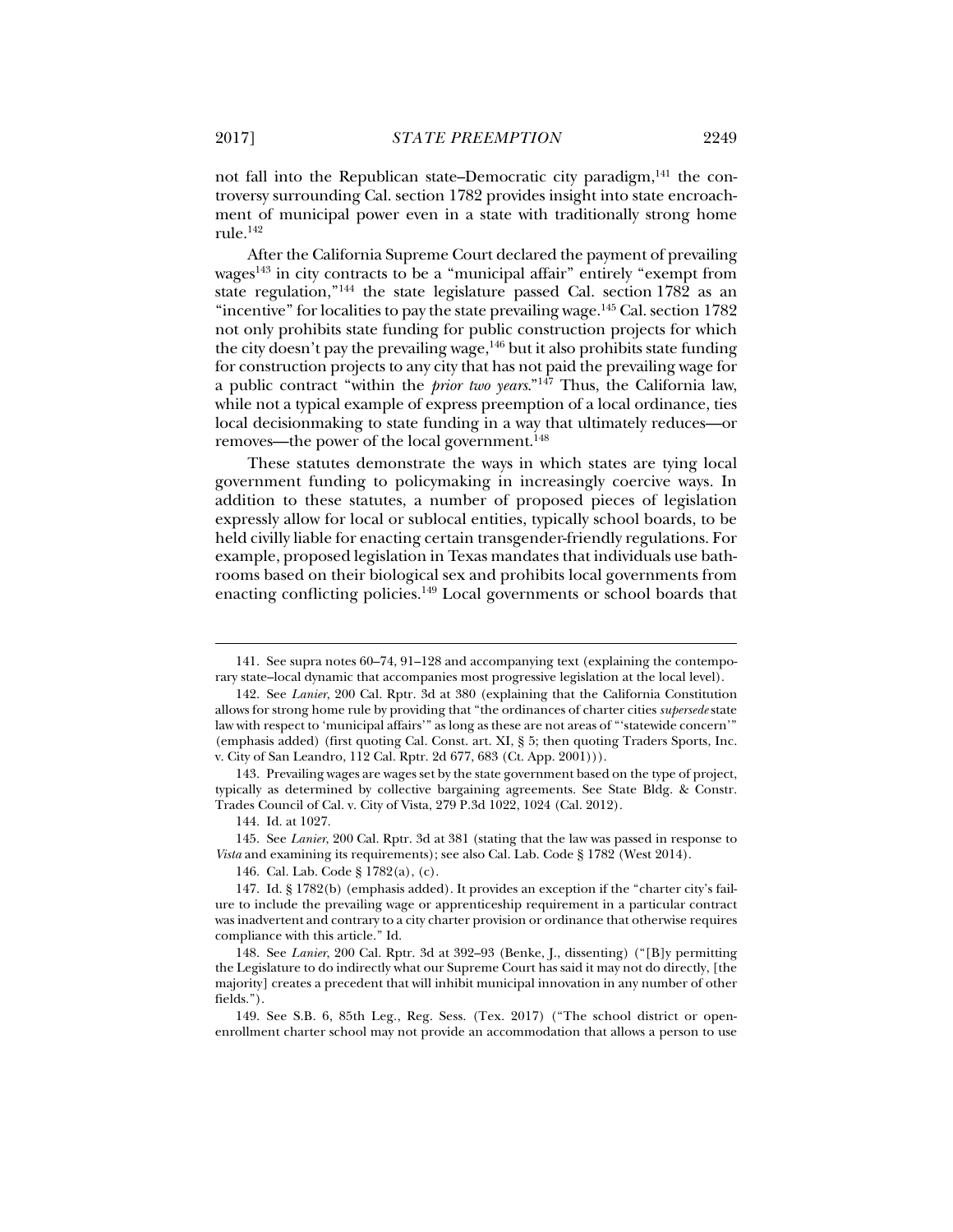violate this provision can be fined between \$1,000 and \$1,500 for the first violation and between \$10,000 and \$10,500 for the "second or a subsequent violation," with "[e]ach day . . . constitut[ing] a separate violation."150 Similar legislation has been proposed in Alabama.151 By imposing a severe penalty on these entities, this law would effectively remove any local regulation in the area and may hamper the ability of local governments to challenge such legislation as against the state or U.S. Constitution without risking severe penalties.<sup>152</sup>

2. *Fiscal and Criminal Impediments: Personal Accountability.* — In addition to passing legislation holding entities fiscally liable, many states have passed legislation to *personally* penalize local officials for passing regulations the state legislature determines to be beyond local governments' power. This tactic is currently most prominent in either new or amended gun legislation. Although gun regulation is an "early" form of preemption legislation,153 the threat of personal accountability may not be limited to this area in the future and may present a threat in "new" forms of regulation as well. $^{154}$ 

The personal liability provisions of these statutes largely focus on fiscal liability. They may hold individuals personally liable, require the payment of attorney's fees and costs in any lawsuits, and prohibit localities from financing their legislators' defenses. For example, Mississippi amended its preemptive firearm regulation statute (Miss. section 45-9-53) in 2014 to add a provision that "[a]ny elected county or municipal official" whose jurisdiction passes an ordinance in violation of the statute "may be civilly liable in a sum not to exceed One Thousand Dollars (\$1,000.00), plus all reasonable attorney's fees and costs incurred by the party bringing the suit."<sup>155</sup> Further, the statute provides that the local government may not

a multiple-occupancy bathroom or changing facility accessible to students that is designated for the biological sex opposite to the person's biological sex.").

 <sup>150.</sup> Id.

 <sup>151.</sup> See S.B. 1, 2017 Leg., Reg. Sess. (Ala. 2017) (prohibiting local governments from allowing individuals to use bathrooms based on gender identity rather than biological sex, and providing for a "fine of not less than two thousand dollars (\$2,000) for the first violation" and "three thousand five hundred (\$3,500) for each subsequent violation").

 <sup>152.</sup> This stands in stark contrast to the case *Gloucester County School Board v. G.G.*, in which the Supreme Court was to determine whether a school board's refusal to allow individuals to use the bathroom aligning with their gender identity would be permitted. See Petition for Writ of Certiorari at 1–3, Gloucester Cty. Sch. Bd. v. G.G., 137 S. Ct. 1239 (2016) (No. 16-273), 2016 WL 4610979. See also infra section II.C.3 and accompanying text (discussing the relationship between state preemption legislation and federal legislative and constitutional challenges).

 <sup>153.</sup> See supra section II.A.1 (discussing older waves of preemption legislation). For an in-depth look at local gun preemption, see generally Blocher, supra note 94, at 133–36 (describing the development of state preemption laws and advocating for a return to primarily local control of gun legislation).

 <sup>154.</sup> See supra section III.A.2 and accompanying text (discussing new areas of preemption legislation).

 <sup>155.</sup> Miss. Code Ann. § 45-9-53(5)(c) (2015).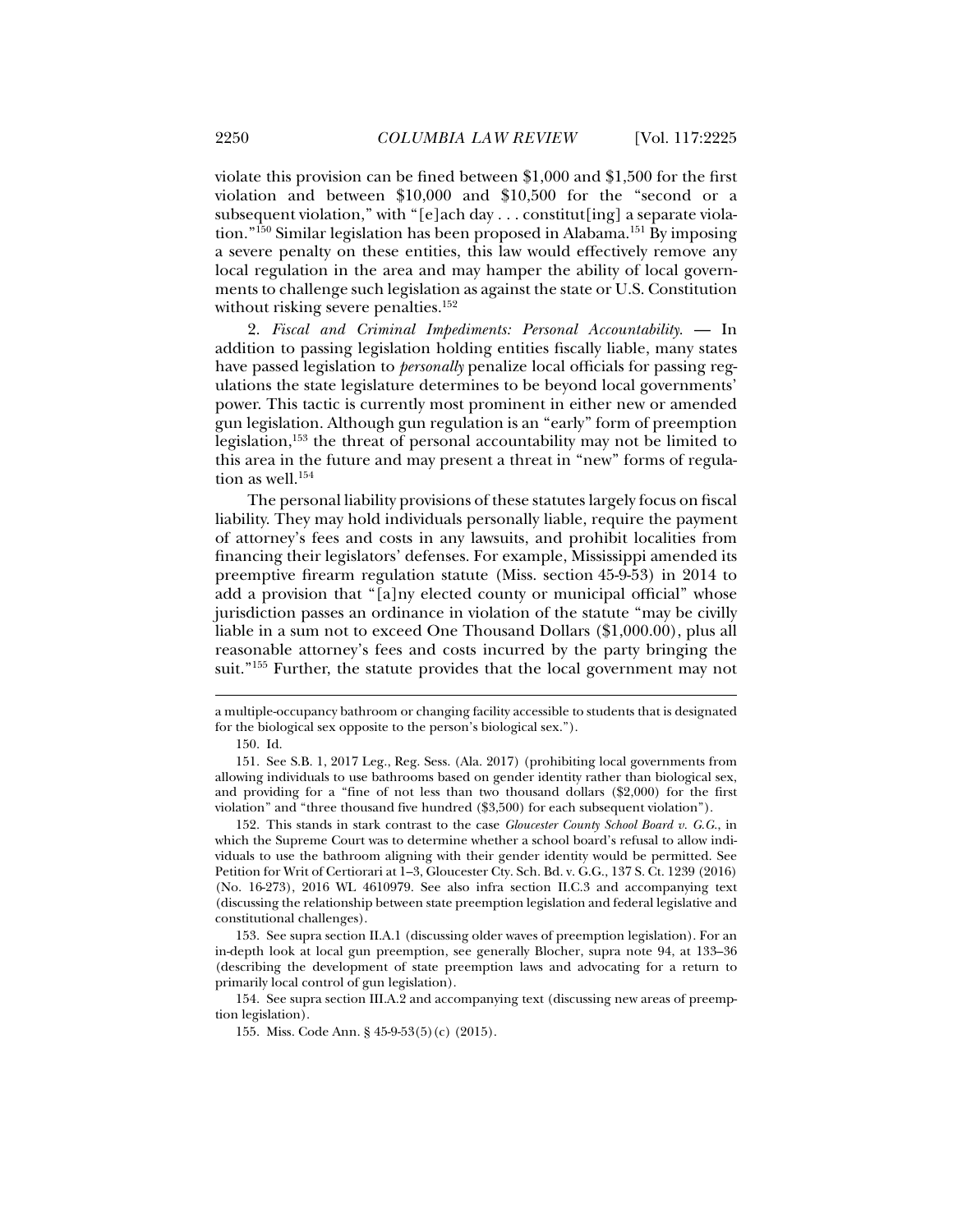use "[p]ublic funds" to "defend or reimburse officials who are found by the court to have violated this section."156

Similarly, the Florida state legislature recently amended a statute that prohibits any local regulations of firearms and ammunition (Fla. section 790.33) to include a provision holding individuals personally liable for acts deemed to be in contravention of state law.157 If a court finds that a local government's violation of the statute was "knowing and willful," it "shall assess a civil fine of up to \$5,000 against the . . . local government official or officials or administrative agency head under whose jurisdiction the violation occurred."158 It further prohibits the use of public funds to defend such an individual<sup>159</sup> and provides that the Governor may unilaterally remove the individual from office.<sup>160</sup>

A 2012 Kentucky law (Ky. section 65.870) features similar gun preemption language, but goes a step beyond both Miss. section 45-9-53 and Fla. section 790.33.161 Under Ky. section 65.870, local governments are prohibited from passing any gun regulations.162 If a local entity violates this law, individuals harmed by the local ordinance or regulation may file suit against the local government or individual who passed it.<sup>163</sup> In addition to the imposition of attorney's fees and costs as well as expert witness fees and expenses to the prevailing party,<sup>164</sup> if a "public servant" supported an illegal ordinance, he or she "shall" be found in violation of a Kentucky statute against official misconduct, a misdemeanor.<sup>165</sup> The Kentucky statute thus goes beyond the Mississippi and Florida legislation by *criminalizing* the passage of local regulations.

Each of these pieces of legislation, while slightly different in form, is designed to hold local officials personally responsible for the legislative acts of the local or sublocal entity. As will be assessed in the following subsection, these concerns threaten democratic values, accountability, and local innovation.<sup>166</sup>

3. *Structural Impediments.* — Perhaps the most alarming form of preemption legislation is that designed to structurally alter the power of cities. Given the increasingly coercive nature of state preemption legislation, structural alterations may take a variety of forms in the future. The

 <sup>156.</sup> Id.

 <sup>157.</sup> See Fla. Stat. § 790.33(3)(a) (2017).

 <sup>158.</sup> Id. § 790.33(3)(c).

 <sup>159.</sup> Id. § 790.33(3)(d).

 <sup>160.</sup> Id. § 790.33(3)(e).

 <sup>161.</sup> See Ky. Rev. Stat. Ann. § 65.870 (West 2012).

 <sup>162.</sup> Id. § 65.870(1).

 <sup>163.</sup> Id. § 65.870(4).

 <sup>164.</sup> Id.

 <sup>165.</sup> Id. § 65.870(6) ("A violation of this section by a public servant shall be a violation of either KRS 522.020 [Official Misconduct in the First Degree] or 522.030 [Official Misconduct in the Second Degree], depending on the circumstances of the violation.").

 <sup>166.</sup> See infra section II.C.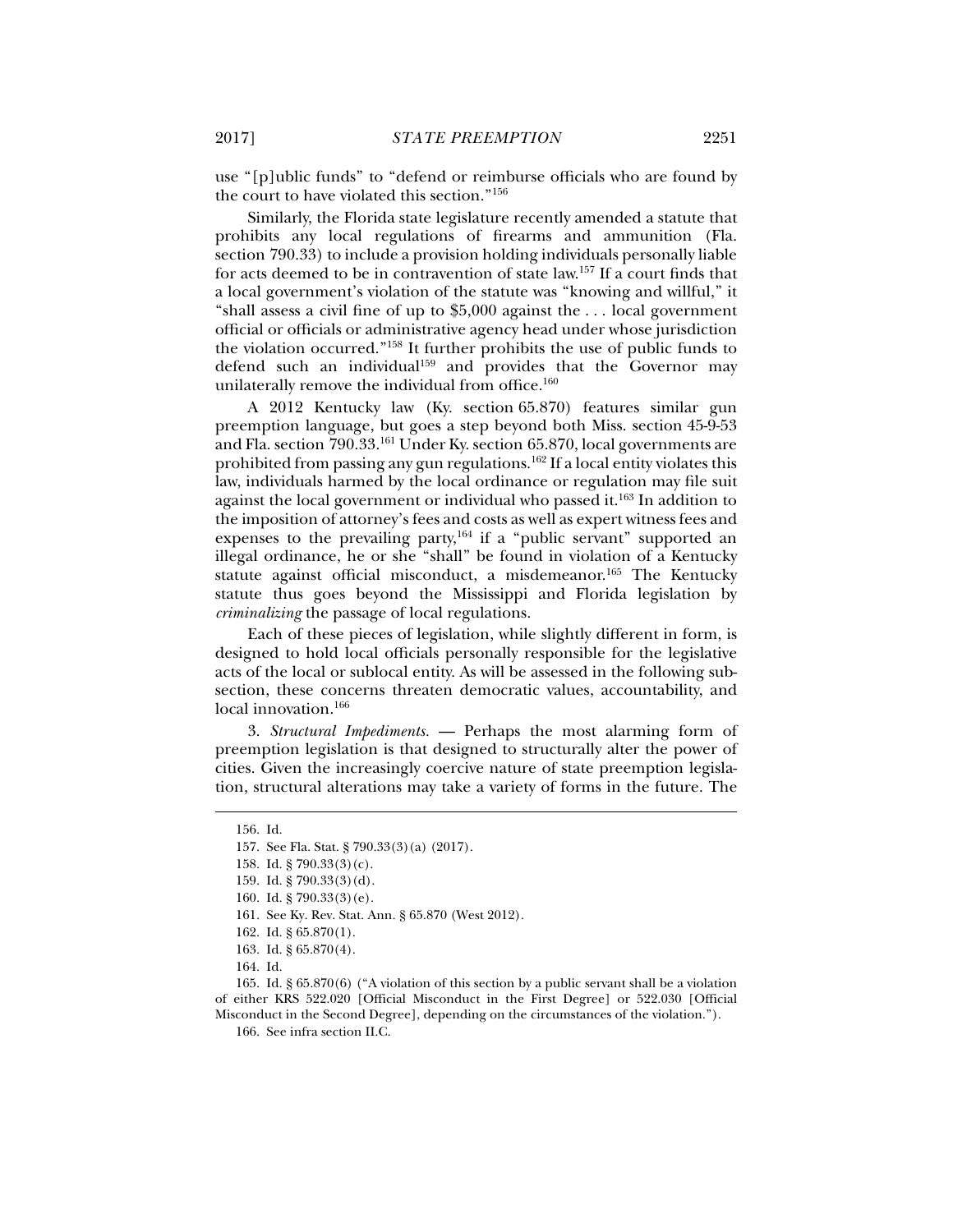three elements focused on here—the ability to swiftly remove local officials for preemption violations, the delegation of the assessment of a local regulation's legality to one individual, and the reduction of a locality's ability to challenge state preemption—demonstrate the negative implications structural penalties may have for home rule, innovation, and democracy, discussed further in section II.C.

For example, under Fla. section 790.33, the civil liability provisions of which are discussed above,<sup>167</sup> the Governor may single-handedly remove individuals from local office if they pass regulations he or she deems to be in contravention of the state preemption statute.<sup>168</sup> Thus, local officials are left to fear their removal from office if they pass local regulations later deemed to be illegal.

Ariz. S.B. 1487<sup>169</sup> is perhaps the most troubling manifestation of this form of structurally based legislation. The structural impediments of the law are fundamentally tied to their fiscal implications, discussed in detail above.170 Under Ariz. S.B. 1487, Arizona legislators may submit a form171 to the State Attorney General if they believe that a local "ordinance, regulation, order or other official action" is in violation of state law or the Arizona Constitution.172 If the Arizona Attorney General believes the local ordinance violates state law, the local government has thirty days to either change or withdraw the local ordinance or lose all state funding.173

Alternatively, if the State Attorney General finds that the act "*may*" violate a provision of state law or the Arizona Constitution, the State Attorney General "shall file a special action in Supreme Court to resolve the issue."174 The local government, however, must "post a bond equal to the amount of state shared revenue paid to the county, city or town" to challenge the decision in court.175 By delegating discretionary power to one individual and implementing a high barrier to entry to access the court, Ariz. S.B. 1487 substantially reduces the power of local governments

 <sup>167.</sup> See supra note 157–160 and accompanying text.

 <sup>168.</sup> Fla. Stat. § 790.33(3)(e) (2017).

 <sup>169.</sup> See supra notes 134–138 and accompanying text (discussing the fiscal impediments in S.B. 1487); see also Joffe-Block, supra note 134 (discussing Arizona's preemption law). Under the Arizona Constitution, cities of more than 3,500 people can adopt their own charters to regulate and manage local concerns. Ariz. Const. art. 13, § 2.

 <sup>170.</sup> See supra notes 134–137.

 <sup>171.</sup> See Legislator Request for Attorney General Investigation of Alleged State-Law Violation by County, City, or Town, Office of Az. Att'y Gen. Mark Brnovich (Aug. 2016), http://www.azag.gov/sites/default/files/sites/all/docs/complaints/new/Legislator%20R equest%20Form%20ARS%2041-194\_01.pdf [http://perma.cc/H6B7-S3D7].

 <sup>172.</sup> Ariz. Rev. Stat. Ann. § 41-194.01 (2016).

 <sup>173.</sup> Id. (allowing for the State Attorney General to instruct the State Treasury to "withhold and redistribute state shared monies from the [local government]").

 <sup>174.</sup> Id. (emphasis added).

 <sup>175.</sup> Id.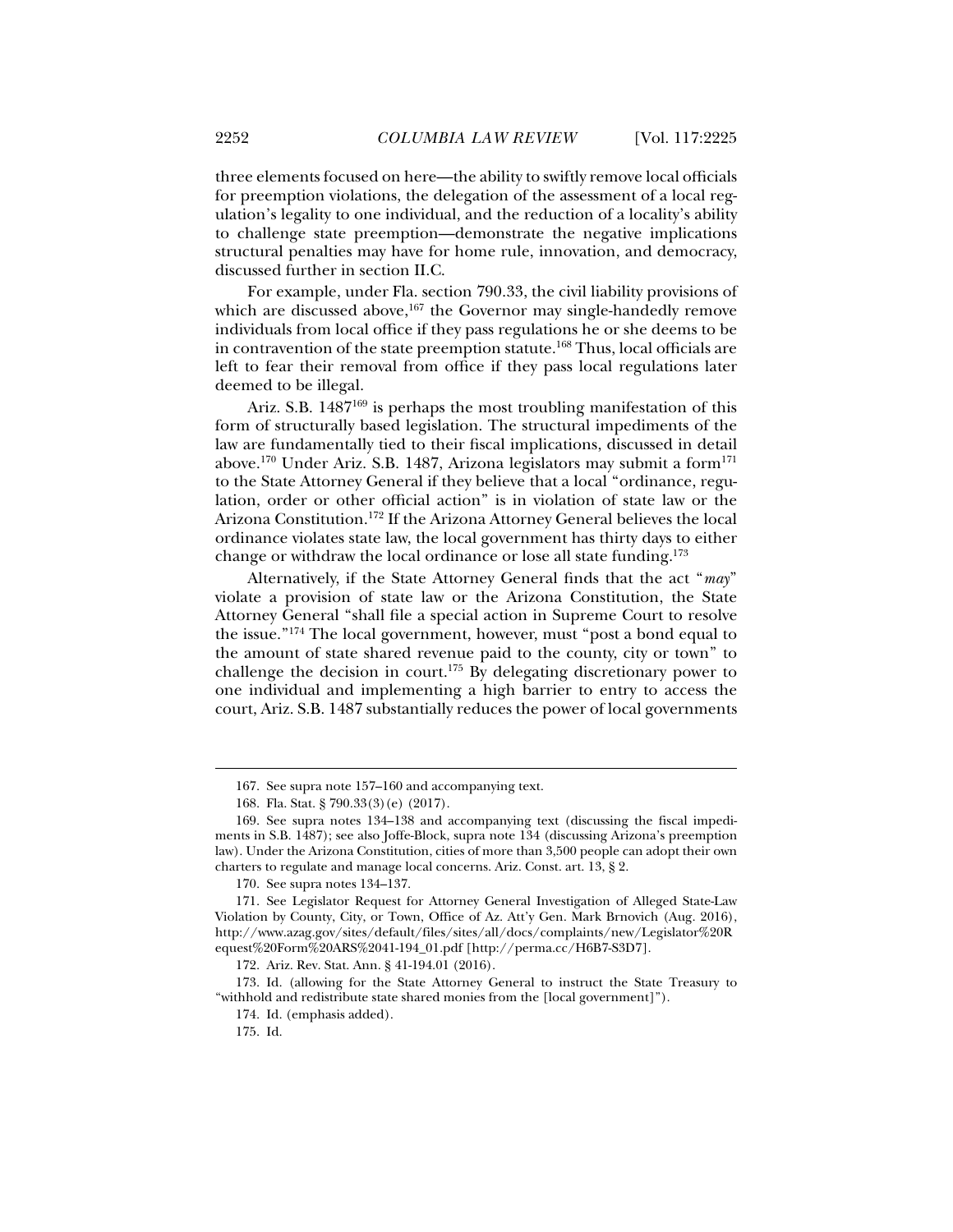to obtain judicial review. Thus, localities will be less able to determine the precise confines of local government power and state preemptive power.176

#### C. *Assessing Preemption Tactics*

The legislation discussed in section II.B demonstrates the various ways that preemption laws are increasing in scope and incorporating increasingly coercive tactics. While many of these tactics have been used largely in the *older* areas of preemption legislation, particularly gun legislation, cities should be prepared for the convergence of these trends. While some areas of state preemption may ultimately be beneficial, $177$  the tactics described herein threaten dangerous outcomes on the political process and individual rights. State preemption laws designed to punish local governments and local officials threaten to stymie any form of local progress toward protecting individual rights. While legislation designed to penalize local governments is troublesome, it is the latter two categories—personal liability and structural impediments—that present the most dangerous implications for innovation, experimentation, and the democratic process.<sup>178</sup>

1. *Innovation and Experimentation.* — By passing innovative regulations, many local governments have replaced states as "laborator[ies]" willing to try "novel social and economic experiments."179 Yet, the preemption legislation discussed in sections II.A and II.B will likely have a chilling effect on local regulation and will significantly reduce local governments' abilities to explore innovative goals.

Legislation that punishes localities for enacting regulations in certain areas threatens local innovation by tying the viability of the local government's survival to following state policies. Although it varies, an average of

 <sup>176.</sup> See infra notes 186, 196–198 and accompanying text (discussing the implications of Ariz. S.B. 1487 on innovation and democracy).

 <sup>177.</sup> Although a complete comparison is beyond the scope of this Note, looking to federal preemption trends may further serve to enhance the debate about state preemption of local regulations. For example, federal preemption may help the federal government establish "uniform, effective standards for national industries and markets." See, e.g., John C. Yoo, The Judicial Safeguards of Federalism, 70 S. Cal. L. Rev 1311, 1347 (1997). For the content of preemption laws, state legislators and state courts will need to balance the need for uniform policies at the state level with the power of local governments to increase individual rights and the collective good of the people.

 <sup>178.</sup> In an oft-cited piece, Professor Heather Gerken argues for a greater conception of federalism "all the way down," in that local governments and sublocal entities such as "juries, zoning commissions, local school boards, locally elected prosecutors' offices, [and] state administrative agencies" are a quintessential, but often ignored, piece of the federalism paradigm. Gerken, Foreword, supra note 17, at 8.

 <sup>179.</sup> See New State Ice Co. v. Liebmann, 285 U.S. 262, 311 (1932) (Brandeis, J., dissenting); supra notes 75–87 (discussing how local governments can provide the normative benefits typically attributed to federalism); supra notes 102–192 (discussing waves of recent progressive local regulations and state preemption).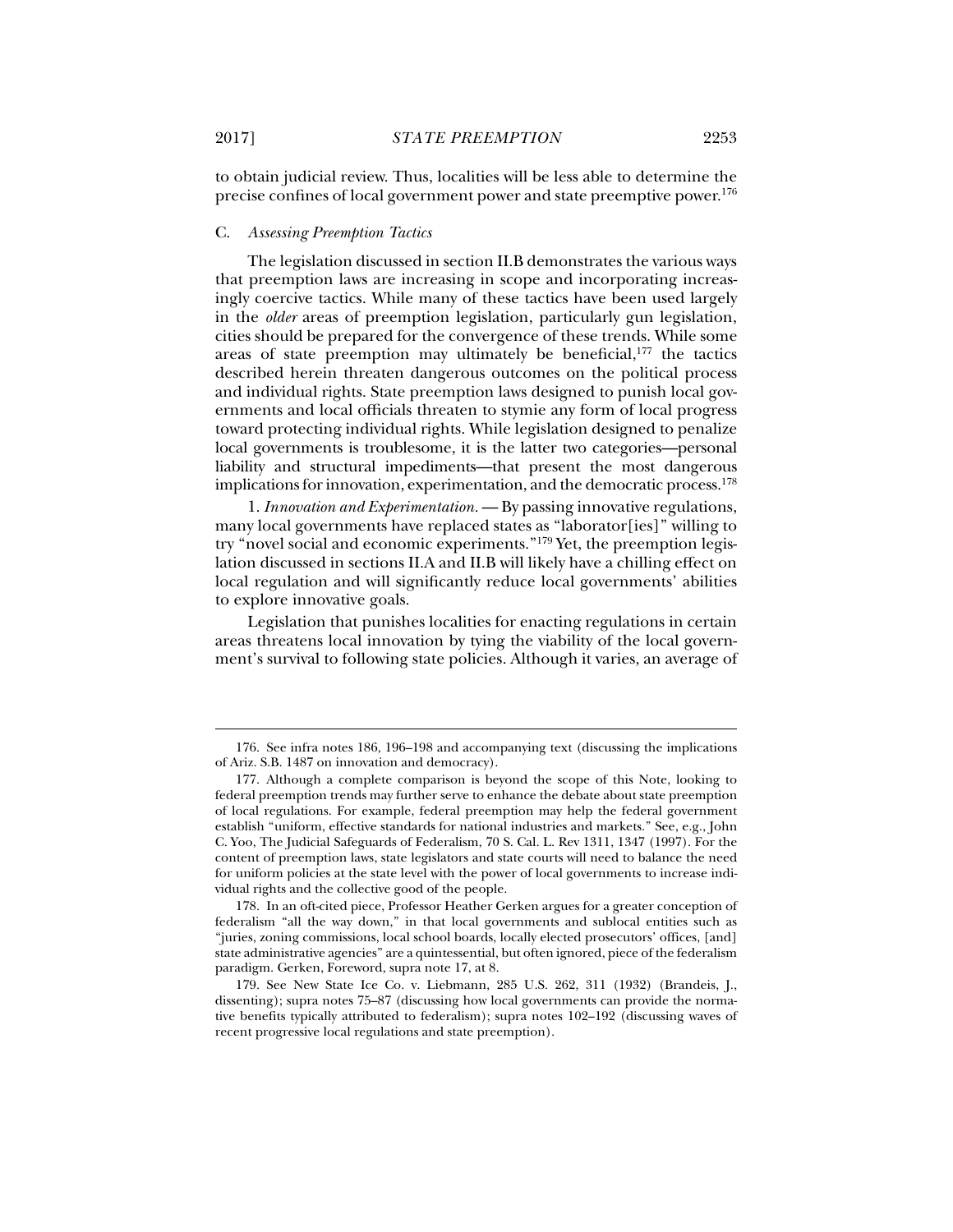thirty-two percent of a city's revenue generally comes from the state.180 Thus, in California, for example, where the state legislature now has the power to impose state policy by tying "local affairs" to the threat of removal of state funds, local governments may have no choice but to acquiesce to state demands in order to remain fiscally stable.<sup>181</sup> In particular, legislation designed to penalize local governments for regulations deemed to *subsequently* be preempted will likely further chill innovation: Cities may choose to avoid regulating in certain areas at all in order to avoid severe penalties.182

Individual liability may have an even greater chilling effect. Local officials may be hesitant to risk severe fiscal penalties and potential criminal charges, which can have a broad impact on their professional and personal lives.183 This may be further exacerbated by restrictions on officials' use of local government funds to support legal challenges.184

With home rule, the delineations of a local government's power may not be clear at the outset. For example, on its face, Miss. section 45-9-53 broadly preempts local gun regulation.185 Yet, the Mississippi Attorney General has opined that constitutional home rule allows local governments to pass certain regulations in areas of local control regardless of the state's objection.186 Even though there thus may be a strong legal argument to justify local regulations, the statute threatens harsh personal penalties if a court subsequently finds a regulation to be in violation of the state statute: Officials may face a \$1,000 fine and attorney's fees and costs, which may not be paid for with public funds.<sup>187</sup> Given the punitive nature of a potential court decision, a local official may be hesitant to risk passing such a regulation regardless of its potential legality.

 <sup>180.</sup> See What Are the Sources of Revenue for Local Governments?, Tax Policy Center's Briefing Book: The State of State (and Local) Tax Policy, Tax Policy Ctr. http://www.taxpolicycenter.org/briefing-book/what-are-sources-revenue-local-governments [http://perma.cc/H7S4-D5PU] (last visited Aug. 14, 2017).

 <sup>181.</sup> See supra notes 140–149 and accompanying text (discussing California law).

 <sup>182.</sup> See supra notes 149–152 and accompanying text (citing proposed Texas legislation designed to impose a high monetary penalty for anything deemed to be a violation of state law).

 <sup>183.</sup> See supra notes 146–165 and accompanying text (discussing fiscal and criminal penalties of preemptive statutes).

 <sup>184.</sup> See supra notes 153–165 and accompanying text (discussing fiscal penalties holding individual officers personally responsible for passing local regulations).

 <sup>185.</sup> Miss. Code Ann. § 45-9-53(5)(c) (2015).

 <sup>186.</sup> These areas of exclusively local control include "(1) a public park or at a public meeting of the municipality or other municipal governmental body; (2) a political rally, parade or official political meeting; or (3) a nonfirearm-related school, college or professional athletic event." Letter from Jim Hood, Office of the Attorney Gen., to Colmon S. Mitchell, Esquire, Smith, Phillips, Mitchell, Scott, & Nowak, LLP, Opinion No. 2013-00224, 2015 WL 1524052, at \*1 (Feb. 3, 2015).

<sup>187.</sup> See Miss. Code Ann.  $\S$  45-9-53(5)(c); supra notes 155–156 and accompanying text (discussing the provisions of the statute).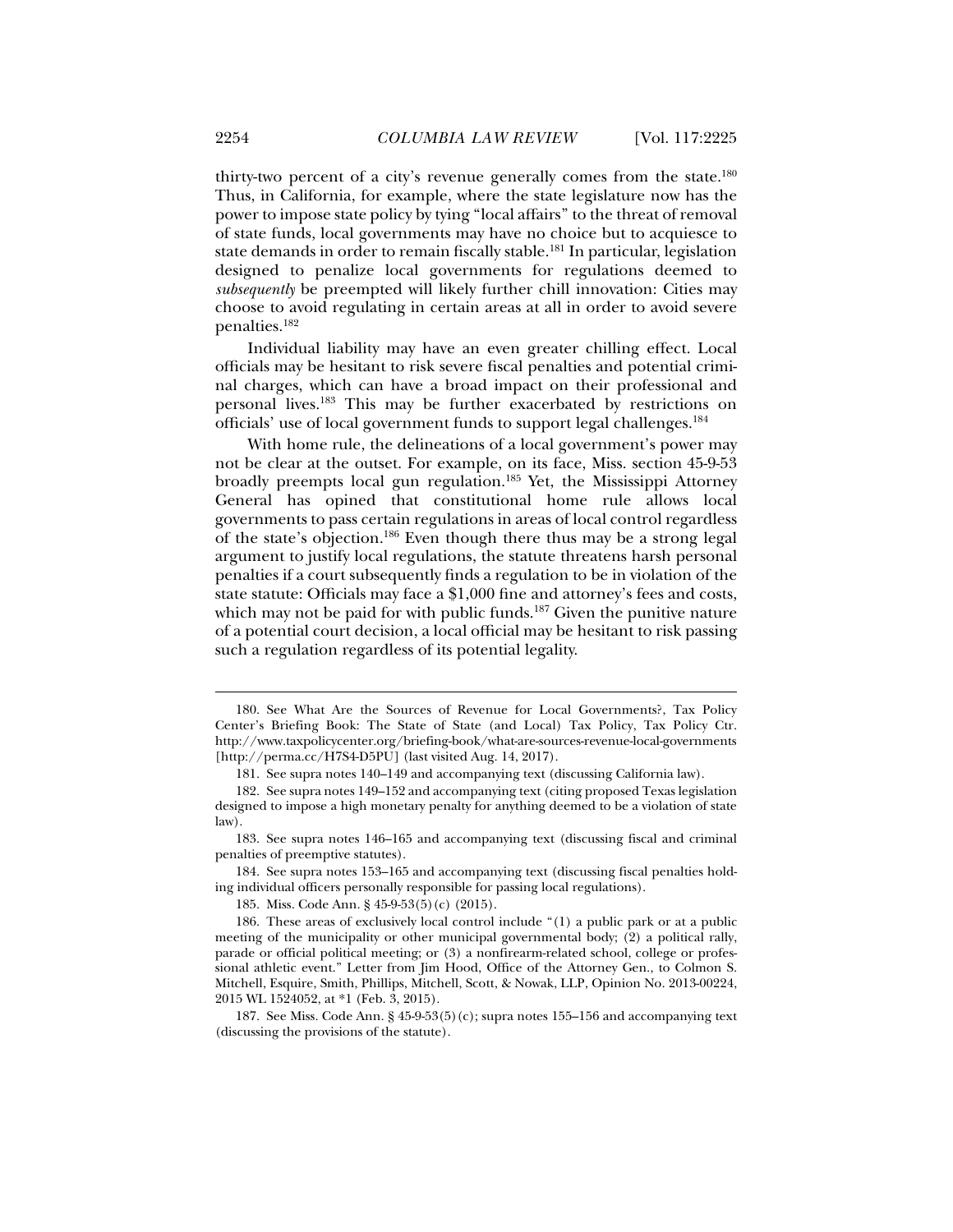Finally, legislative provisions imposing structural impediments on local governments are likely to have the greatest stifling effect on local innovation because local governments will not only be penalized for regulations, but they will also have limited recourse to challenge potentially unconstitutional legislation. As with the gun regulation example cited above,<sup>188</sup> cities may have a claim that state legislation violates home rule<sup>189</sup> but may be limited in their ability to raise such challenges. This may be especially true under the harsh provisions of the Arizona law, under which the State Attorney General's determination may be effectively binding due to the impediments limiting court challenges. $190$  Local governments may thus see silence as the better of two evils, as restrained local governance may be more favorable than no governance powers at all.

Taken together, these forms of preemption suggest an increasing national convergence of state preemption legislation at the expense of local experimentation. Republican-led state legislatures often seek to limit largely Democrat-run local governments through similar preemption legislation enacted, ironically, in the name of federalism.191 While local innovation in these spaces is not an entirely new phenomenon—much of the mid-1900s civil rights movement and early movements to enhance LGBTQ protections began at the state or local level—the current landscape has seen a distinct shift: Current local and state legislation is being passed not to *lead* to national change, but based on the possibility that the federal government may not pass national protections in the near future.192 Yet, as states have increasingly preempted local ordinances in increasingly aggressive ways, progress at the local level has faltered.

 <sup>188.</sup> See supra notes 185–187 and accompanying text.

 <sup>189.</sup> For example, the Tucson City Attorney challenged the state law as preempted against the Arizona constitutional delegation of home rule, separation of powers, and management for the re-appropriation of funds. Letter from Mike Rankin, City Attorney, Office of the Tucson City Attorney, to Beau W. Roysden, Assistant Attorney Gen., Office of the Ariz. Attorney Gen. 9–13 (Oct. 27, 2016) [hereinafter Rankin, Letter to AG] (on file with the *Columbia Law Review*). While the Arizona Supreme Court did not find the law to be a violation of separation of powers in this instance, it did express concern about the funding provisions, stating that the purpose of the bond was unclear and that "if enforced, [it] would likely dissuade if not absolutely deter a city from disputing the Attorney General's opinion of a local law's constitutional validity," an "acquiescence [that] would displace this Court from its constitutionally assigned role." State v. City of Tucson, CV-16-0301-SA, 2017 WL 3526556, at \*7 (Ariz. Aug. 17, 2017).

 <sup>190.</sup> See supra notes 169–176 (describing Arizona's preemption law).

 <sup>191.</sup> See supra notes 60–75 and accompanying text (discussing the partisan implications of the state–local preemption dynamic, and how the idea of "states' rights" has served as the mantra for many Republican-led states when this serves national political goals). Importantly, as the California example shows, this is not inherently a construct of the current Republicanstate–Democratic-city divide, and it may manifest itself in different ways depending on the political climate of the nation and of each state.

 <sup>192.</sup> See Johnson, supra note 17, at 115 (asking whether the future of civil rights is "subnational" and assessing state and local progress in the area).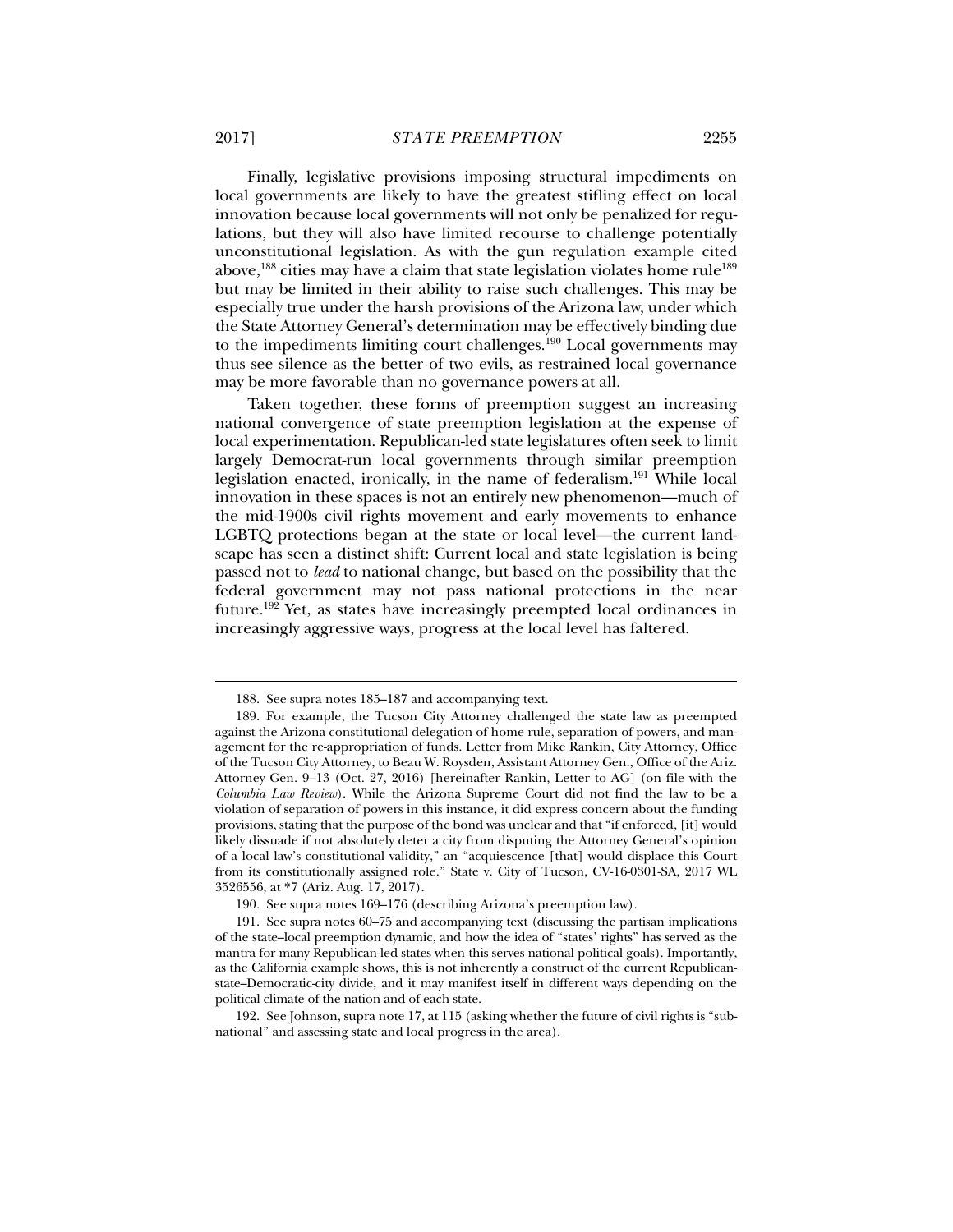2. *Impeding the Democratic Process.* — Closely linked to concerns about its effect on innovation and experimentation, recent preemption legislation threatens the ability of representatives to respond to local concerns. Local governments provide important benefits: Although not necessarily true in every case, local representatives may be able to more easily identify and represent local concerns.193 Each area of legislation discussed in section II.B threatens this process, but personal liability and structural impediments present heightened concerns.

While legislation imposing fiscal impediments necessarily limits local governments' ability to act, legislation holding local officials *personally* liable for their votes presents additional troubling issues. By imposing personal liability, state legislation may "deter[] qualified individuals from seeking local office" and "distort[] the thinking of the individuals who do serve, thus discouraging valid local legislative action in areas that are not reserved to the state."194 Although local governments are inherently restricted in their powers, they serve an important role in passing regulations that their constituents favor, and such a power should not be limited by fear of punitive retribution.

Structural impediments like those in Ariz. S.B. 1487195 and Fla. section 790.33196 further threaten the democratic process as they delegate substantial decisionmaking power of legal and constitutional questions to one individual, thereby significantly altering—if not removing—the role of the judiciary. While states have substantial power to determine the duties and obligations of their employees and the structure of their governments,<sup>197</sup> procedural alterations such as these may interfere with traditional norms of separation of powers and the importance of the democratic process.198

3. *The Role of the U.S. Constitution.* — Finally, the three main strategies fiscal implications, personal liability, and structural implementation—cannot be divorced from their implications on the federal level, as state statutes may threaten to impede upon rights enshrined in the U.S. Constitution. Federal

 <sup>193.</sup> See supra notes 82–84 and accompanying text (discussing the benefits of local governments on democracy).

 <sup>194.</sup> Brief of the Law Center to Prevent Gun Violence et al. as Amicus Curiae in Support of Cross-Appellants at 14, Florida Carry Inc. v. City of Tallahassee, 212 So. 3d 452 (Fla. Dist. Ct. App. 2017) (No. 1D15-5520) (on file with the *Columbia Law Review*).

 <sup>195.</sup> See supra notes 134–139, 169–175 and accompanying text (discussing Arizona's preemption bill).

 <sup>196.</sup> See supra notes 157–160, 167–167 and accompanying text (discussing Florida's recent amendment to its firearms and ammunition statute).

 <sup>197.</sup> See Neal Devins & Saikrishna Bangalore Prakash, Fifty States, Fifty Attorneys General, and Fifty Approaches to the Duty to Defend, 124 Yale L.J. 2100, 2116 (2015) ("Subject to [only a few limitations], states may grant whatever powers and impose whatever obligations on an attorney general that they wish, assuming they choose to have one in the first place.").

 <sup>198.</sup> See Rankin, Letter to AG, supra note 189, at 10–12 (arguing that Ariz. S.B. 1487 is against the state constitution's requirement of separation of powers).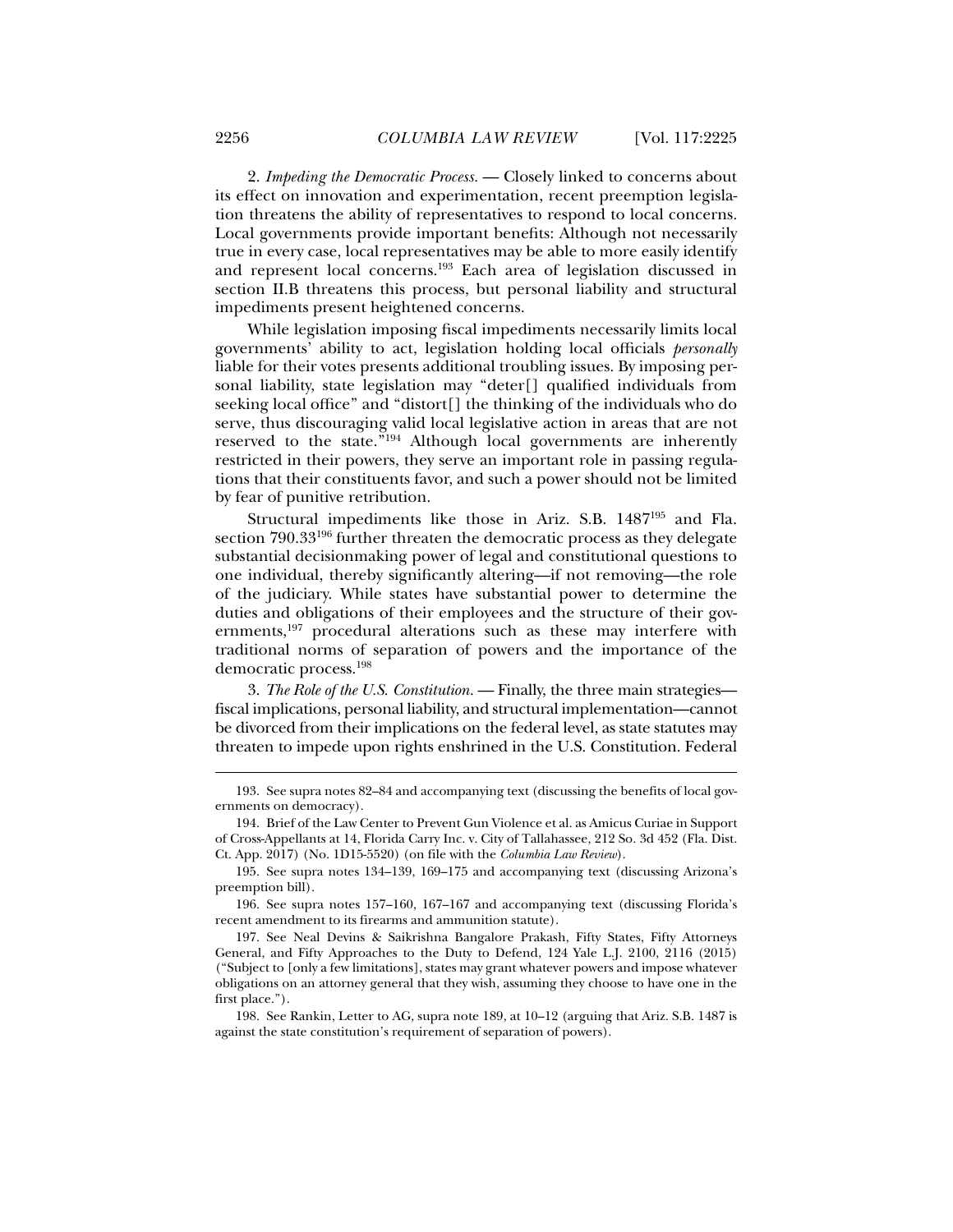constitutional and statutory challenges are particularly likely to come to the "new" areas of state preemptive legislation, particularly legislation related to members of the LGBTQ community.

Some have argued that local governments may be able to refuse to enforce unconstitutional laws,<sup>199</sup> but this idea has not gained substantial traction. Instead, particularly in light of N.C. H.B. 2, others have looked to federal constitutional precedent to protect local regulations by asserting that the *state* is violating an individual right enshrined in the U.S. Constitution.200

Although the purpose of this Note is to focus on the dynamic between states and local governments, it would be remiss to ignore the broader constitutional implications of state preemption statutes. While the intricacies of the relationship between federal, state, and local governments are beyond the scope of this Note, it is important to acknowledge that coercive preemption laws complicate this relationship.<sup>201</sup> With the rise of state preemption laws, local governments may seek to carve out space for local innovation when the state's action suggests discriminatory intent and animus.202

 201. For an in-depth look into how federal constitutional precedent may be used to combat state preemption laws, see generally Anthony Michael Kreis, Amputating Rights-Making, 69 Hastings L.J. (forthcoming 2017) (on file with the *Columbia Law Review*).

 202. For example, the ACLU brought suit against the then-Governor of North Carolina, Pat McCrory, and members of the North Carolina state legislature, claiming that the state's preemption law, N.C. H.B. 2, violated the Equal Protection Clause of the U.S. Constitution. See Brief of Plaintiffs-Appellants at 14–17, Carcaño v. McCrory, No. 16-1989 (4th Cir. filed Oct. 18, 2016), 2016 WL 6542973. Another unique example of a challenge based on the federal Constitution took place in Birmingham, Alabama. After Alabama passed legislation preempting the Birmingham minimum wage, a number of individuals and groups brought suit against the Alabama Governor and Attorney General accusing them of violating 42

 <sup>199.</sup> In particular, there was considerable debate after San Francisco Mayor Gavin Newsom directed the city to issue marriage licenses to homosexual couples in the face of a state law banning such action. See Norman R. Williams, Executive Review in the Fragmented Executive: State Constitutionalism and Same-Sex Marriage, 154 U. Pa. L. Rev. 565, 578–89 (2006) (discussing nonenforcement in San Francisco and Oregon); Samuel P. Tepperman-Gelfant, Note, Constitutional Conscience, Constitutional Capacity: The Role of Local Governments in Protecting Individual Rights, 41 Harv. C.R.-C.L. L. Rev. 219, 220 (2006) (arguing that Mayor Newsom's "actions were a natural outgrowth of the role that local governments are expected to play in safeguarding individual constitutional rights").

 <sup>200.</sup> In one especially notable preemption case, *Romer v. Evans*, the U.S. Supreme Court held that Amendment 2—an amendment to the Colorado Constitution designed to preempt local ordinances protecting individuals from discrimination based on sexual orientation—violated the Fourteenth Amendment because the only explanation for it was legislative "animus." 517 U.S. 620, 632 (1996). Some hoped *Romer* would dramatically alter the state–local dynamic. See Lawrence Rosenthal, *Romer v. Evans* as the Transformation of Local Government Law, 31 Urb. Law. 257, 268–69 (1999) ("*Romer* stands on a proposition that . . . it is irrational to deny local governments the power to address local problems, especially when it leaves a discrete class in jeopardy of having their right to invoke generally applicable legal protections rendered illusory. . . . [T]his conclusion has . . . radical implications for local government law."). Although it did not have such an impact, it serves as an important precedent that may align with new forms of state preemption.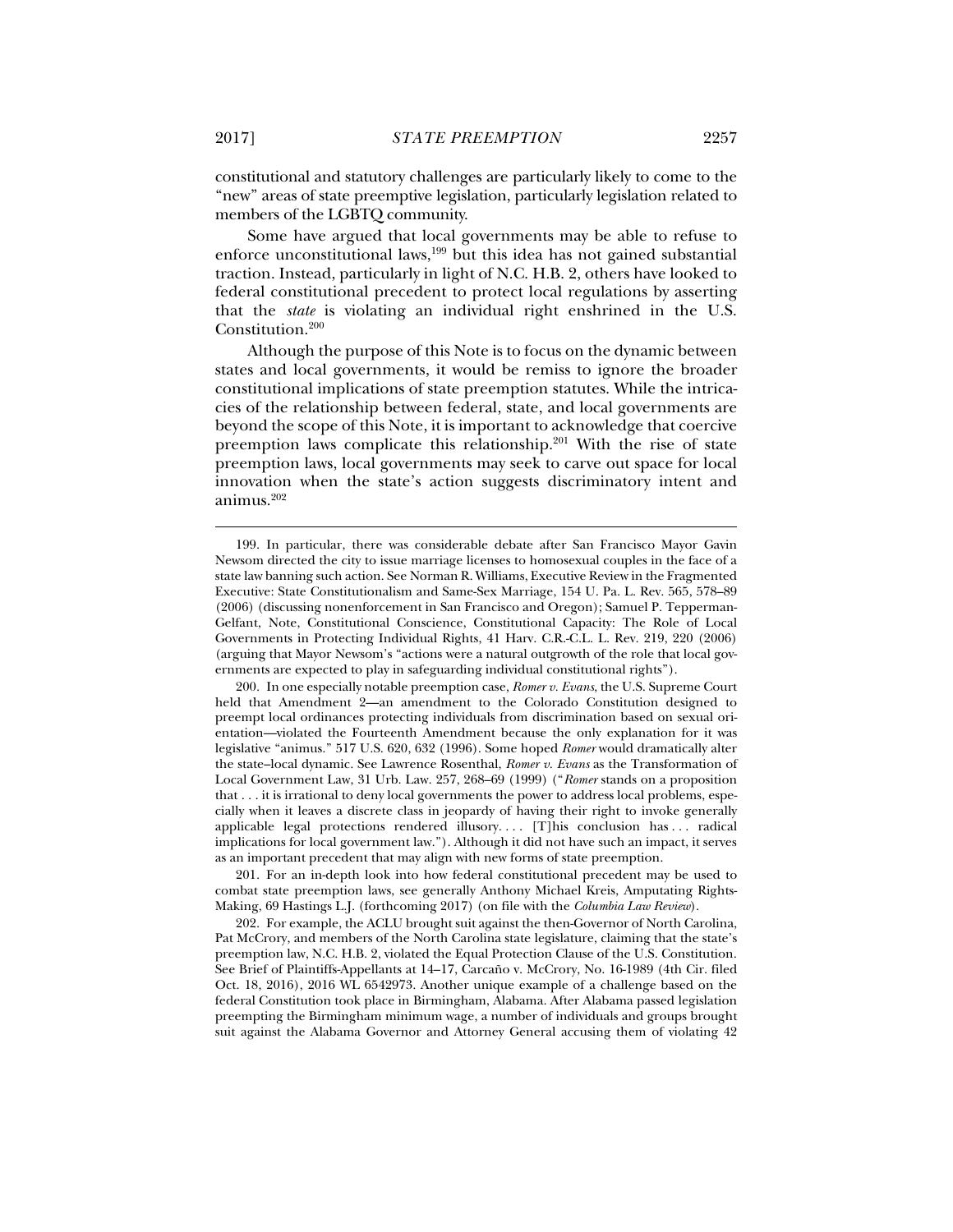# III. SOLVING THE PROBLEM? REINFORCING LOCAL POWER THROUGH THE COURTS AND THE POLITICAL PROCESS

Having thus identified both the trends and implications of preemptive state laws, this Part seeks to provide suggestions for how public and private actors may combat such laws. Section III.A briefly discusses how courts can avoid implicit preemption to ensure that local governments' powers are preserved to the greatest extent possible. The main focus of this Part is section III.B, which discusses more difficult cases of express preemption and assesses how federalism and localism norms can guide judicial interpretation of constitutional provisions to help promote local power. Because the delineations of states' home rule provisions vary, this section discusses general strategies and judicial methods of interpretation that can be used across states to combat such laws. In evaluating these strategies, it further suggests ways that the public may challenge troublesome preemptive laws and push for even more fundamental change through the political process.

### A. *Implicit Preemption: Looking to Federal Law*

Although the main focus of this Note is on the increasing use of express preemption, it is important to recognize that judges maintain the ability to at least limit the viability of implicit preemption arguments. If judges accept arguments in favor of broad implicit preemption of local regulations, cities may be severely limited in their ability to go beyond the regulatory floor set by the state.203 Thus, just as federalism *norms* serve as a backdrop for ways to assess city power, $204$  judges may also look to federal

U.S.C. § 1983, section 2 of the Voting Rights Act, 52 U.S.C. § 10301, and the Equal Protection Clause of the Fourteenth Amendment of the U.S. Constitution. See Amended Complaint for Declaratory and Injunctive Relief at 2–3, 8, Lewis v. Bentley, No. 2:16-cv-00690-RDP (N.D. Ala. filed June 30, 2016).

 <sup>203.</sup> Consider the views of implied preemption at the federal level and how avoiding preemption in many cases can allow for state and local innovation. For example, the Fair Labor Standards Act (FLSA) establishes a federal minimum wage but explicitly allows for greater state and local wages. See Fair Labor Standards Act, 29 U.S.C. § 218(a) (2012); Anderson v. Sara Lee Corp., 508 F.3d 181, 193 (4th Cir. 2007) ("[T]he FLSA contains a 'savings clause' that expressly allows states to provide workers with more beneficial minimum wages and maximum workweeks than those mandated by the FLSA itself."); Pettis Moving Co. v. Roberts, 784 F.2d 439, 441 (2d Cir. 1986) ("Congress did not prevent the states from regulating overtime wages paid to workers exempt from the FLSA. Section 218(a) of the FLSA, 29 U.S.C. § 218(a) (1982), explicitly permits states to set more stringent overtime provisions than the FLSA."); see also U.S. Dep't of Labor, supra note 108 ("Many states also have minimum wage laws. In cases where an employee is subject to both the state and federal minimum wage laws, the employee is entitled to the higher of the two minimum wages."). Although federal preemption doctrine allows federal laws to supersede state law, federal statutes such as the FLSA allow for state and local innovation to *further* protect citizens' rights and livelihoods.

 <sup>204.</sup> See supra section II.C.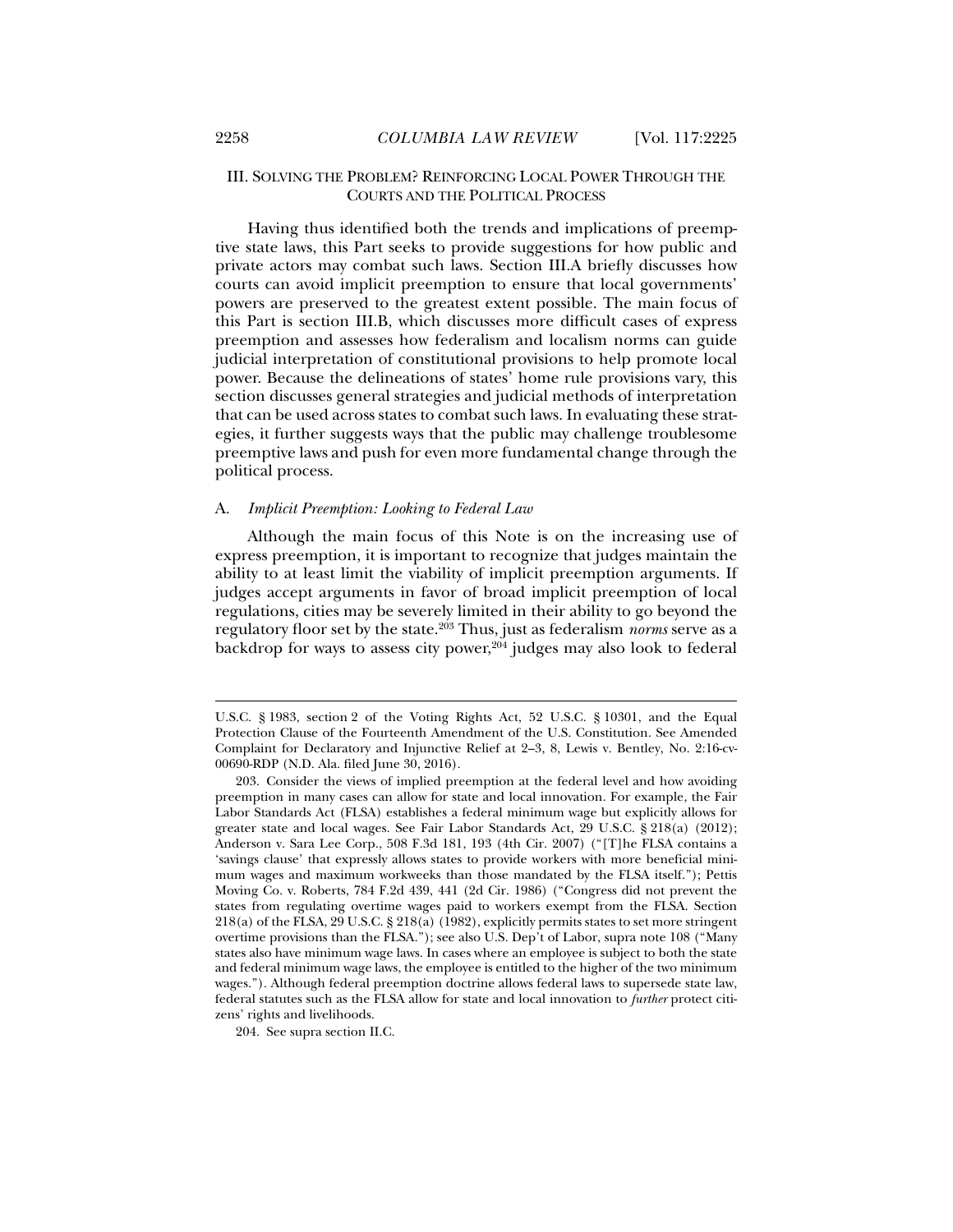preemption *doctrine* as a way of limiting the power of the state. In determining whether there is implied preemption, judges may seek to analogize to the federal "clear statement" analysis, refusing to find preemption without explicit legislative intent.<sup>205</sup>

By following a similar "concurrent powers" approach, state judges can ensure that "more of the innovative policies proliferating in cities today would be able to stand and their successes or failures measured and analyzed—thus embodying one of the hallmarks of federalism."206 If state judges shift their focus toward preserving the benefits of local governments, they may be able to work within the confines of the state–local legal dynamic without unnecessarily limiting localities' powers.

#### B. *Express Preemption: Normative Guidance*

When faced with an express preemption law that may interfere either with judicial review or with home rule norms, courts should seek to protect state constitutional norms to the greatest extent possible.<sup>207</sup> Although exact challenges must be implemented on a case-by-case basis, this section suggests that increasingly coercive laws can often be rebutted by careful scrutiny of state constitutions. Further, the strategies discussed here may be used to guide the development of future state constitutions and legislation protecting local power.

1. *Limiting Funding Coercion.* — Funding provisions may be the most difficult form of state preemption laws to rebut in court, as counterarguments will likely emphasize the subordinate nature of the local government. Yet, individuals and local governments may challenge these laws as against the norms and structure of home rule, particularly if they are used to limit local governments' powers.<sup>208</sup> Challenges to these laws may emphasize not only their legal deficiencies but also how they inhibit innovation and conflict with democratic goals.<sup>209</sup> While funding provisions may be the most difficult forms of legislation to rebut in court, courts may be able to limit their coercive nature. Even if many of these challenges

 <sup>205.</sup> See, e.g., United States v. Locke, 529 U.S. 89, 106–07 (2000) (espousing the clear statement rule to preserve federalism).

 <sup>206.</sup> Parlow, supra note 23, at 385.

 <sup>207.</sup> Cf. Baker & Rodriguez, supra note 42, at 1346 (asserting that the court has chipped away at state power under the Tenth Amendment, but that state courts have the power to limit states in "a strong sense" and "localities can maintain a reasonable capacity for resistance").

 <sup>208.</sup> One interesting example of a state preemption challenge was in California, where the local government relied on federal spending clause jurisprudence to suggest that states may be limited in their coercive power over cities. See City of El Centro v. Lanier, 200 Cal. Rptr. 3d 376, 384–85 (Ct. App. 2016) (noting the similarities between home rule and federal constitutional law, and comparing the state's use of spending power to the Supreme Court's analysis of spending and coercion in National Federation of Independent Business v. Sebelius, 567 U.S. 519 (2012)).

 <sup>209.</sup> See supra section II.C.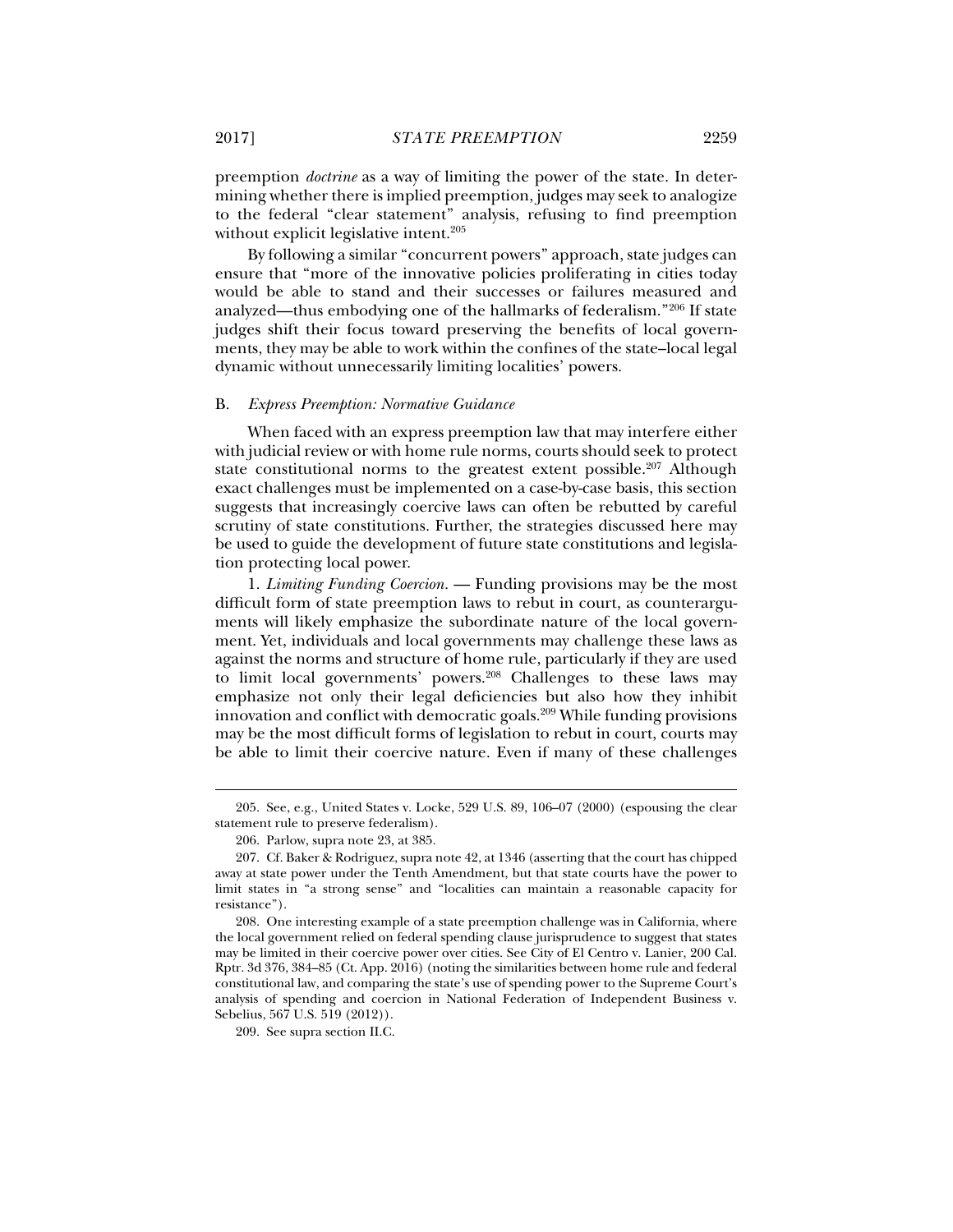ultimately fail in court, they may spur important political change by bringing to light troublesome state laws.210

2. *Protecting Local Officials' Autonomy.* — Legislation designed to fiscally or criminally punish local officials should be viewed with even greater scrutiny. Statutes holding local political officials personally responsible raise concerns about legislative immunity: Many of the recent preemption statutes punish officials for their voting decisions, and some may even punish officials for their *role* in the local administration regardless of any voting decisions.211 Although assessing the extent of legislative immunity at the municipal level of every state is beyond the scope of this Note, many states have explicitly established legislative immunity in their constitutions or statutes,212 and some scholars assert that the U.S. Constitution protects this immunity regardless of whether a state constitution has such a provision.<sup>213</sup>

3. *Preserving Local Governments' Structure.* — Finally, courts should be most attentive to legislation designed to structurally alter the nature of the state–local relationship or the role of courts in assessing state preemption. Judicial review plays an instrumental role in assessing state preemption: Courts typically establish the factual predicate for any state-imposed penalties—that the local government or local official violated the state preemption law—and further serve an important role in preserving the norms underlying home rule. Preemption laws that interfere with this are thus the most threatening to traditional norms related to the democratic process and separation of powers.214

 <sup>210.</sup> Grassroots efforts often serve an important role in rolling back oppressive state laws. For example, public advocacy served an important role in limiting state preemption of smoking regulation. See supra notes 97–101 and accompanying text.

 <sup>211.</sup> Florida's state preemption law mandates that a court "assess a civil fine of up to \$5,000 against the . . . local government official or officials or administrative agency head under whose jurisdiction the violation occurred," thus suggesting that a vote in favor of such a provision may not even be required. See Fla. Stat. § 790.33(3)(c) (2017).

 <sup>212.</sup> See, e.g., Helena R. Pacheco, 1999 Survey of Rhode Island Law—*Maynard v. Beck*, 741 A.2d 866 (R.I. 1999), 5 Roger Williams U. L. Rev. 776, 776 (2000) ("Where municipal officials [in Rhode Island] are engaged in actions that are legislative in character, the doctrine of legislative immunity bars a lawsuit against the officials, regardless of the actual motives of the officials.").

 <sup>213.</sup> See Christopher Asta, Note, Developing a Speech or Debate Clause Framework for Redistricting Litigation, 89 N.Y.U. L. Rev. 238, 256 n.84 (2014) (discussing Supreme Court decisions that seem to suggest local legislative immunity); J. Robert Robertson, Comment, The Effects of Consent Decrees on Local Legislative Immunity, 56 U. Chi. L. Rev. 1121, 1132–41 (1989) (arguing that common law suggests that legislative immunity should be extended to municipalities); cf. Jeanine M. Pollitt, Recent Developments, Legislative Immunity and City Councils: *Spallone v. United States*, 110 S. Ct. 625 (1990), 13 Harv. J.L. & Pub. Pol'y 1049, 1050 (1990) (discussing the Supreme Court's decision in *Spallone v. United States*, stating that "it never reached the . . . issue of whether legislative immunity applies to local legislators in general" and thus "[w]here the boundary lies between judicial power and local legislative prerogatives, therefore, remains essentially unclear").

 <sup>214.</sup> See supra notes 82–84, 193 and accompanying text.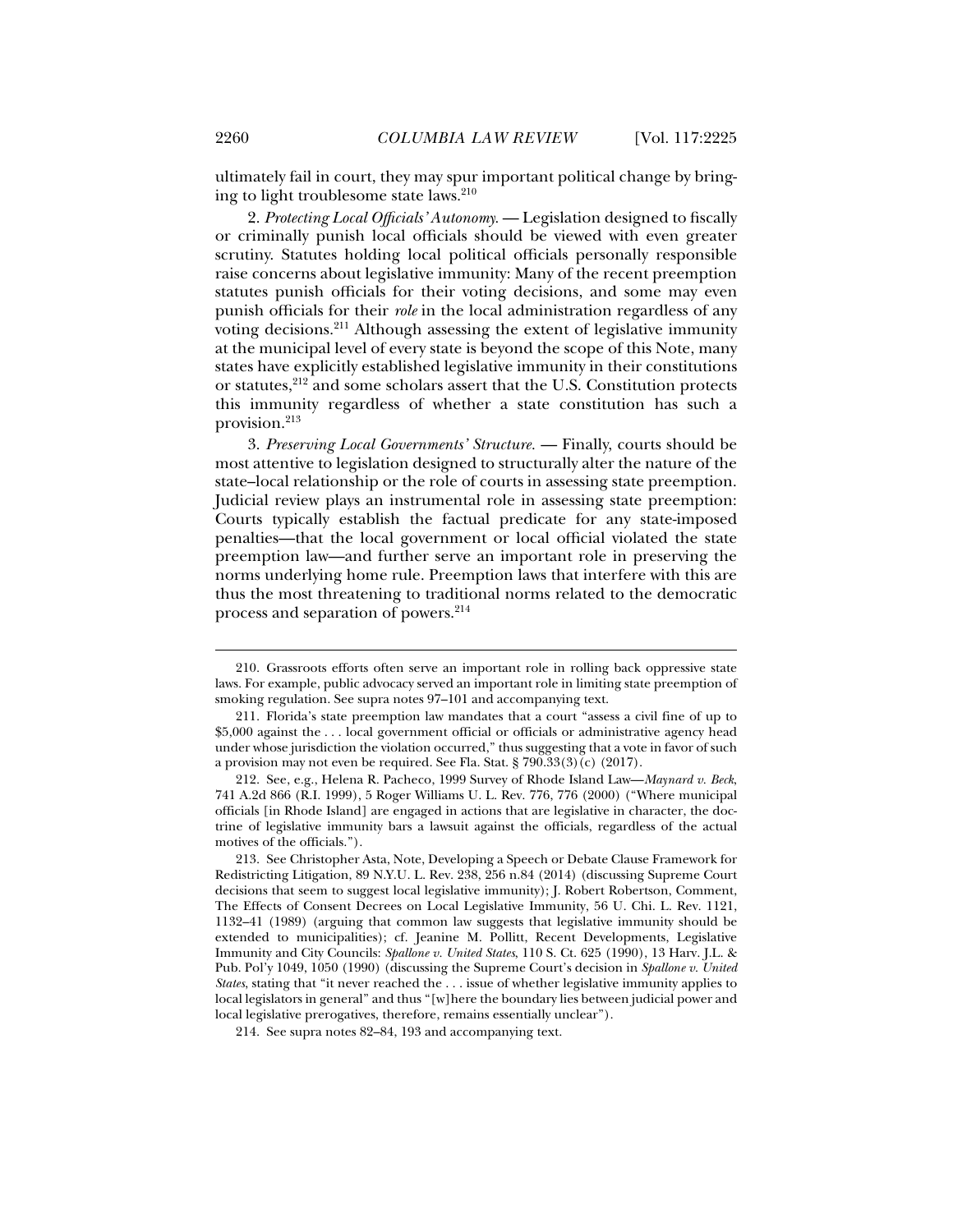A recent challenge in Tucson, Arizona, demonstrates the power of structural preemption laws in action. In response to a state legislator's complaint, the Arizona State Attorney General declared a local ordinance allowing the city police department to destroy confiscated firearms $^{215}$  to be preempted by state law.216 He claimed gun disposal was an area of "statewide concern," and thus the city could not regulate it.<sup>217</sup> According to the procedures mandated by Ariz. S.B. 1487, he petitioned the Arizona Supreme Court to direct the State Treasury to withhold funds from Tucson.<sup>218</sup>

The city defended that the disposal of city-owned firearms is an area of local concern, relying on Arizona precedent explicitly providing that "the sale or disposition of *property* by charter cities' is a matter of solely local concern."<sup>219</sup> Despite the potential viability of this argument, Ariz. S.B. 1487 greatly restricts the ability of the city to challenge the state preemption law in court and thus essentially removes the role of the judiciary in assessing and weighing precedent.<sup>220</sup> Where there are plausible questions of state legislative constraints and local power, the judiciary is arguably the best body to make these decisions.<sup>221</sup>

The Arizona case presents just one example of how a city may defend a structural challenge. While other structural challenges may call for different strategies, it is likely that state constitutional separation of powers and home rule provisions will serve an important role in allowing courts

 <sup>215.</sup> See Tucson, Ariz., Code §§ 2-140–2-142 (2017); see also Rankin, Letter to AG, supra note 189, at 1–2 (assessing Tucson policies).

 <sup>216.</sup> Arizona law prohibits "any agency or political subdivision" from "facilitat[ing] the destruction of a firearm." Ariz. Rev. Stat. Ann. § 13-3108(F) (Supp. 2016). Instead, the organization must sell the firearms to a registered dealer. Id. § 12-945(B).

 <sup>217.</sup> He further asserted that firearm regulation involves "(1) preserving the constitutional right to bear arms; (2) regulating police departments' conduct; and (3) regulating firearms as a way to preserve public safety," thus making it of statewide concern. See Petition for Special Action at 6, 24, State ex rel. Brnovich v. City of Tucson, No. CV-16-0301-SA (Ariz. Aug. 17, 2017).

 <sup>218.</sup> Id.; see also supra notes 134–137 (discussing the fiscal implications of Ariz. S.B. 1487).

 <sup>219.</sup> See Rankin, Letter to AG, supra note 189, at 2 (quoting McMann v. City of Tucson, 47 P.3d 672, 676 (Ariz. Ct. App. 2002) (emphasis added)). Thus, the city argued, "if there is no legitimate statewide concern in how a charter city disposes of a piece of land, there is no legitimate statewide concern in how a charter city disposes of a firearm—or a desk, a computer, a shovel, or any other piece of equipment or other personal property." Id. at 6.

 <sup>220.</sup> See supra note 189 (discussing the challenge to the Arizona law, made possible only because the state waived the bond fee).

 <sup>221.</sup> See, e.g., Richard H. Fallon, Jr., The Core of an Uneasy Case for Judicial Review, 121 Harv. L. Rev. 1693, 1695 (2008) (arguing that the value of judicial review "rests . . . on the . . . ground that legislatures and courts should both be enlisted in protecting fundamental rights, and that both should have veto powers over legislation that might reasonably be thought to violate such rights" (emphasis omitted)). But see Mark Tushnet, Taking the Constitution Away from the Courts 154–76 (1999) (arguing against judicial review).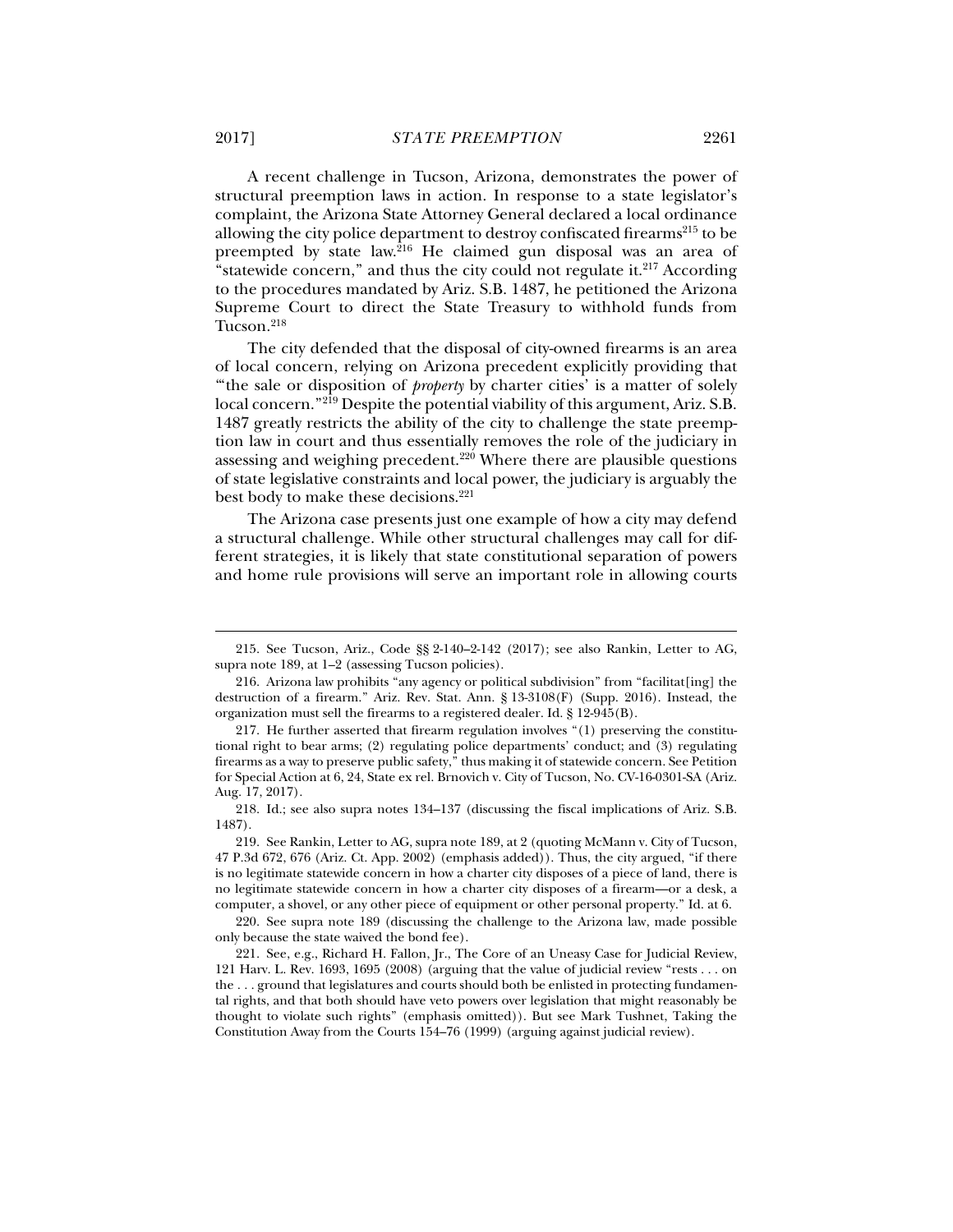to protect the structure of the state government in its entirety, including local power.<sup>222</sup>

#### **CONCLUSION**

Pushing back against preemptive state laws is, admittedly, an uphill battle, as state laws have often defeated preemption challenges. As this Note identifies, recent preemption trends suggest that legislation has shifted in form as well as tactic: States are increasingly restricting the power of local governments, and, in doing so, impeding innovation and experimentation. There is hope, however, that local governments and private individuals can challenge these new threats as against state constitutional provisions and, perhaps, federal law. Additionally, with a better understanding of legislative trends and the negative implications of these laws, a better-informed citizenry can push for political change.<sup>223</sup> This is an especially important tool as it can be used to push back against the rhetoric of many conservative legislators and organizations that previously emphasized local control and federalism to push against federal law, only to aggressively preempt many progressive ordinances passed by cities.<sup>224</sup>

As states increasingly encroach on municipal power, local governments and the public must react to such challenges quickly and effectively to avoid stifling local innovation.225 Cities serve an important role in the current partisan conflict and may be the most likely entities to experiment in a variety of areas, ranging from environmental protections to gun safety

 <sup>222.</sup> See Rankin, Letter to AG, supra note 189, at 10 (arguing that the Arizona statute is a violation of constitutional separation of powers, home rule, and funding allocations).

 <sup>223.</sup> Admittedly, the political process does not always work in favor of localities' goals. Take, for example, the case of N.C. H.B. 2. Largely as a result of the political fallout resulting from the law, voters unseated North Carolina Governor Pat McCrory in 2016. Yet, the state legislature responded in turn by severely reducing the incumbent Democratic governor's power and further refused to repeal N.C. H.B. 2 despite promises from Charlotte that it would repeal the local antidiscrimination ordinance that prompted N.C. H.B. 2 in the first place. See Jonathan M. Katz, In North Carolina, Some Democrats See Their Grim Future, Politico (Dec. 27, 2016), http://www.politico.com/magazine/story/2016/12/in-northcarolina-some-democrats-see-the-future-214553 [http://perma.cc/2YQ8-LAX4] (discussing the political fallout resulting from N.C. H.B. 2). After months, North Carolina legislators eventually repealed N.C. H.B. 2. Nonetheless, the legislation that replaced it left bathroom regulations subject to the control of the state legislature and put in place a moratorium preventing local governments from passing new antidiscrimination ordinances. See Hanna et al., supra note 126, at 4.

 <sup>224.</sup> See supra notes 13–14 (discussing conservative legislators' rhetoric about local control).

 <sup>225.</sup> It is important to note that state constitutions are not as stagnant as the U.S. Constitution, and many states hold constitutional conventions on a relatively regular basis. See Robert F. Williams, State Constitutional Law Processes, 24 Wm. & Mary L. Rev. 169, 198 (1983) ("State constitutions are much more easily and frequently amended than is the Federal Constitution."). Thus, local constituents may want to focus their efforts on more fundamental reforms to state constitutions that may prohibit aggressive preemption laws in the first place.